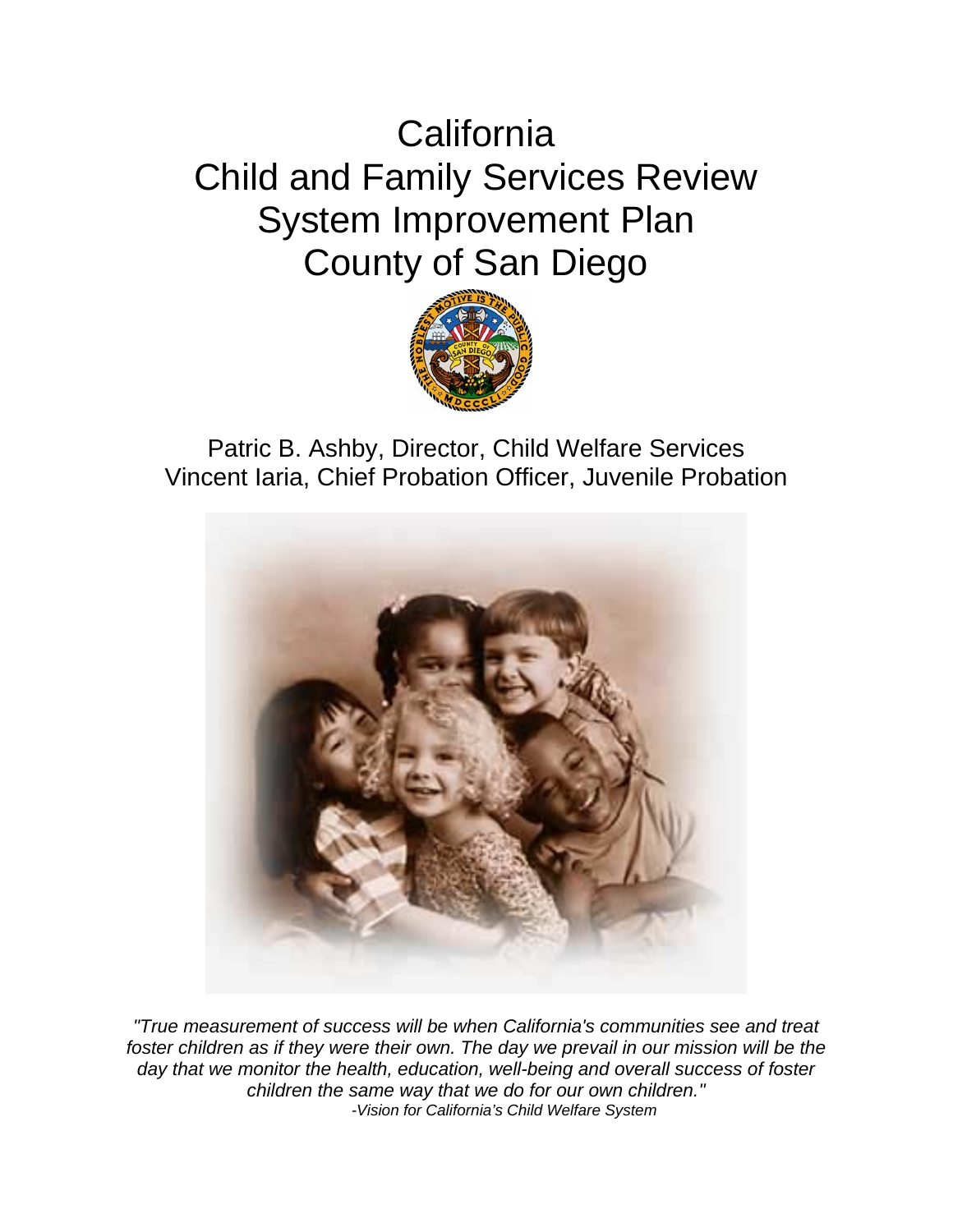## SIP Cover Sheet

| <b>California's Child and Family Services Review</b><br><b>System Improvement Plan</b> |               |                                                                     |  |  |  |  |  |  |  |  |  |
|----------------------------------------------------------------------------------------|---------------|---------------------------------------------------------------------|--|--|--|--|--|--|--|--|--|
| County:                                                                                |               | San Diego                                                           |  |  |  |  |  |  |  |  |  |
| <b>Responsible County Child</b><br><b>Welfare Agency:</b>                              |               | Health and Human Services Agency – Child Welfare<br><b>Services</b> |  |  |  |  |  |  |  |  |  |
| <b>Period of Plan:</b>                                                                 |               | $10/01/04 - 09/30/05$                                               |  |  |  |  |  |  |  |  |  |
| <b>Period of Outcomes Data:</b>                                                        |               | January 2004 and April 2004 Quarterly Data Reports                  |  |  |  |  |  |  |  |  |  |
| <b>Date Submitted:</b>                                                                 |               | September 30, 2004                                                  |  |  |  |  |  |  |  |  |  |
|                                                                                        |               |                                                                     |  |  |  |  |  |  |  |  |  |
|                                                                                        |               | <b>County Contact Person for County System Improvement Plan</b>     |  |  |  |  |  |  |  |  |  |
| Name:                                                                                  |               | Nancy Kail                                                          |  |  |  |  |  |  |  |  |  |
| Title:                                                                                 |               | <b>Health and Human Services Administrator III</b>                  |  |  |  |  |  |  |  |  |  |
| <b>Address:</b>                                                                        |               | 6950 Levant Street, San Diego, CA 92111                             |  |  |  |  |  |  |  |  |  |
| <b>Phone/Email</b>                                                                     |               | (858) 694-5396/kailna@cws.state.ca.us.                              |  |  |  |  |  |  |  |  |  |
|                                                                                        |               | Submitted by each agency for the children under its care            |  |  |  |  |  |  |  |  |  |
| <b>Submitted by:</b>                                                                   |               | County Child Welfare Agency Director (Lead Agency)                  |  |  |  |  |  |  |  |  |  |
| Name:                                                                                  |               | Patric B. Ashby                                                     |  |  |  |  |  |  |  |  |  |
| Signature:                                                                             |               |                                                                     |  |  |  |  |  |  |  |  |  |
|                                                                                        |               |                                                                     |  |  |  |  |  |  |  |  |  |
| <b>Submitted by:</b>                                                                   |               | <b>County Chief Probation Officer</b>                               |  |  |  |  |  |  |  |  |  |
| Name:                                                                                  | Vincent Iaria |                                                                     |  |  |  |  |  |  |  |  |  |
| Signature:                                                                             |               |                                                                     |  |  |  |  |  |  |  |  |  |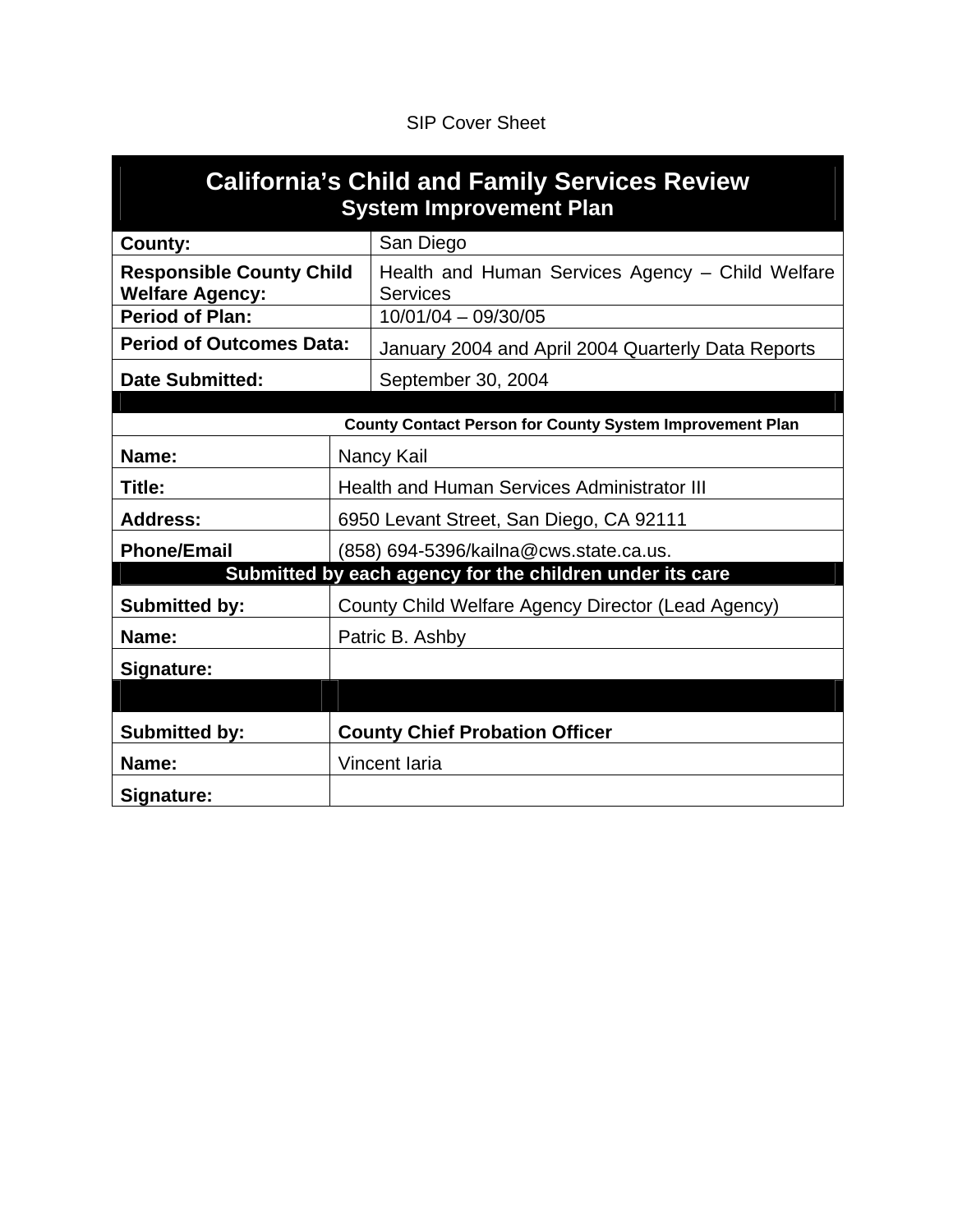# **Table of Contents**

|                                                                              | 1              |
|------------------------------------------------------------------------------|----------------|
|                                                                              | $\mathbf 1$    |
|                                                                              |                |
|                                                                              | $\overline{2}$ |
|                                                                              |                |
|                                                                              | 4              |
|                                                                              | -5             |
|                                                                              |                |
| <b>Safety Outcome</b>                                                        | 6              |
| <b>Permanency Outcome</b>                                                    | 12             |
| <b>Family Relationships and Community Connections Outcome</b>                | 20             |
|                                                                              | 23             |
|                                                                              | 23             |
|                                                                              | 27             |
|                                                                              | 31             |
| Appendix A - San Diego County Commission on Children, Youth and Families     | 39             |
| <b>Appendix B</b> – Customer Satisfaction Survey Results from Foster Parents | 41             |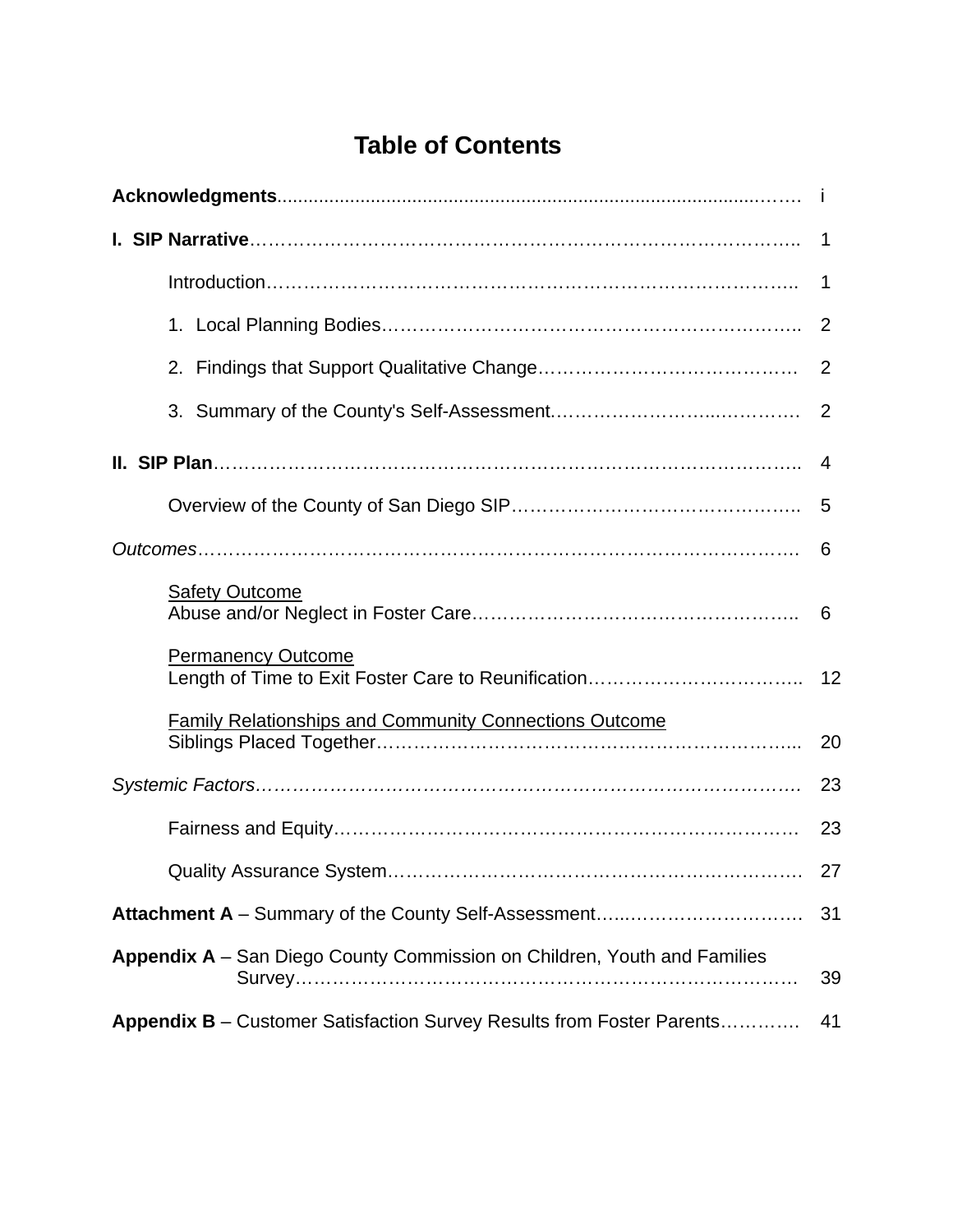# **Acknowledgements**

The County of San Diego Child Welfare Services would like to thank all of the County Self-Assessment (CSA) and System Improvement Plan (SIP) Committee members listed below for their hard work, commitment and important contributions to this effort. This plan would not have been possible without their expertise and dedication.

# **Community Partners**

**American Indian Organizations**  Larry Banegas, Southern Indian Health Council Karen Kolb, Indian Health Council

**California Youth Connection**  Four Current Foster Youth

# **Casey Family Programs**  Mirvam Choca

Becky Leib Kennedy Marilyn Stewart

**Chadwick Center for Children and Families**  Charles Wilson

#### **Chicano Federation**  Ida Cross

**City of San Diego Police Department – Child Abuse Unit**  Sgt. Rick O'Hanlon Anastasia Smith

**Community Resident** Lori Clarke

**Embrace Consulting/Family Roundtable**  Celeste Hunter

**Heartbeat Family Partnership**  Daphyne Watson

**Local Bargaining Unit – Service Employees International Union (SEIU)**  Jennifer Fightlin Omar Lopez

**Local Education Agency – Chula Vista Elementary School District**  Dale Parent

**Parent Consumer**  Donna Marto

**Public Child Welfare Academy**  Irene Becker Beth Crawford

**San Diego Foster Parent Association**  Anne Fitzpatrick

**Substance Abuse Recovery Management System & Parent/Consumer** Mark Comier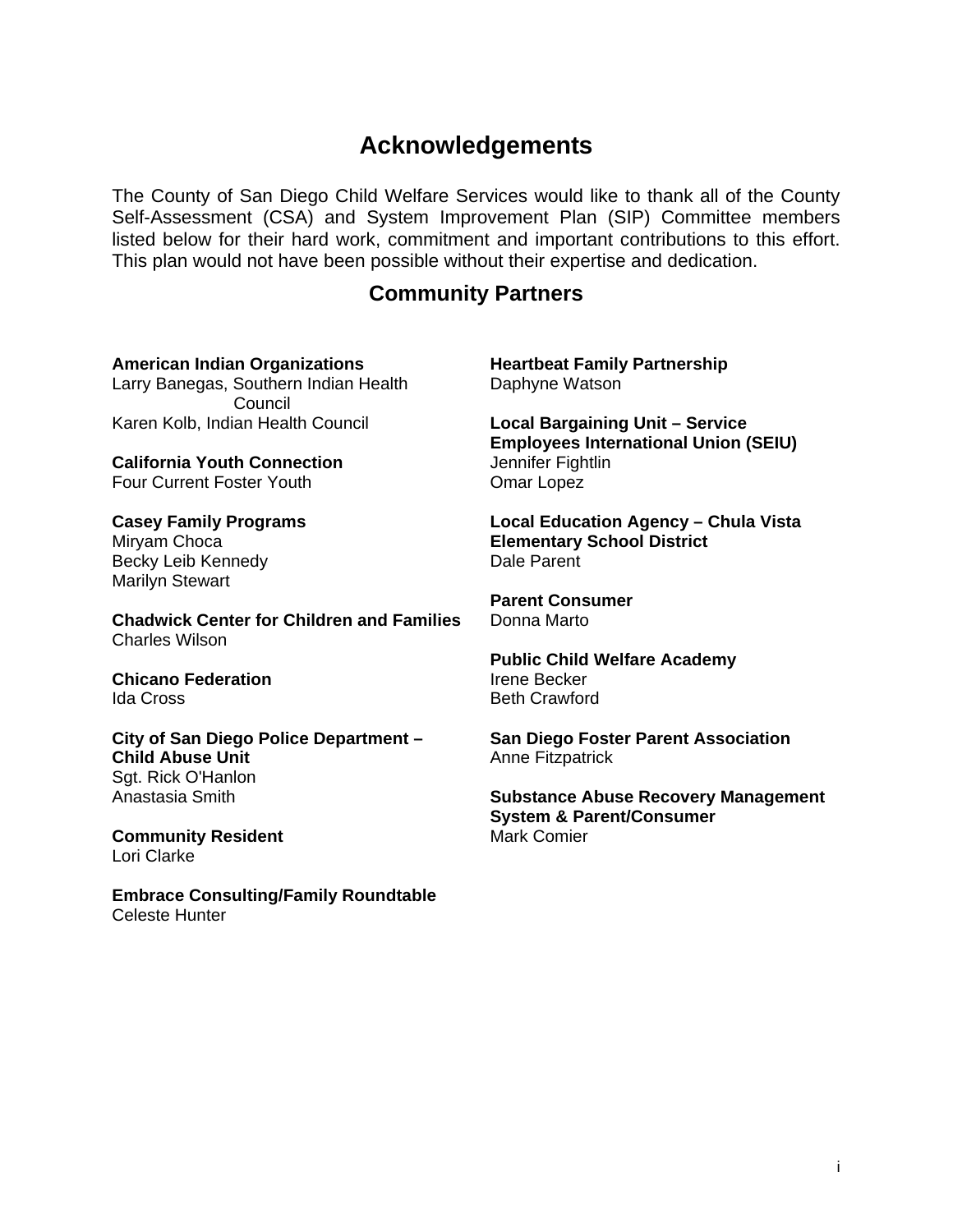# **County of San Diego**

### **Health and Human Services Agency Child Welfare Services (CWS)**

*Administration*  Patric Ashby Yahairah Aristy Nancy Kail Patricia Devlin, Training and Development and Recruitment Anita Lonzo Helen Moody, Hiring/Recruitment Barbara Weiner, Budget/Fiscal

*Adoptions*  Heidi Staples

*Child Abuse Hotline*  My Tran

*Children's Mental Health*  Barry Fox

*Foster Home Licensing*  Jim Meyers

*MSW/JD Interns*  Diane Fischer Jesus Gonzalez

*Policy and Program Support* Diane Ferreira Maricela Macias Nilanie Ramos

*Polinsky Children's Center*  Margeret (Peggy) Burns

*Quality Assurance Unit*  Leesa Solit

*Regional Offices*  Steve Briggs, North Central Ron Dailey, North Inland Dan Eehn, North Coastal Linda Ostapinski, South Cindy Shelton, Central Yolanda Valdez, Central Michael Weinrick, East

*Training and Development*  Heidi Quiroz

### **Other Health and Human Services Agency Offices**

*Alcohol and Drug Services*  Susan Bower

*CalWORKs Program*  Laurel Adams

*Geographic Information System Analyst*  Thomas DeAngelis

*Public Health Services*  Judith Quinn

*Strategy and Planning*  Suneel Bhasker Dale Felmming Kate Kousser David Lindsay

### **Other County Departments**

#### **Juvenile Court**

*Delinquency Staff Attorney*  Elizabeth Stephens

*Dependency Staff Attorney*  Joy Lazo

#### **Probation Department**  Vincent Iaria

Lisa Grogan Pablo Carrillo Germaine Howson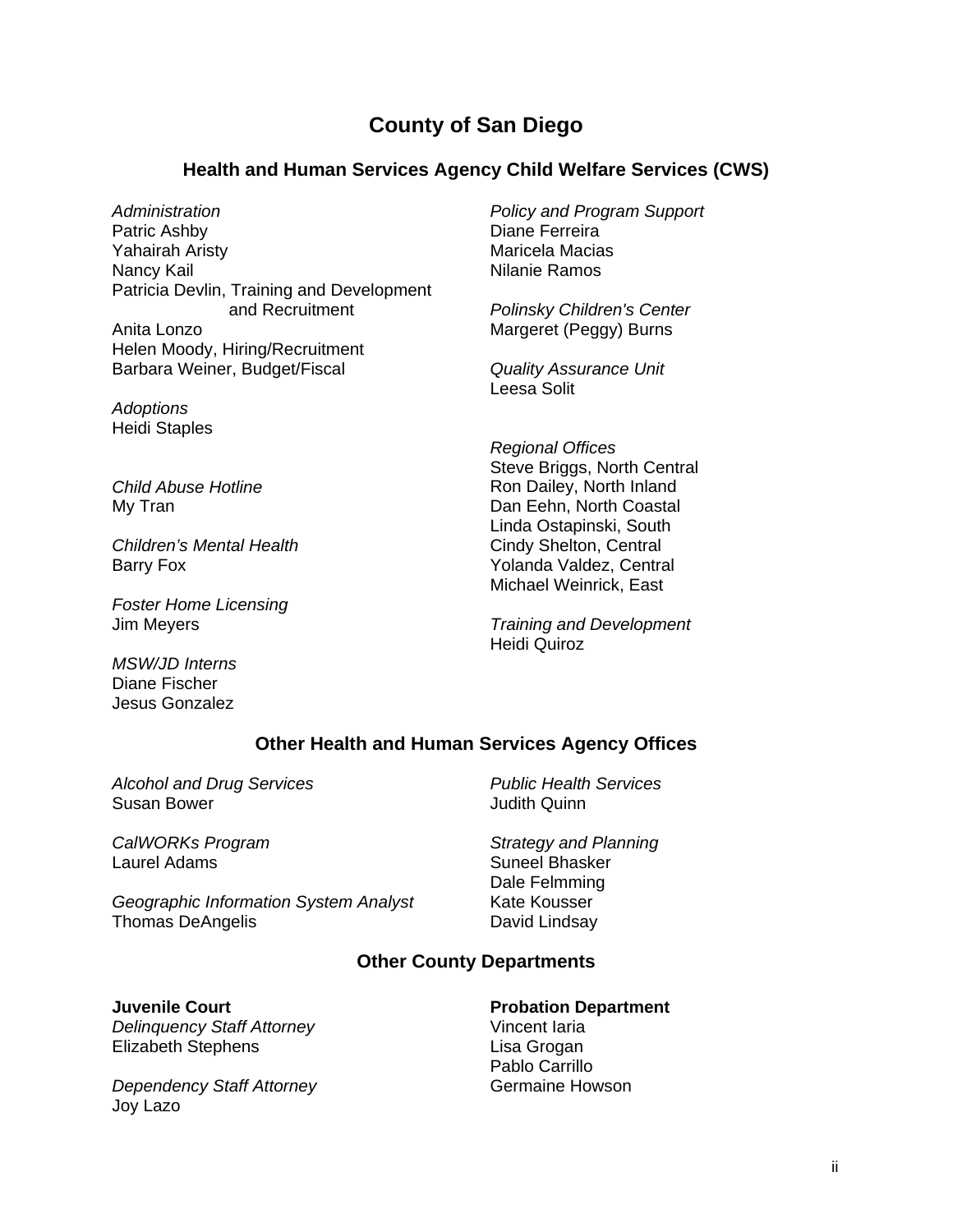### **Other County Departments cont'd.**

#### **County Law Offices**

*Alternate Public Defender's Office*  Roberto Quinones

**Sheriff's Department**  Lt. Beverly Davis

*County Counsel*  Susan Strom

*Public Defender's Office*  Curt Gosney

### **Commission on Children Youth and Families' CWS Redesign Steering Committee**

*Casey Family Programs*  Miryam Choca

*Children's Hospital - Chadwick Center*  Charles Wilson

*Commission on Children, Youth and Families* JoAnne Bushby Roseann Myers

*Convergent Horizons*  Lori Clarke

*Family & Youth Roundtable of San Diego County*  Donna Ewing Marto

*HHSA - Child Welfare Services*  Patric Ashby, Director Jennifer Fightlin, North Central Region Nancy Kail, Administration Omar Lopez, Adoptions Nina Morgan, North Inland Region Heidi Quiroz, Training and Development Patti Rahiser, Assistant Deputy Director Heidi Staples, Resource Development Yolanda Valdez, Special Project Coordinator Michael Weinrick*,* East Region

*Juvenile Probation*  Lesley McClelland

*Mental Health Systems/Heartbeat Family Partnership*  Daphne Watson

*New Creation Church*  Rev. Reginald Gary

*San Diego Superior Court - Juvenile Division*  Lyn Angene

*San Diego Youth & Community Services*  Walter Phillips

*SANDAN*  Leslie Hine-Rabichow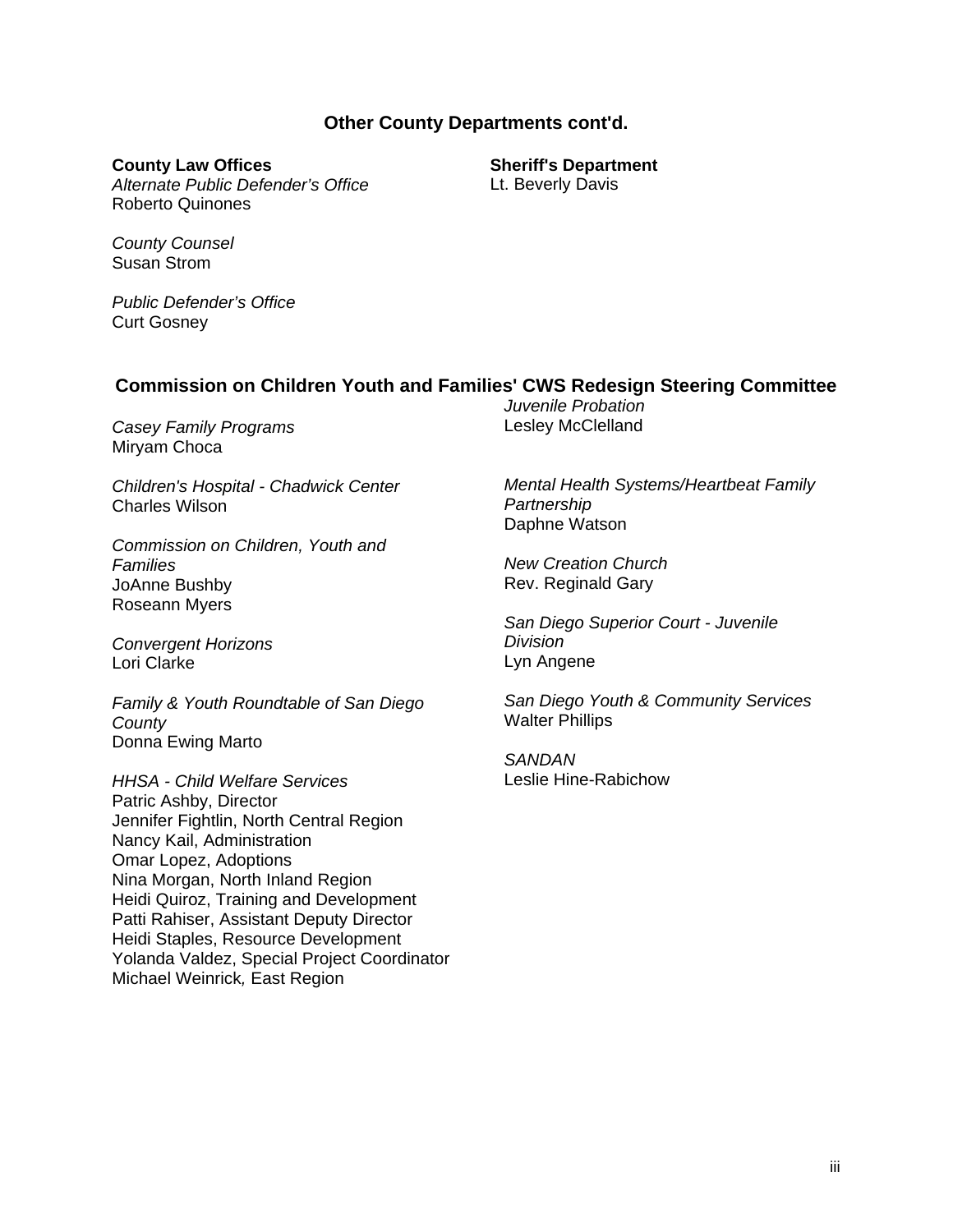### **Introduction**

In January 2004, the State began the California-Child and Family Services Review (C-CFSR). The State identified four child welfare outcomes and seven systemic factors for each county to use to assess the effectiveness of its child welfare system. These outcomes are: safety, permanency and stability, family relationships and connections, and well-being. Associated with each of these outcomes are indicators to measure the County's performance. The systemic factors are: Relevant Management Information System, Case Review System, Foster/Adoptive Parent Licensing, Recruitment and Retention, Quality Assurance System, Service Array, Staff/Provider training, and Agency Collaborations.

The first step in the C-CFSR process was for each county to conduct a self-assessment of its child welfare system strengths and areas of need. See attachment A for a summary of the County's Self-Assessment (CSA) which summarizes the strengths and areas of need for each outcome and systemic factor listed above.

The second step in the C-CFSR process was for each county to develop a System Improvement Plan (SIP). The State directed each County to develop strategies for improvement on a few selected outcomes and systemic factors identified as needing improvement in the CSA.

The CSA and SIP process indicated that for the first SIP the County needed to focus on the following outcome indicators and systemic factors:

### *Outcomes Indicators*

- Safety: Rate of child abuse and/or neglect in foster care;
- Permanency and Stability: The length of time to exit foster care to reunification; and,
- Family Relationships and Community Connections: The number of siblings placed together in foster care.

### *Systemic Factors*

- Fairness and Equity: Understand and develop strategies that address overrepresentation of certain ethnic and cultural groups in the child welfare system, a nationwide problem, and,
- Quality Assurance System: Evaluate current social work practices and provide technical assistance to social work staff that will improve accountability and promote continuous improvement.

The first section of this report describes the collaborative process used to develop the County's first SIP and summarizes data that supports the focus areas for the County's first SIP. By focusing the County's first SIP on efforts to enhance understanding of the child welfare data and processes, the County will enhance its ability to continue to improve the effectiveness of the child welfare system serving San Diego County.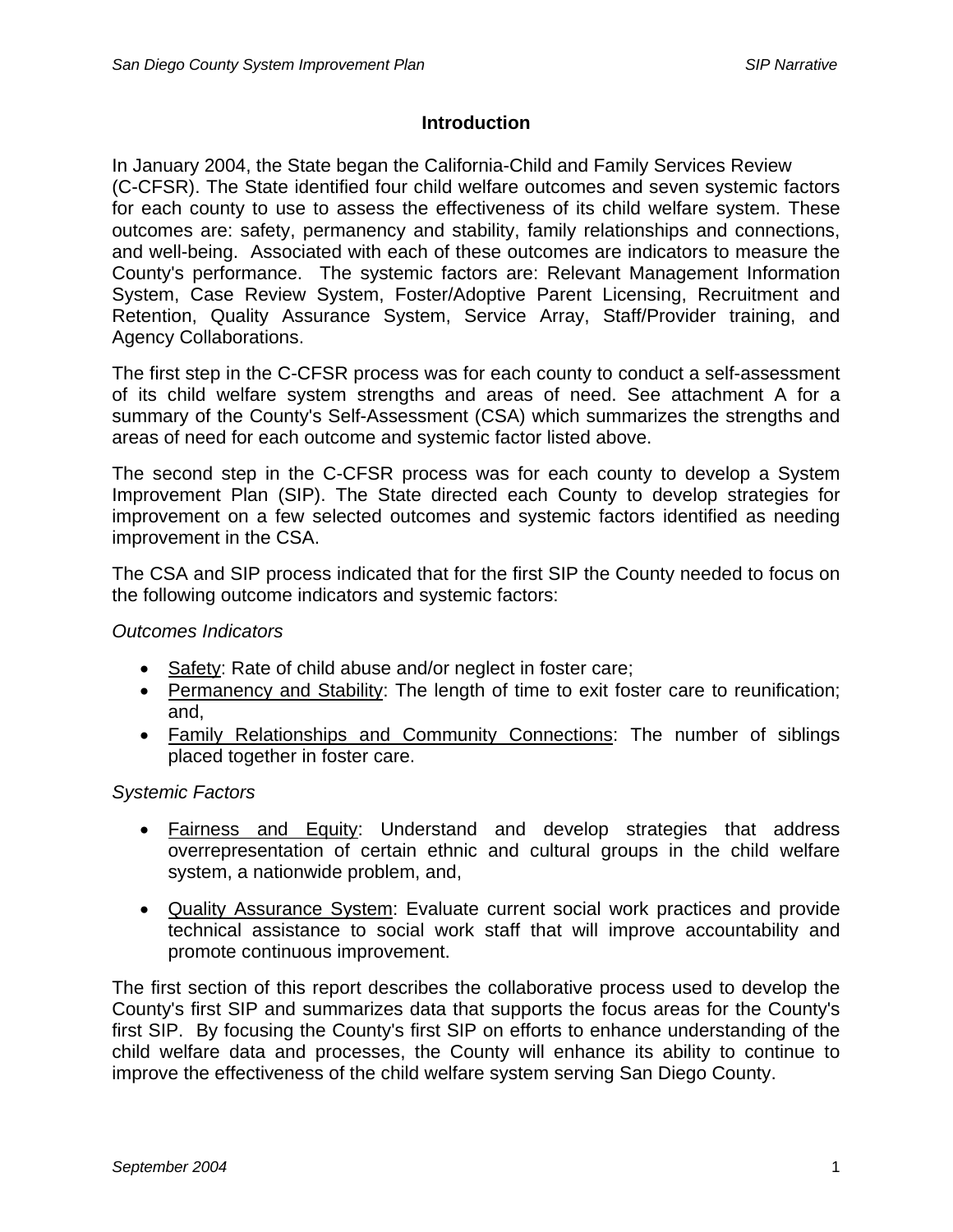# **I. SIP NARRATIVE**

### **1. Local Planning Bodies**

Child Welfare Services (CWS), within the County's Health and Human Services Agency, facilitated the self-assessment process and the development of the system improvement plan. To ensure the County obtained input from all participants in the child welfare system, CWS invited representatives from all aspects of the system to participate in the County Self-Assessment/System Improvement Plan (CSA/SIP) Committee. These 68 representatives are listed in the Acknowledgements Section of this report. They represent multiple public and private agencies including San Diego County Health and Human Services Agency's Child Welfare Services division, Local Education Agency, Juvenile Probation, Juvenile Court, Community Partners, Law Enforcement, and the Commission on Children Youth and Families' CWS Redesign Steering Committee.

The CSA/SIP Committee was divided into five subcommittees based on the members' area of expertise and experiences. Committee members provided input on focus areas and strategies for improvement of child welfare outcomes and systemic factors, which were incorporated in the CSA and the County's first SIP.

### **2. Findings that Support Qualitative Change**

The full CSA/SIP Committee and the five subcommittees gathered and analyzed a wide variety of information to complete the CSA and develop the SIP. They reviewed the County's Data Report, historical data gathered on the outcomes, and held 30 meetings between January 2004 and August 2004 to discuss the topics of the CSA and the SIP. In addition, the following information gathering activities occurred:

• The CSA/SIP Committee reviewed customer satisfaction survey results from foster parents, countywide, from 1999, 2000, 2002 and 2003, which highlighted support services are essential to successful foster parenting. Below is a summary of the total responses received during these years. This information was incorporated as a milestone for the SIP on safety outcome 1C, child abuse and/or neglect in foster care, (see Appendix B).

| <b>Summaries</b>                          | 1999  | 2000  | 2002  | 2003  |
|-------------------------------------------|-------|-------|-------|-------|
| Number of surveys distributed             | 1,390 | 1.400 | 1,500 | 1.612 |
| Number of foster parents who<br>responded | 405   | 365   | 427   | 434   |
| Response rate                             | 29%   | 26%   | 28%   | 27%   |

• CSA/SIP Committee members, Program Integrity members (who are CWS Program Managers and Assistant Deputy Directors), and Commission on Children, Youth and Families' CWS Steering Committee members, reviewed local data as well as academic research and articles related to the over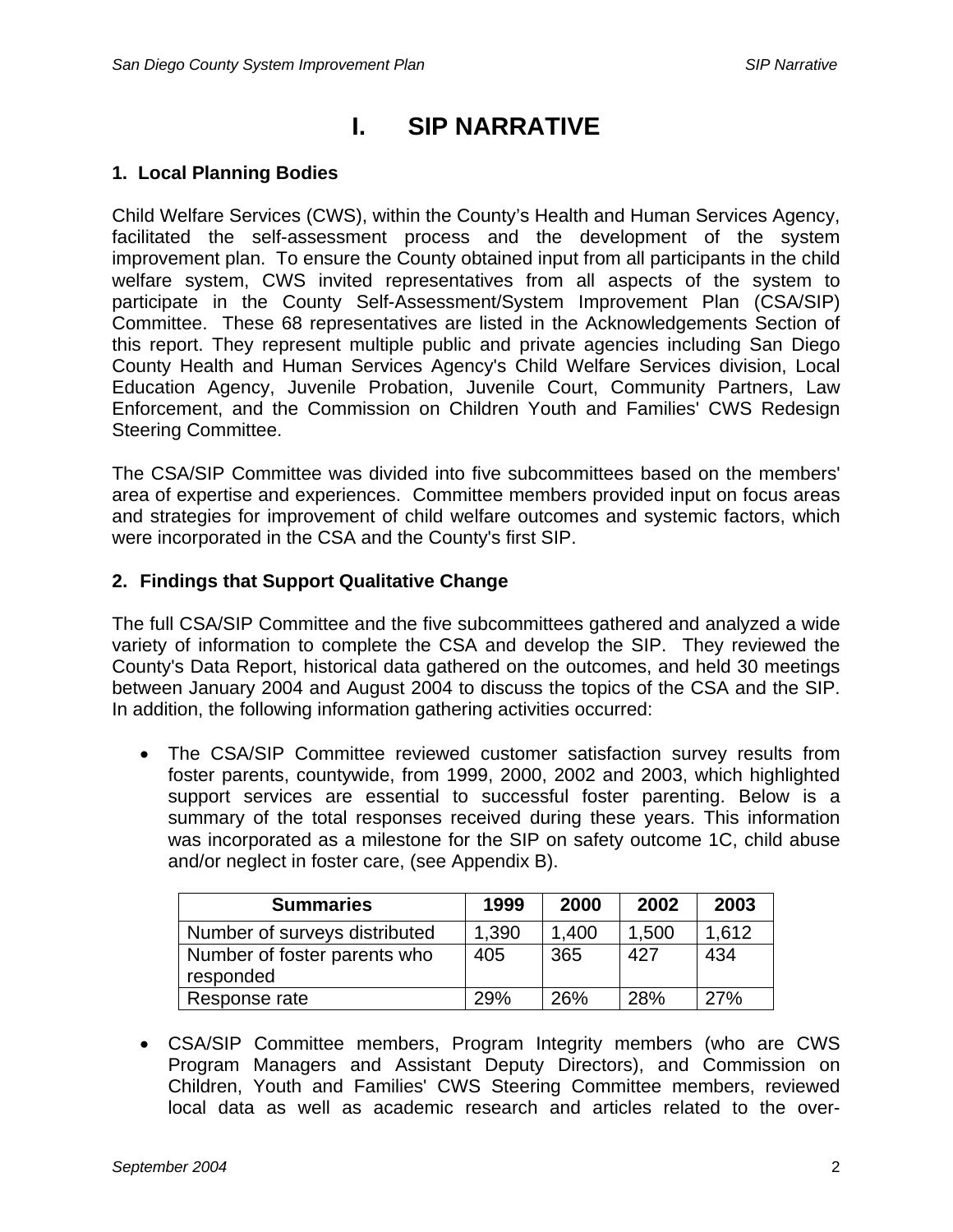representation of certain race/ethnic groups, and recognized this issue as both a national trend and a local concern.

In San Diego County, for example, African American and Native American children are involved in the child welfare system at a rate two to four times that of their representation in the general population. Therefore, the systemic factor Fairness and Equity was selected as a SIP item.

• CSA/SIP Committee members reviewed the San Diego County Commission on Children, Youth and Families' 2003 survey results of 107 respondents. The respondents were comprised of CWS staff, community based organizations; community members and others. The survey asked respondents to estimate the size of the gap between "where we are now" and "where we need to be" on the California-Child and Family Services Review (C-CFSR) outcomes. Overall, survey results revealed the gap size was predominantly medium to large, (see Appendix A).

This information was part of discussions for assessing the systemic factor service array and for obtaining an overall sense of how consumers view child welfare services. The results showed a medium to large gap size in services for children and families receiving equal support to achieve positive outcomes regardless of demographic characteristics. This affirmed the need to include Fairness and Equity in the County's SIP.

• The CSA/SIP Committee members reviewed feedback from individual CWS staff and community members who participated in CWS-sponsored trainings on the C-CFSR. These trainings asked the trainees to identify the County's strengths and areas of need in addressing the C-CFSR outcomes, excellence in the workplace, fairness and equity. This information was incorporated into the final CSA report when identifying areas of need. This also led to strategies for improvement of the Quality Assurance and Fairness and Equity systemic factors.

### **3. Summary of County Self-Assessment – See Attachment A.**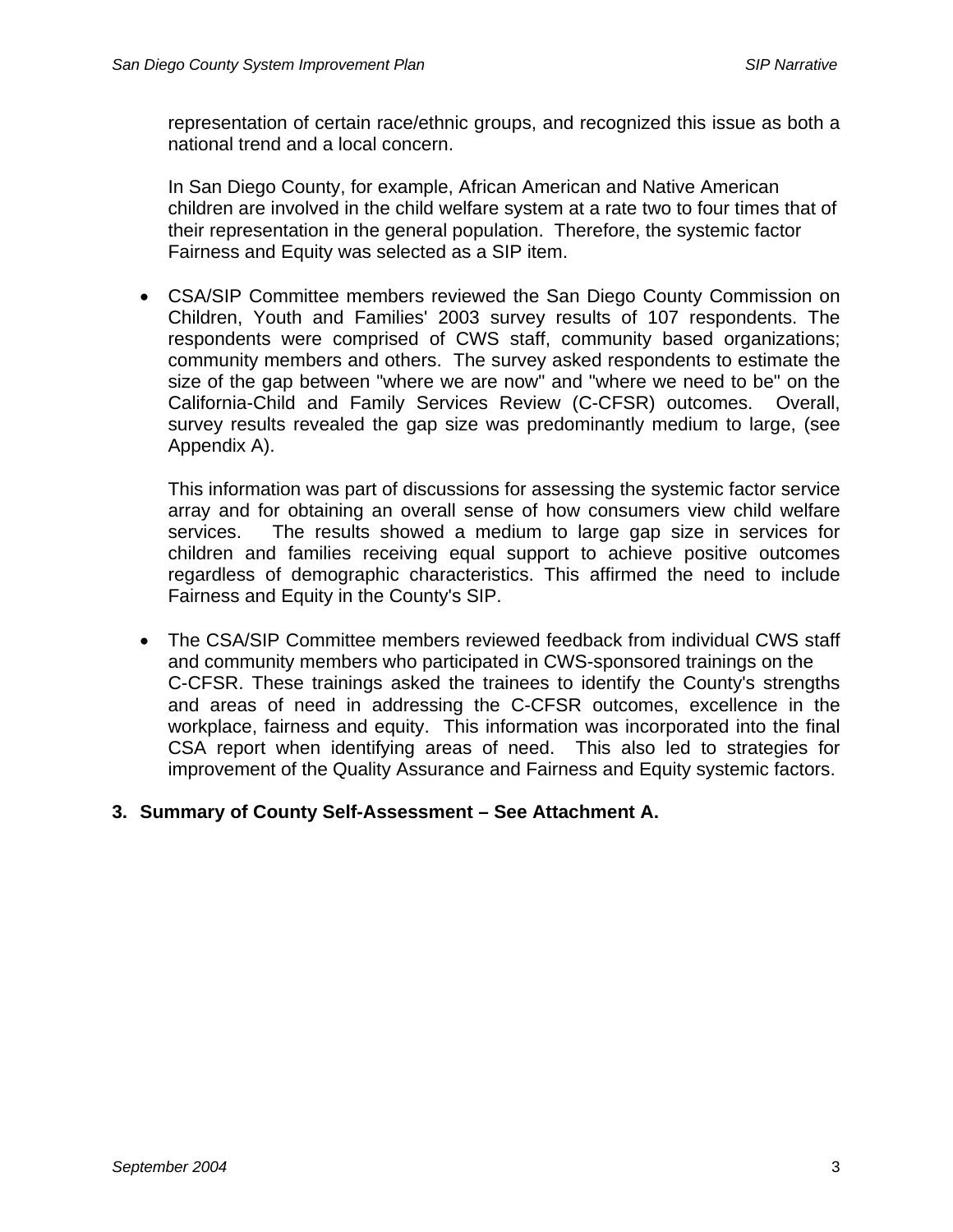# **II. SIP Plan**

In developing the SIP, the County recognized that the first CSA provides a baseline for future benchmarking. The County used the CSA to prioritize the items to be addressed in the County's first SIP. Thus, the County's first SIP seeks to promote safety in foster care placements, reunification with families, preservation of sibling relationships, effective quality assurance and fairness and equity. These goals will be accomplished by working jointly with the community to improve outcomes for children.

The SIP goals align with the County's Strategic Plan and Initiatives for 2004-2009. The goals support the County's commitment to provide quality care and supportive services for at risk youth and children in the dependency system to create a nurturing environment that enables and encourages them to succeed. The goals will be achieved by working with stakeholders, to address strengths and needs in key areas of the child welfare system.

An outline of the County's SIP is provided on the next page.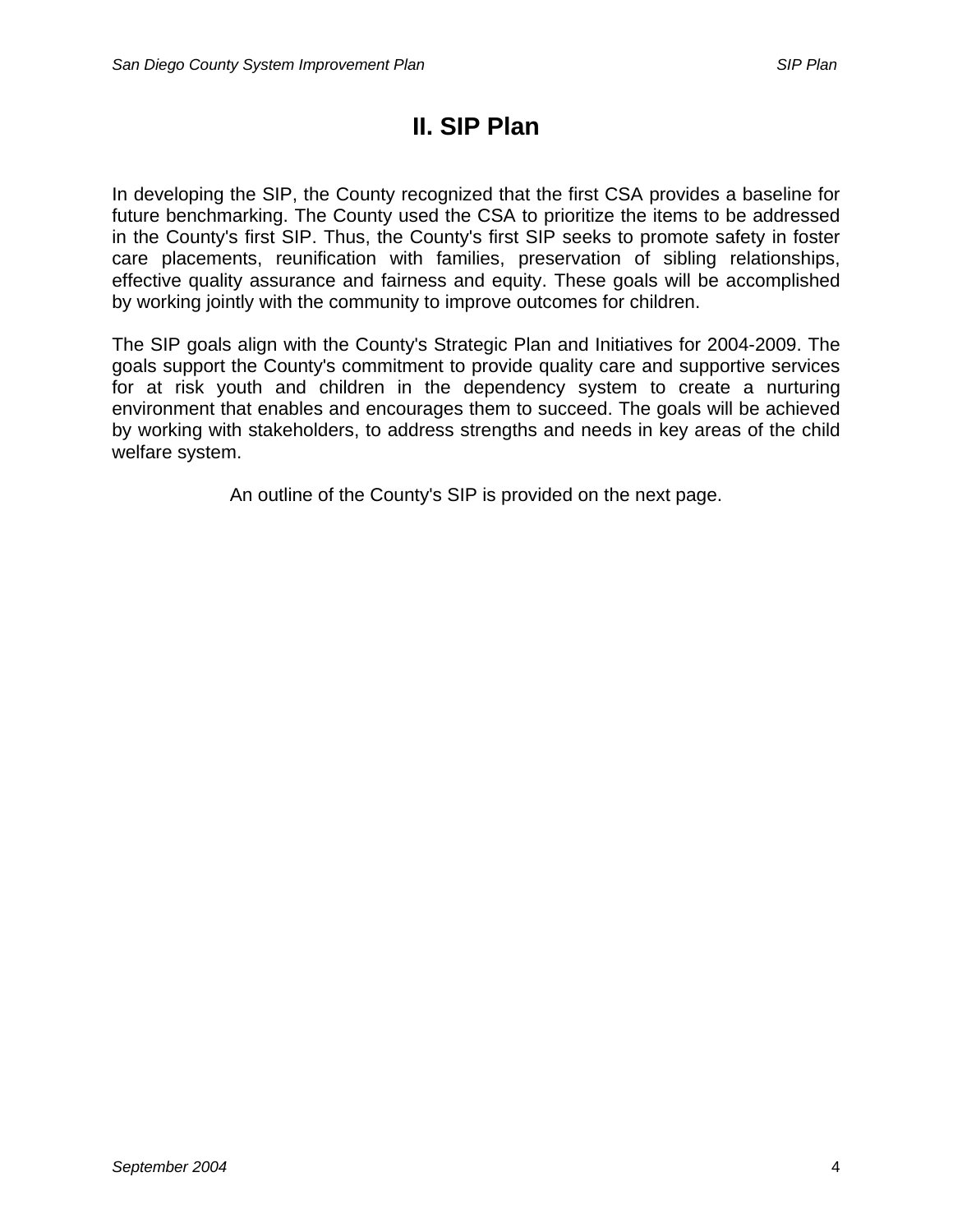# **Overview of the County of San Diego System Improvement Plan**

*Outcomes* 

Safety Outcome – Abuse and/or Neglect in Foster Care

The improvement goals:

- Improve the accuracy and consistency of the reporting and investigating of child abuse and/or neglect allegations in foster care.
- Enhance access to support services for caregivers.

Permanency Outcome – Length of Time to Exit Foster Care to Reunification The improvement goal:

• Strengthen social work practice to ensure reunification occurs with family readiness.

Family Relationships and Community Connections Outcome – Siblings Placed Together The improvement goal:

• Increase placement resources for sibling groups.

### *Systemic Factors*

Fairness and Equity

The improvement goals:

- Increase CWS Program Managers' and Protective Services Supervisors' awareness and knowledge of the race/ethnic composition of the CWS population highlighting African and Native American groups.
- Improve social work practice that may lead to over-representation of African American and Native American children in the County's child welfare system.

### Quality Assurance System

The improvement goals:

- Enhance CWS' capacity to analyze data including the identification of trends, to improve the implementation of policies and procedures.
- Expand communication of County data to community stakeholders, CWS Region Operations and CWS social work staff regarding CWS data information.
- Improve data purification and validation.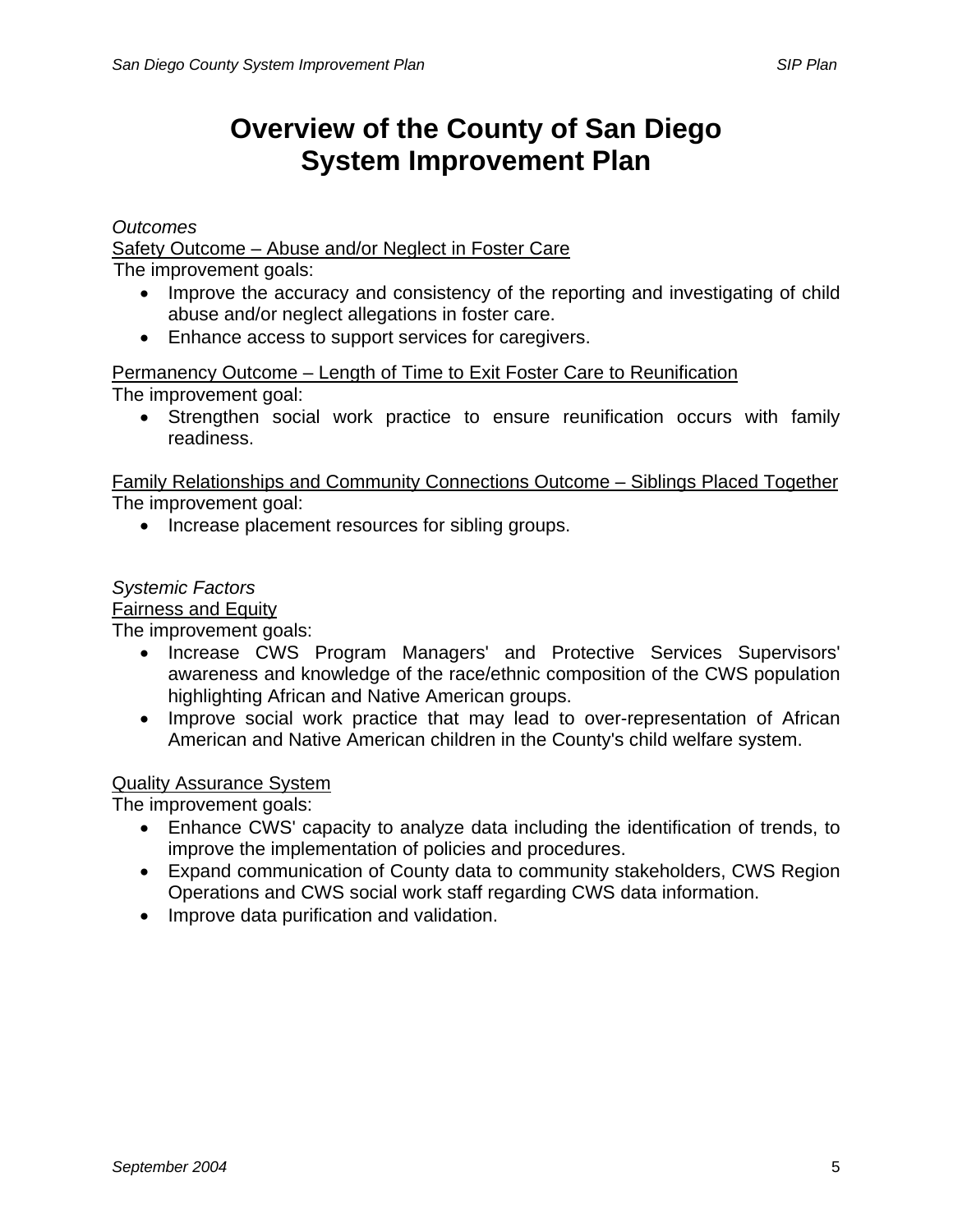# **II. SIP PLAN**

**Safety Outcome:** Child Abuse and/or Neglect in Foster Care

**County's Current Performance:** 

- ¾ The Quarterly Data Reports for 2004 show the County's rate to be as follows: January 2004: 1.18%; April 2004: 1.52%; and July 2004: 1.54%.
- ¾ The County's Self-Assessment (CSA) indicated that although the County's rate of substantiated abuse and/or neglect referrals in foster care is low, less than two percent, this rate has increased over time.
- ¾ A primary area of need identified in the CSA was the improvement of social work practice related to accurate and consistent data entry. Other areas of need include, evaluating how the County's Foster Home Licensing program records licensing issues that arise in foster homes; assessing how mismatched placements contribute to the County's performance; and, assessing how systemic factors, Foster/Adoptive Parent Licensing, Recruitment, Retention and Provider Training contribute to this outcome.
- **Note:** It is anticipated that through improved reporting of child abuse and/or neglect allegations in foster care, data analysis and improved data entry, the County's performance rate on this outcome may be negatively impacted.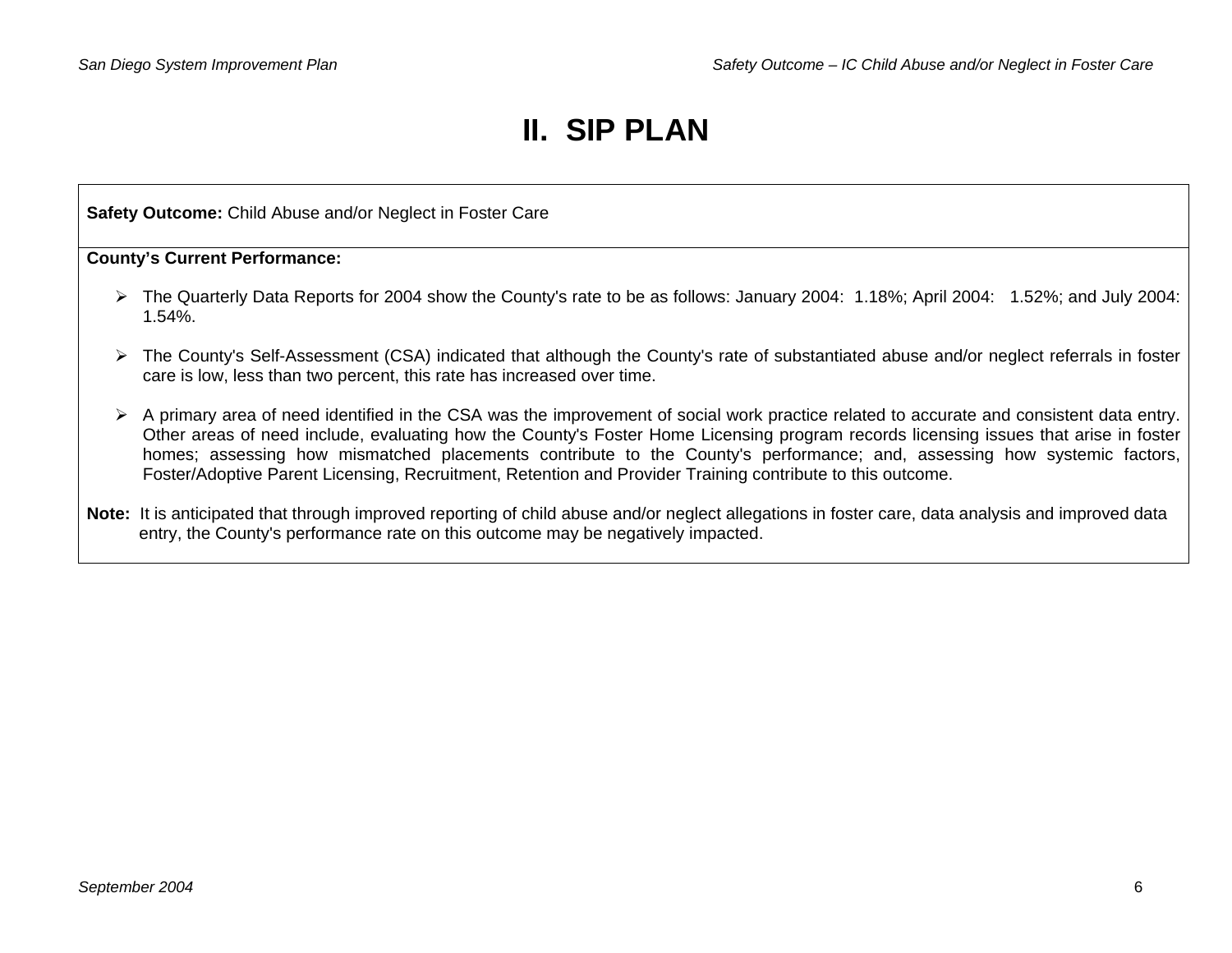|                                                                                                                                                               | Improvement Goal 1.0. Improve the accuracy and consistency of the reporting and investigating of child abuse and/or neglect allegations in<br>foster care. |                                                                                                                                                                                               |                                                                                                                                                             |                                                                  |              |                          |                                                                                                                                              |                                                       |  |  |  |
|---------------------------------------------------------------------------------------------------------------------------------------------------------------|------------------------------------------------------------------------------------------------------------------------------------------------------------|-----------------------------------------------------------------------------------------------------------------------------------------------------------------------------------------------|-------------------------------------------------------------------------------------------------------------------------------------------------------------|------------------------------------------------------------------|--------------|--------------------------|----------------------------------------------------------------------------------------------------------------------------------------------|-------------------------------------------------------|--|--|--|
| <b>Strategy 1.1</b><br>Assess social work practice in Regions regarding reporting and<br>investigating child abuse and/or neglect allegations in foster care. |                                                                                                                                                            |                                                                                                                                                                                               | <b>Strategy Rationale</b><br>This will identify deficiencies in staff reporting and investigating child<br>abuse/and or neglect allegations in foster care. |                                                                  |              |                          |                                                                                                                                              |                                                       |  |  |  |
|                                                                                                                                                               | 1.1.1                                                                                                                                                      | Convene Regional focus groups to gather<br>information about how social work staff<br>report child abuse and/or<br>neglect<br>allegations in foster care to the Child<br>Abuse Hotline.       | <b>Timeframe</b>                                                                                                                                            | 04/30/05                                                         |              | $\mathbf{5}$<br>Assigned | $\bullet$                                                                                                                                    | Lead - CWS - Policy and<br>Program Support<br>Regions |  |  |  |
| Milestone                                                                                                                                                     | 1.1.2                                                                                                                                                      | Convene Regional focus groups to gather<br>information about how social work staff<br>conduct investigations of child abuse<br>and/or neglect allegations involving foster<br>care providers. |                                                                                                                                                             | $\sqrt{04/30/05}$                                                |              |                          | $\bullet$                                                                                                                                    | Lead – CWS – Policy and<br>Program Support<br>Regions |  |  |  |
| <b>Strategy 1.2</b><br>Assess current CWS policies and procedures for reporting and<br>investigating child abuse and/or neglect allegations in foster care.   |                                                                                                                                                            |                                                                                                                                                                                               |                                                                                                                                                             | <b>Strategy Rationale</b><br>neglect allegations in foster care. |              |                          | This will identify if it is necessary to update the current CWS policies<br>and procedures on reporting and investigating child abuse and/or |                                                       |  |  |  |
| Milestone                                                                                                                                                     | 1.2.1                                                                                                                                                      | Review current policies and procedures<br>for reporting and investigating child abuse<br>and/or neglect allegations in foster care.                                                           |                                                                                                                                                             | 04/30/05                                                         | $\mathbf{c}$ |                          |                                                                                                                                              | Lead – CWS – Policy and<br>Program Support            |  |  |  |
|                                                                                                                                                               | 1.2.2                                                                                                                                                      | Identify and complete any necessary<br>policies<br>updates<br>current<br>and<br>to<br>procedures based on Milestone 1.2.1 and<br>the results of Strategy 1.1.                                 | Timeframe                                                                                                                                                   | 04/30/05                                                         |              | Assigned                 |                                                                                                                                              | Lead – CWS – Policy and<br>Program Support            |  |  |  |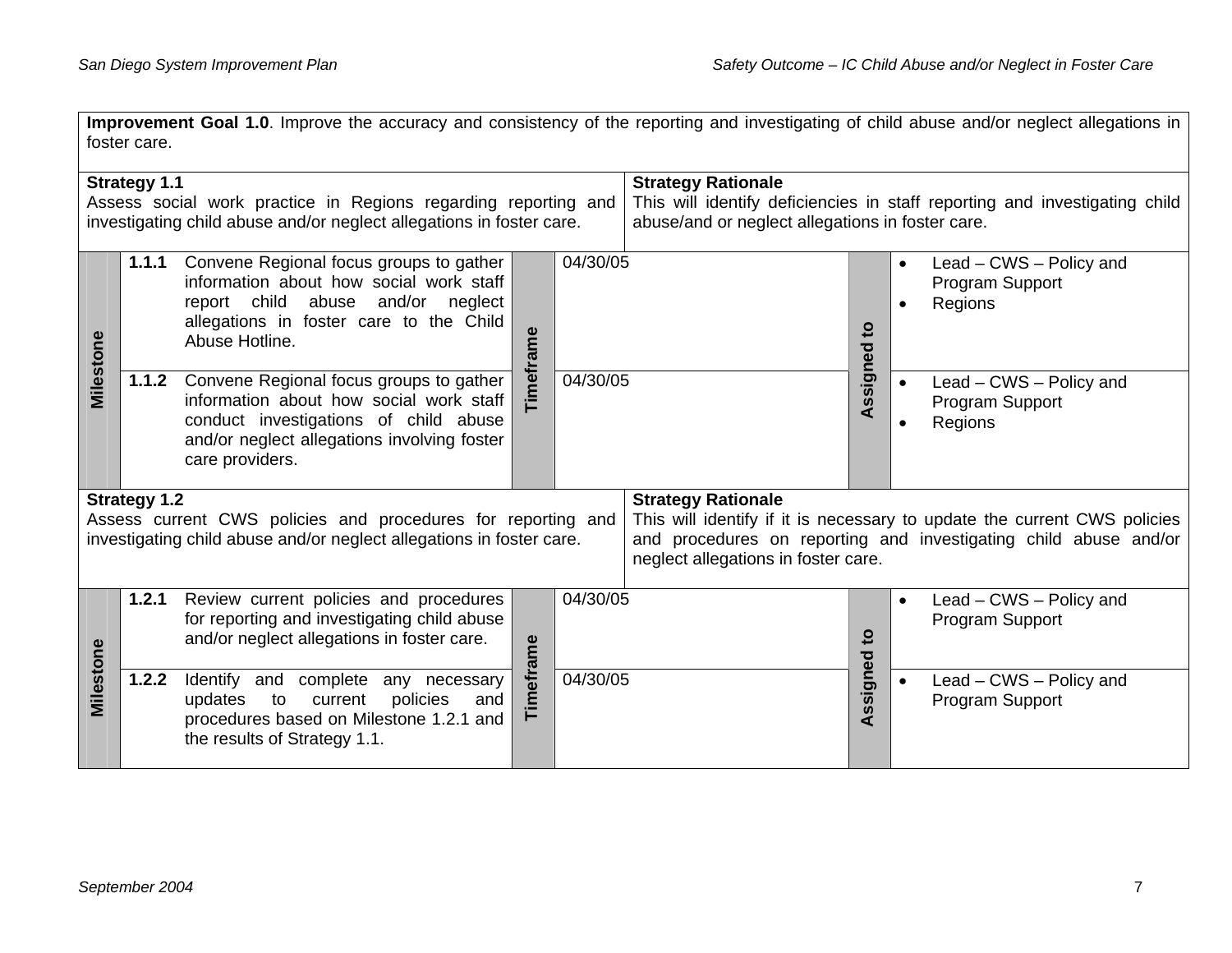|           | <b>Strategy 1.3</b> | Provide training for social work staff on reporting and investigating<br>child abuse and/or neglect allegations.                                            |                    |          | <b>Strategy Rationale</b><br>abuse and/or neglect allegations. |                                |           | This will promote consistency in the reporting and investigation of child            |
|-----------|---------------------|-------------------------------------------------------------------------------------------------------------------------------------------------------------|--------------------|----------|----------------------------------------------------------------|--------------------------------|-----------|--------------------------------------------------------------------------------------|
|           | 1.3.1               | Evaluate social work training curriculum<br>to determine how the reporting and<br>investigation of child abuse and/or neglect<br>allegations is integrated. |                    | 04/30/05 |                                                                |                                |           | Lead – CWS – Policy and<br>Program Support                                           |
| Milestone | 1.3.2               | training  <br>the<br>Update<br>social<br>work<br>needed<br>based<br>curriculum, as<br>on<br>Milestone 1.3.1.                                                | me<br>ra<br>둡<br>Ĕ | 08/31/05 |                                                                | <u>ي</u><br>signed<br><b>S</b> | $\bullet$ | Lead - CWS - Policy and<br>Program Support<br><b>Training and Development</b>        |
|           | 1.3.3               | Provide updated training to social work<br>staff.                                                                                                           |                    | 08/31/05 |                                                                |                                |           | Lead - CWS - Policy and<br><b>Program Support</b><br><b>Training and Development</b> |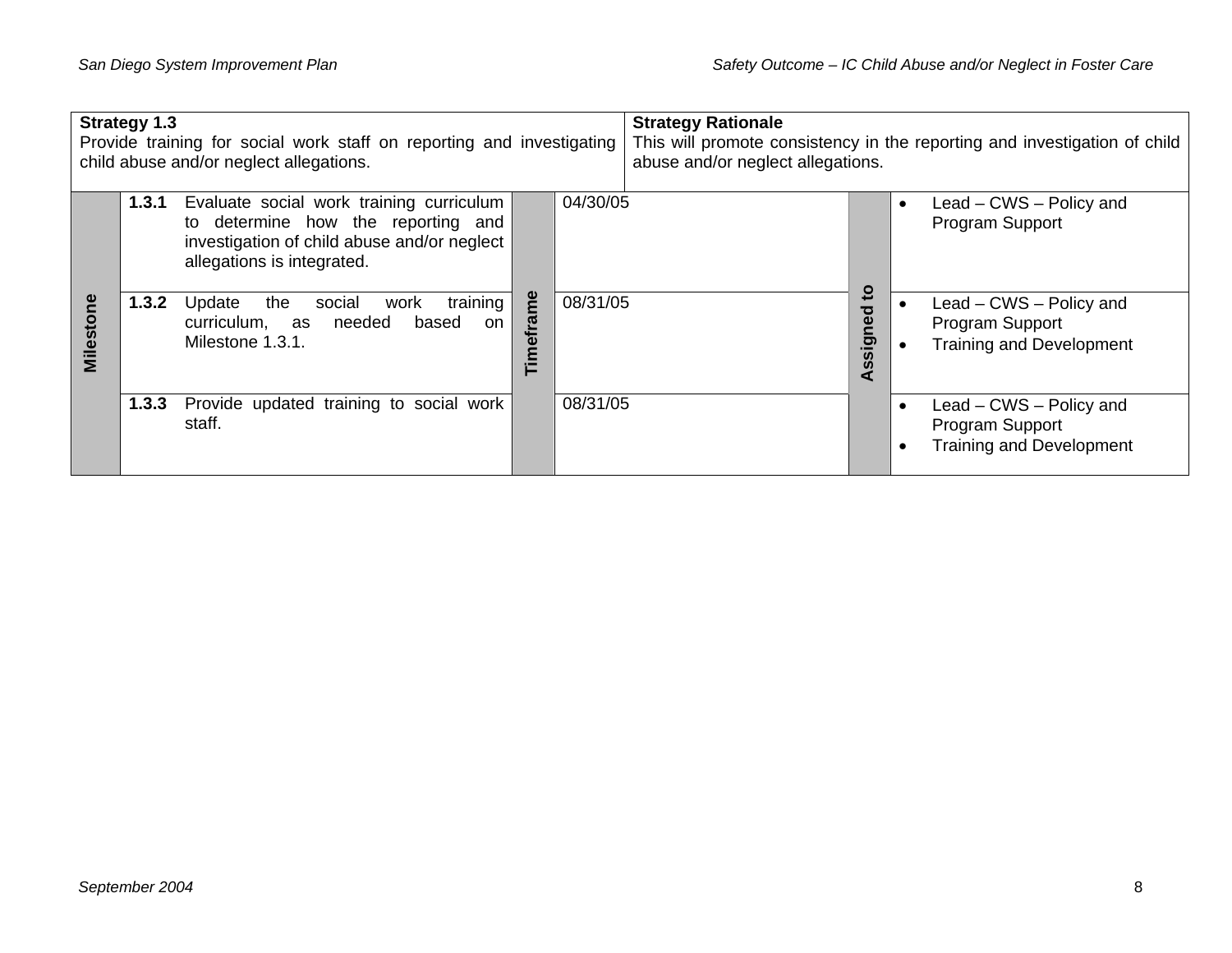|                                                                                                             | Improvement Goal 2.0 Enhance access to support services for caregivers. |                                                                                                                             |                      |                                                                                                                                            |  |                             |                                                                                                  |  |  |  |  |
|-------------------------------------------------------------------------------------------------------------|-------------------------------------------------------------------------|-----------------------------------------------------------------------------------------------------------------------------|----------------------|--------------------------------------------------------------------------------------------------------------------------------------------|--|-----------------------------|--------------------------------------------------------------------------------------------------|--|--|--|--|
| <b>Strategy 2.1</b><br>Expand the provision of support services to caregivers through Family-<br>to-Family. |                                                                         |                                                                                                                             |                      | <b>Strategy Rationale</b><br>This will ensure caregivers have needed support services, which<br>promotes a safer environment for children. |  |                             |                                                                                                  |  |  |  |  |
|                                                                                                             | 2.1.1                                                                   | identify<br>Family-to-Family<br>Regions<br>activities that provide support services to<br>caregivers.                       |                      | 04/30/05                                                                                                                                   |  |                             | Lead – CWS – Policy and<br>Program Support<br>Family-to-Family Region<br>Coordinators<br>Regions |  |  |  |  |
| Milestone                                                                                                   | 2.1.2                                                                   | action plan to expand<br>the<br>Develop<br>provision of support services through<br>Family-to-Family.                       | me<br><b>Timefra</b> | 04/30/05                                                                                                                                   |  | ٥,<br>ਹ<br><u>e</u><br>ssig | Lead – CWS – Policy and<br>Program Support<br>Family-to-Family Region<br>Coordinators<br>Regions |  |  |  |  |
|                                                                                                             | 2.1.3                                                                   | Regional staff meet with foster parents<br>and gather specific information on the<br>type of supportive services they need. |                      | 04/30/05                                                                                                                                   |  |                             | Lead – CWS – Policy and<br>Program Support<br>Regions                                            |  |  |  |  |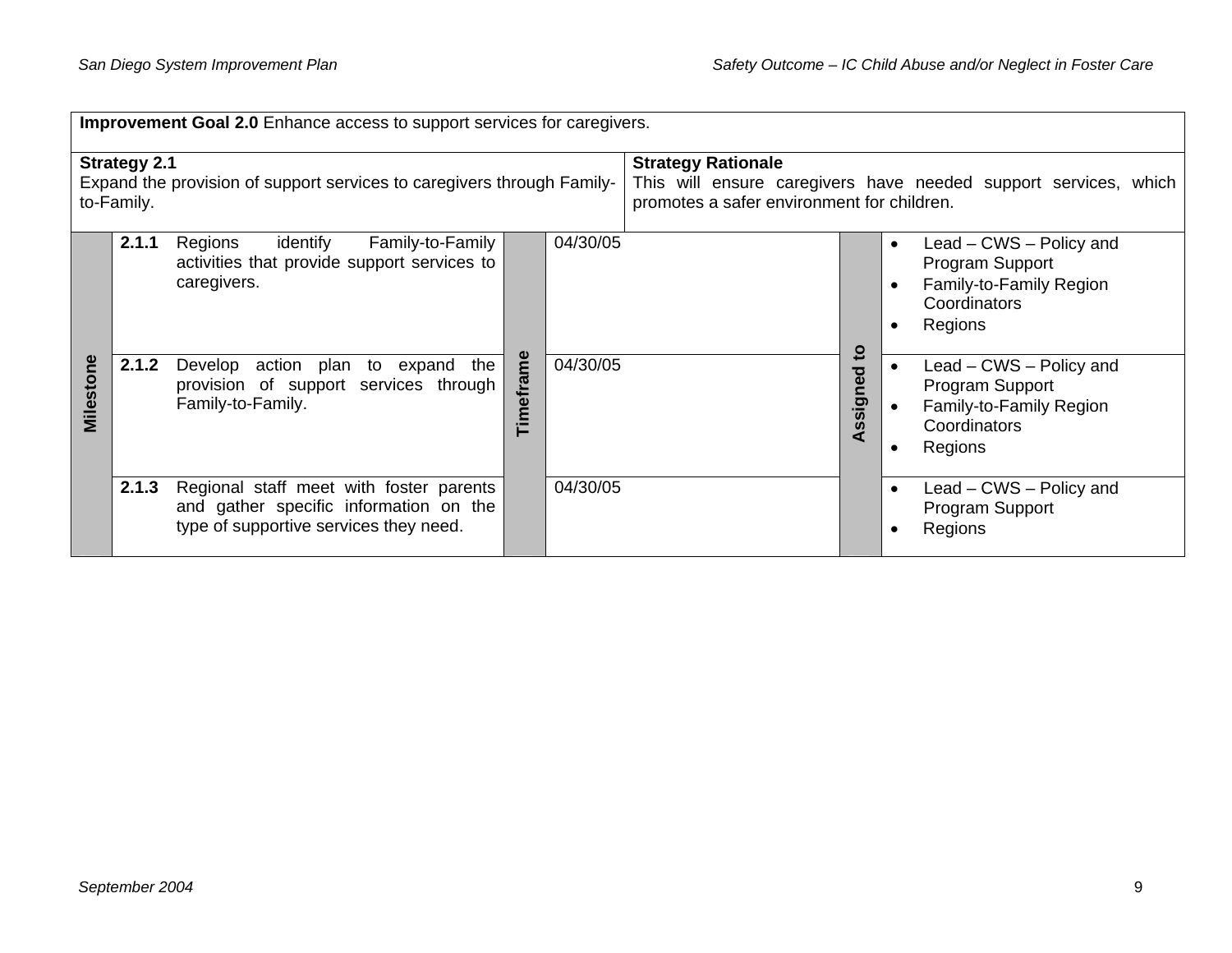| <b>Strategy 2.2</b><br>Expand the support services provided to caregivers through the<br>Community Services for Families (CSF) <sup>1</sup> contract. |       |                                                                                                                                                                   |                   | <b>Strategy Rationale</b><br>This will ensure caregivers have needed support services, which<br>promotes a safer environment for children. |  |          |  |                                                                                                         |
|-------------------------------------------------------------------------------------------------------------------------------------------------------|-------|-------------------------------------------------------------------------------------------------------------------------------------------------------------------|-------------------|--------------------------------------------------------------------------------------------------------------------------------------------|--|----------|--|---------------------------------------------------------------------------------------------------------|
|                                                                                                                                                       | 2.2.1 | Identify the support services provided<br>through the CSF contract.                                                                                               |                   | 04/30/05                                                                                                                                   |  | O        |  | Policy and Program Support -<br>C-CFSR<br>Policy and Program Support -<br><b>Contract Services Unit</b> |
| <b>Milestone</b>                                                                                                                                      | 2.2.2 | Develop a letter for foster parents,<br>specific to each region, to inform them of $\vert$<br>the CSF contract services available to<br>them.                     | ဠ<br>ច<br>đ.<br>트 | 04/30/05                                                                                                                                   |  | ठ<br>sig |  | Policy and Program Support -<br>C-CFSR<br>Regions                                                       |
|                                                                                                                                                       | 2.2.3 | "Our<br>Child"<br><b>Publish</b><br>article<br>in.<br>an<br>newsletter to foster parents that informs<br>foster parents of the CSF services<br>available to them. |                   | 04/30/05                                                                                                                                   |  |          |  | Policy and Program Support -<br>C-CFSR<br>Regions                                                       |

<span id="page-15-0"></span>*ber 2004 Septem*  $<sup>1</sup>$  See page 37 for details on the CSF contract.</sup>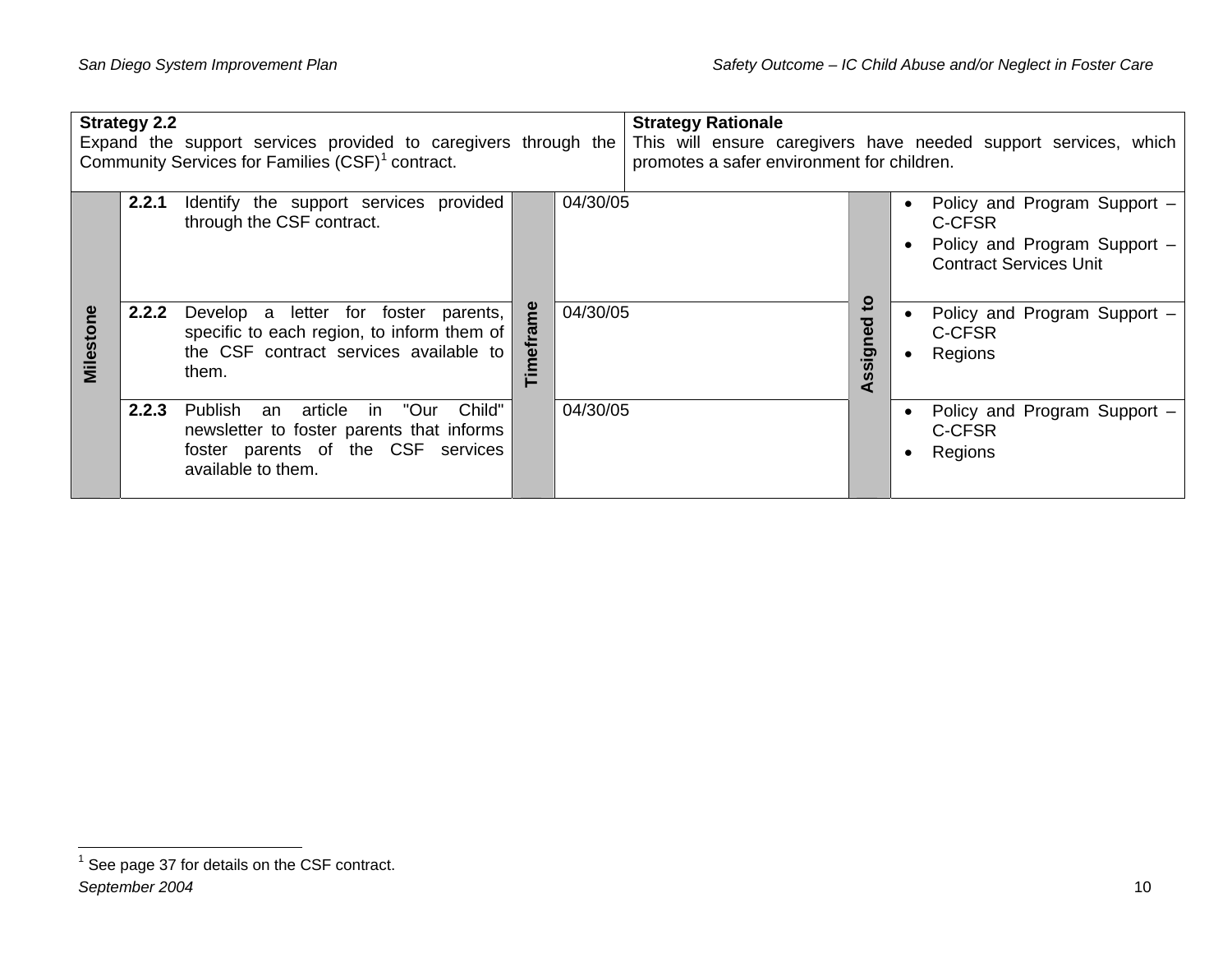|                                                                                                                                                                                                                                                                                                                                                                                                                                                                                                                                                                                                                                                                                                                                                                                                             | <b>Strategy 2.3</b><br>Provide caregivers with training that addresses stressors that lead to<br>child abuse and/or neglect in foster care.                                                                                    |                                                                                                                                                                                                                                                                                                      |           |          | <b>Strategy Rationale</b><br>This will promote appropriate parenting and stress management skills<br>that prevent child abuse and/or neglect in foster care for caregivers. |             |                                                                               |  |  |
|-------------------------------------------------------------------------------------------------------------------------------------------------------------------------------------------------------------------------------------------------------------------------------------------------------------------------------------------------------------------------------------------------------------------------------------------------------------------------------------------------------------------------------------------------------------------------------------------------------------------------------------------------------------------------------------------------------------------------------------------------------------------------------------------------------------|--------------------------------------------------------------------------------------------------------------------------------------------------------------------------------------------------------------------------------|------------------------------------------------------------------------------------------------------------------------------------------------------------------------------------------------------------------------------------------------------------------------------------------------------|-----------|----------|-----------------------------------------------------------------------------------------------------------------------------------------------------------------------------|-------------|-------------------------------------------------------------------------------|--|--|
|                                                                                                                                                                                                                                                                                                                                                                                                                                                                                                                                                                                                                                                                                                                                                                                                             | 2.3.1                                                                                                                                                                                                                          | Evaluate the foster parent training<br>curriculum to determine how positive<br>discipline, managing difficult children and<br>stress management are integrated in the<br>training curriculum.                                                                                                        |           | 04/30/05 |                                                                                                                                                                             | Assigned to | Lead - CWS - Policy and<br>Program Support<br><b>Training and Development</b> |  |  |
| Milestone                                                                                                                                                                                                                                                                                                                                                                                                                                                                                                                                                                                                                                                                                                                                                                                                   | 2.3.2                                                                                                                                                                                                                          | Update<br>the foster<br>parent training<br>curriculum as needed based on Milestone<br>2.3.1.                                                                                                                                                                                                         | Timeframe | 08/31/05 |                                                                                                                                                                             |             | Lead - CWS - Policy and<br>Program Support<br><b>Training and Development</b> |  |  |
|                                                                                                                                                                                                                                                                                                                                                                                                                                                                                                                                                                                                                                                                                                                                                                                                             |                                                                                                                                                                                                                                | 2.3.3 Provide updated training to caregivers as<br>needed.                                                                                                                                                                                                                                           |           | 08/31/05 |                                                                                                                                                                             |             | Lead - CWS - Policy and<br>Program Support<br><b>Training and Development</b> |  |  |
|                                                                                                                                                                                                                                                                                                                                                                                                                                                                                                                                                                                                                                                                                                                                                                                                             |                                                                                                                                                                                                                                | Describe systemic changes needed to further support the improvement goal.<br>Enhance systemic factors, Foster/Adoptive Parent Licensing, Recruitment and Retention and Provider Training, to expand the pool of foster<br>parents that is supported and not likely to abuse children in foster care. |           |          |                                                                                                                                                                             |             |                                                                               |  |  |
|                                                                                                                                                                                                                                                                                                                                                                                                                                                                                                                                                                                                                                                                                                                                                                                                             |                                                                                                                                                                                                                                | Describe educational/training needs (including technical assistance) to achieve the improvement goals.                                                                                                                                                                                               |           |          |                                                                                                                                                                             |             |                                                                               |  |  |
| Training needs have been identified in Strategies 1.3 and 2.3.<br>Identify roles of the other partners in achieving the improvement goals.<br>To achieve the improvement goals, the role of the following partners would be important:<br>> Grossmont College Foster, Adoption and Kinship Care Education (FAKCE) program to provide needed training for foster parents.<br>Foster Family Agencies' (FFAs) to understand their role in the licensing, recruitment and retention of foster parents and how abuse and<br>➤<br>neglect referrals are investigated and resolved for children placed in FFAs.<br>Probation to understand their roles and responsibilities regarding abuse of wards in foster care.<br>Public Child Welfare Academy to provide any identified training needed for social workers. |                                                                                                                                                                                                                                |                                                                                                                                                                                                                                                                                                      |           |          |                                                                                                                                                                             |             |                                                                               |  |  |
|                                                                                                                                                                                                                                                                                                                                                                                                                                                                                                                                                                                                                                                                                                                                                                                                             | Identify any regulatory or statutory changes needed to support the accomplishment of the improvement goals.<br>No regulatory or statutory changes have been identified to support the accomplishment of the improvement goals. |                                                                                                                                                                                                                                                                                                      |           |          |                                                                                                                                                                             |             |                                                                               |  |  |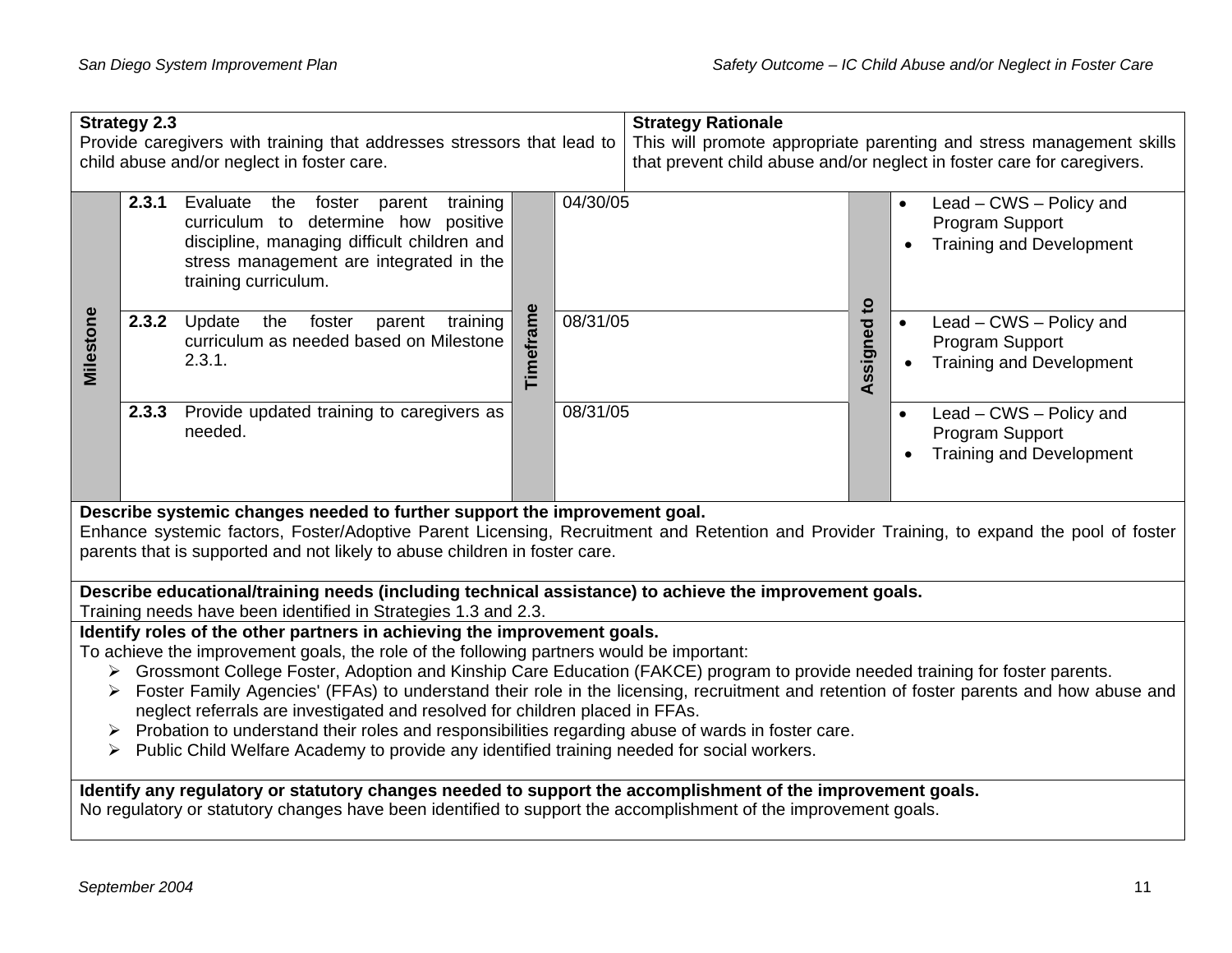**Permanency Outcome:** Length of Time to Exit Foster Care to Reunification

### **County's Current Performance:**

- $\triangleright$  The Quarterly Data Reports for [2](#page-17-0)004 show the County's rate for  $3E^2$  to be as follows: January 2004: 65.5%; April 2004: 65.8% and July 2004: 66.0%. The Quarterly Data Reports for 2004 show the County's rate for  $3A^3$  $3A^3$  to be as follows: January 2004: 35.1%; April 2004: 36.0% and July 2004: 33.7%.
	- $\triangleright$  In regards to 3E, the CSA indicated that over the last six years, the County has experienced an overall decrease in the rate of children that had been in care for less than 12 months when reunified. Further, the CSA revealed noteworthy patterns based on race and age.
		- Race patterns showed Native American children had an increase in reunification when in care for less than 12 months. Race patterns for Hispanic and African American children showed they had the lowest percentage of reunification when in care for less than 12 months.
		- Age patterns showed children 3 to 10 years had a higher percentage of reunification when in care for less than 12 months and children 11 to 15 years had the lowest percentage of reunification when in care for less than 12 months.
	- $\triangleright$  In regards to 3A, the CSA revealed that African American children are less likely to be reunified within 12 months compared to other race groups, regardless of whether they are placed with relatives or non-relatives.
- $\triangleright$  A primary area of need identified in the CSA was the improvement of social work practice related to accurate and consistent data entry. Other areas of need include evaluating how risk assessments interplay with the recommendation of reunification; assessing how the use of continuances affects timely reunification; and determining how the implementation of unsupervised visitations and trial home visits, when the parent and child are ready versus waiting until a regularly scheduled court hearing, impacts reunification.

<span id="page-17-0"></span> $^{2}$  3E refers to the federal definition, which is for all children who were reunified from child welfare supervised foster care during the 12-month study period, what percent had been in care for less than 12 months?

<span id="page-17-1"></span> $3$  3A refers to the state definition, which is for all children who entered supervised foster care for the first time (and stayed at least five days) during the 12month study period, what percent were reunified within 12 months?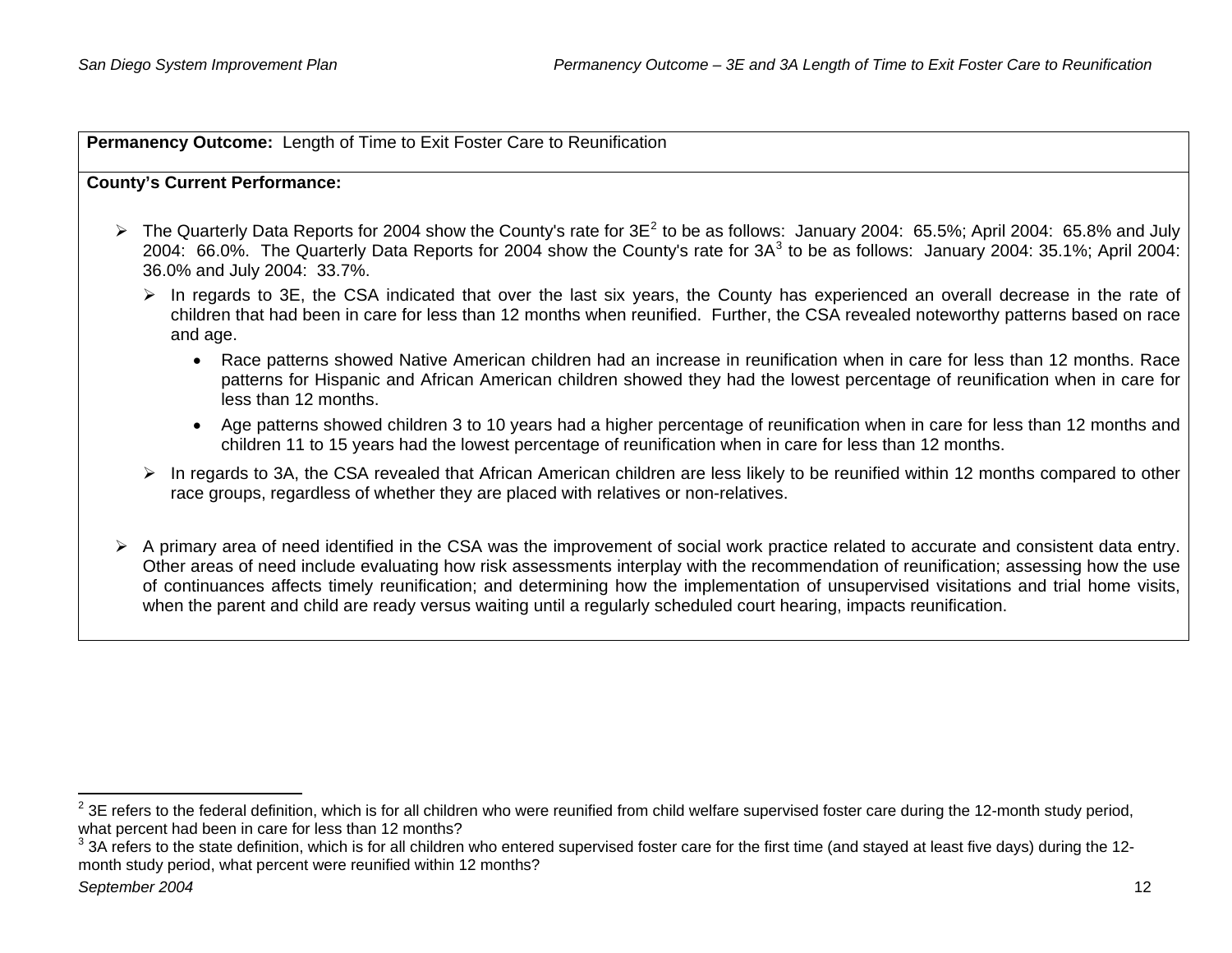|                                                                                                                                                    | Improvement Goal 1.0 Strengthen social worker practices to ensure reunification occurs with family readiness. |                                                                                                                                                                                                                                                                                                   |           |          |                                                                                                                                                                       |                          |                                                                                 |  |  |  |  |  |
|----------------------------------------------------------------------------------------------------------------------------------------------------|---------------------------------------------------------------------------------------------------------------|---------------------------------------------------------------------------------------------------------------------------------------------------------------------------------------------------------------------------------------------------------------------------------------------------|-----------|----------|-----------------------------------------------------------------------------------------------------------------------------------------------------------------------|--------------------------|---------------------------------------------------------------------------------|--|--|--|--|--|
| <b>Strategy 1.1</b><br>Identify social work practices that facilitate graduated visitation plans<br>and trial home visits when families are ready. |                                                                                                               |                                                                                                                                                                                                                                                                                                   |           |          | <b>Strategy Rationale</b><br>Research indicates that families who participate in regular and<br>consistent visitations and trial home visits reunify at higher rates. |                          |                                                                                 |  |  |  |  |  |
|                                                                                                                                                    | 1.1.1                                                                                                         | Convene Regional focus groups to gather<br>information about when social work staff<br>recommend a family participate in<br>graduated visitations plans or trial home<br>visits.                                                                                                                  |           | 04/30/05 |                                                                                                                                                                       |                          | Lead - CWS - Policy and<br>$\bullet$<br>Program Support<br>Regions<br>$\bullet$ |  |  |  |  |  |
| Milestone                                                                                                                                          | 1.1.2                                                                                                         | Select random reunification cases and<br>review the case plans for the disposition<br>hearing, the six-month review hearing,<br>and the 12-month review hearing, and the<br>contacts, to assess if visitation plans were<br>amended or trial visits instituted based on<br>the family's progress. | Timeframe | 08/31/05 |                                                                                                                                                                       | $\mathbf{5}$<br>Assigned | Lead – CWS – Policy and<br>$\bullet$<br>Program Support<br>Regions<br>$\bullet$ |  |  |  |  |  |
|                                                                                                                                                    | 1.1.3                                                                                                         | Update the Case Consultation form to<br>questions about graduated<br>include<br>visitation plans and update the policies<br>and procedures addressing case plans.                                                                                                                                 |           | 08/31/05 |                                                                                                                                                                       |                          | Lead - CWS - Policy and<br>Program Support                                      |  |  |  |  |  |
|                                                                                                                                                    | 1.1.4                                                                                                         | Review policies and procedures, and<br>develop/enhance, as needed, policies<br>and procedures for social work staff on<br>when to recommend<br>unsupervised<br>visitations and trial home visits.                                                                                                 |           | 08/31/05 |                                                                                                                                                                       |                          | Lead – CWS – Policy and<br>$\bullet$<br>Program Support                         |  |  |  |  |  |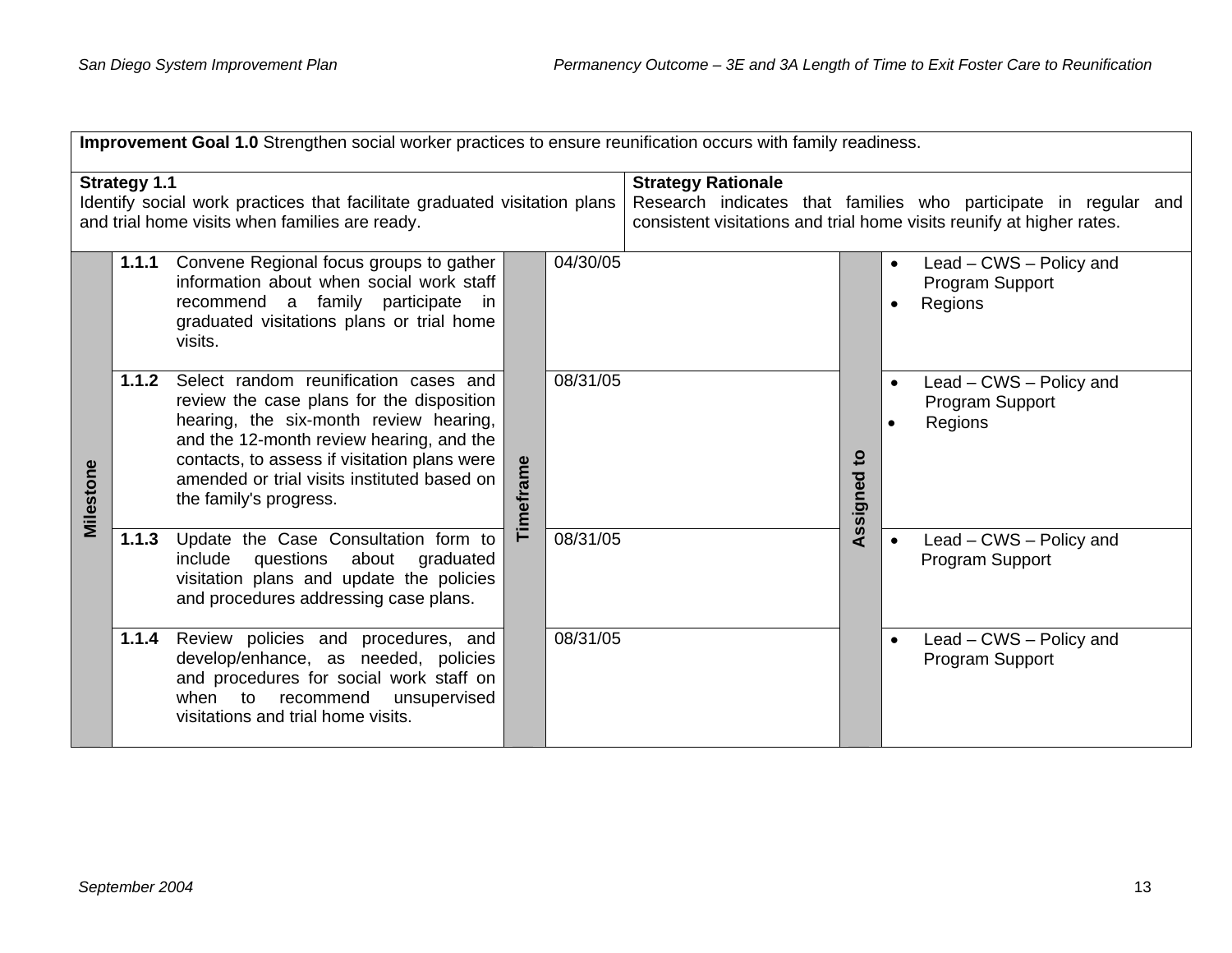| Strategy 1.1 CONT'D.<br>Identify social work practices that facilitate graduated visitation plans<br>and trial home visits when families are ready. |                     |                                                                                                                                           | <b>Strategy Rationale</b><br>Research indicates that families who participate in regular and<br>consistent visitations and trial home visits reunify at higher rates.      |          |  |  |                              |           |                                                                               |  |
|-----------------------------------------------------------------------------------------------------------------------------------------------------|---------------------|-------------------------------------------------------------------------------------------------------------------------------------------|----------------------------------------------------------------------------------------------------------------------------------------------------------------------------|----------|--|--|------------------------------|-----------|-------------------------------------------------------------------------------|--|
| Milestone                                                                                                                                           | 1.1.5               | Provide social work staff training based<br>on Milestone 1.1.4.                                                                           | Timeframe                                                                                                                                                                  | 08/31/05 |  |  | $\mathbf{c}$<br>Assigned     |           | Lead - CWS - Policy and<br>Program Support<br><b>Training and Development</b> |  |
|                                                                                                                                                     | <b>Strategy 1.2</b> | Promote family engagement in the case planning process.                                                                                   | <b>Strategy Rationale</b><br>This will ensure case plans are specific to the family's needs and<br>encourage the family to comply with the case plan activities and goals. |          |  |  |                              |           |                                                                               |  |
|                                                                                                                                                     | 1.2.1               | Convene Regional focus groups to gather<br>information about how families are<br>involved in the development of the case<br>plan.         |                                                                                                                                                                            | 04/30/05 |  |  |                              | $\bullet$ | Lead – CWS – Policy and<br>Program Support                                    |  |
| Milestone                                                                                                                                           | 1.2.2               | Review current policies and procedures<br>on family engagement in the case<br>planning process and Family Unity <sup>4</sup><br>meetings. | Timeframe                                                                                                                                                                  | 04/30/05 |  |  | $\mathbf{S}$<br>ssigned<br>⋖ |           | Lead - CWS - Policy and<br>Program Support                                    |  |
|                                                                                                                                                     | 1.2.3               | Identify and complete any necessary<br>policies<br>updates<br>to<br>current<br>and<br>procedures based on Milestone 1.2.2.                |                                                                                                                                                                            | 08/31/05 |  |  |                              | $\bullet$ | Lead - CWS - Policy and<br>Program Support                                    |  |

<span id="page-19-0"></span> $4$  Family Unity Meeting is a type of family case conferencing where the goal is to increase the involvement of extended family members to assist families and to maintain the safety of their children.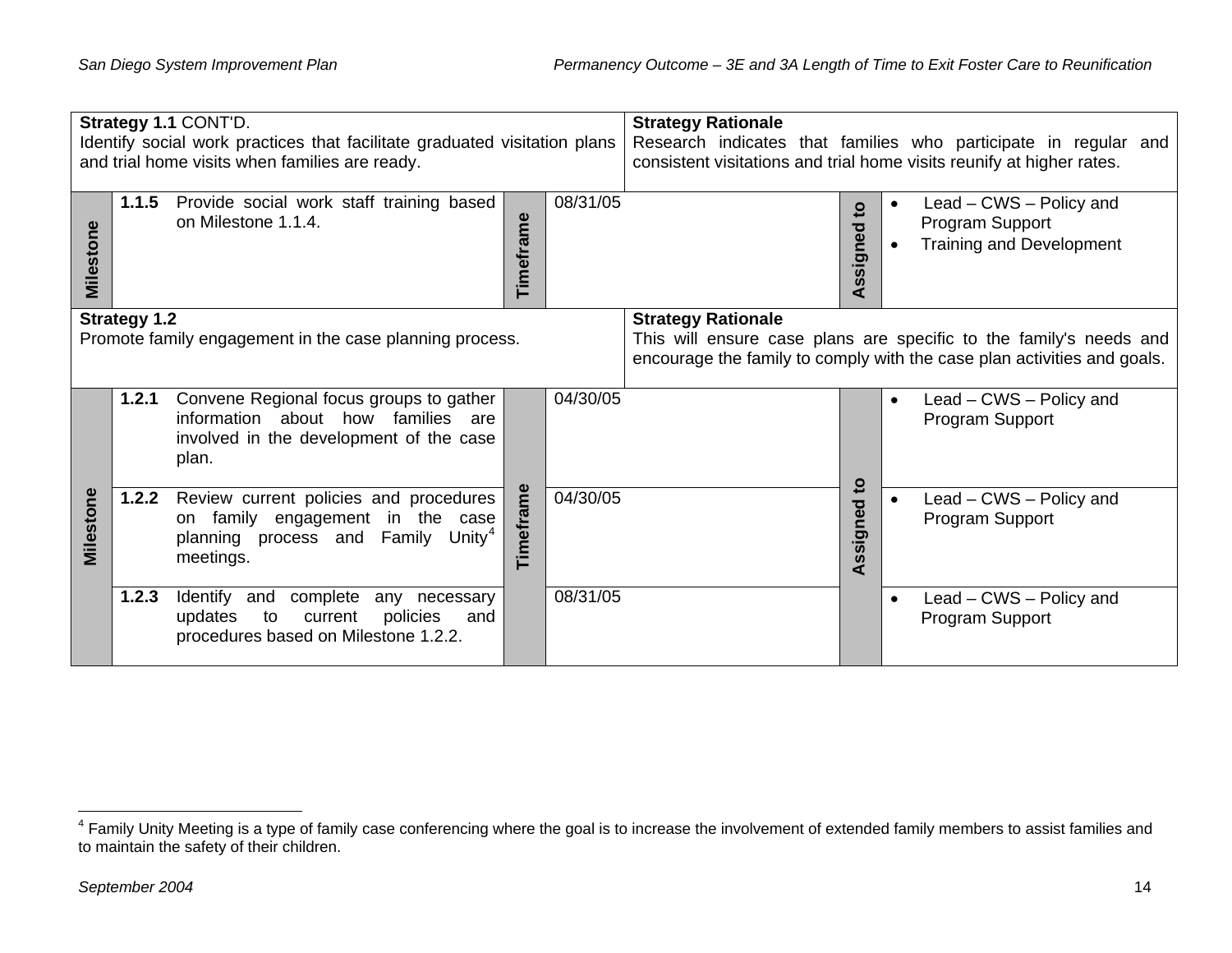|              | <b>Strategy 1.2 CONT'D</b>                                                                                                                                   |          | <b>Strategy Rationale</b>                                          |                              |                                                                               |  |  |
|--------------|--------------------------------------------------------------------------------------------------------------------------------------------------------------|----------|--------------------------------------------------------------------|------------------------------|-------------------------------------------------------------------------------|--|--|
|              | Promote family engagement in the case planning process.                                                                                                      |          | This will ensure case plans are specific to the family's needs and |                              |                                                                               |  |  |
|              |                                                                                                                                                              |          |                                                                    |                              | encourage the family to comply with the case plan activities and goals.       |  |  |
| έ<br>Milesto | Provide social work staff training based<br>1.2.4<br>on Milestone 1.2.3.<br>Timeframe                                                                        | 08/31/05 |                                                                    | $\mathbf{S}$<br>ssigned<br>∢ | Lead – CWS – Policy and<br>Program Support<br><b>Training and Development</b> |  |  |
|              | <b>Strategy 1.3</b><br>Assess reunification services provided through the Community<br>Services for Families (CSF) <sup>5</sup> contract and Juvenile Court. |          | <b>Strategy Rationale</b><br>timely reunification.                 |                              | This will ensure families are receiving adequate services that promote        |  |  |
|              | Identify reunification services provided<br>1.3.1<br>through the CSF contract.                                                                               | 04/30/05 |                                                                    | $\mathbf{S}$                 | Lead – CWS – Policy and<br>$\bullet$<br>Program Support                       |  |  |
| Milestone    | Timeframe<br>1.3.2<br>Identify<br>complete<br>and<br>any necessary<br>policies<br>updates<br>to<br>current<br>and<br>procedures.                             | 08/31/05 |                                                                    | Assigned                     | Lead - CWS - Policy and<br>Program Support                                    |  |  |
|              | Survey families receiving reunification<br>1.3.3<br>services through the CSF contract.                                                                       | 08/31/05 |                                                                    |                              | Lead - CWS - Policy and<br>Program Support                                    |  |  |

<span id="page-20-0"></span><sup>5</sup> See page 37 for details on the CSF contract.

*September 2004* 15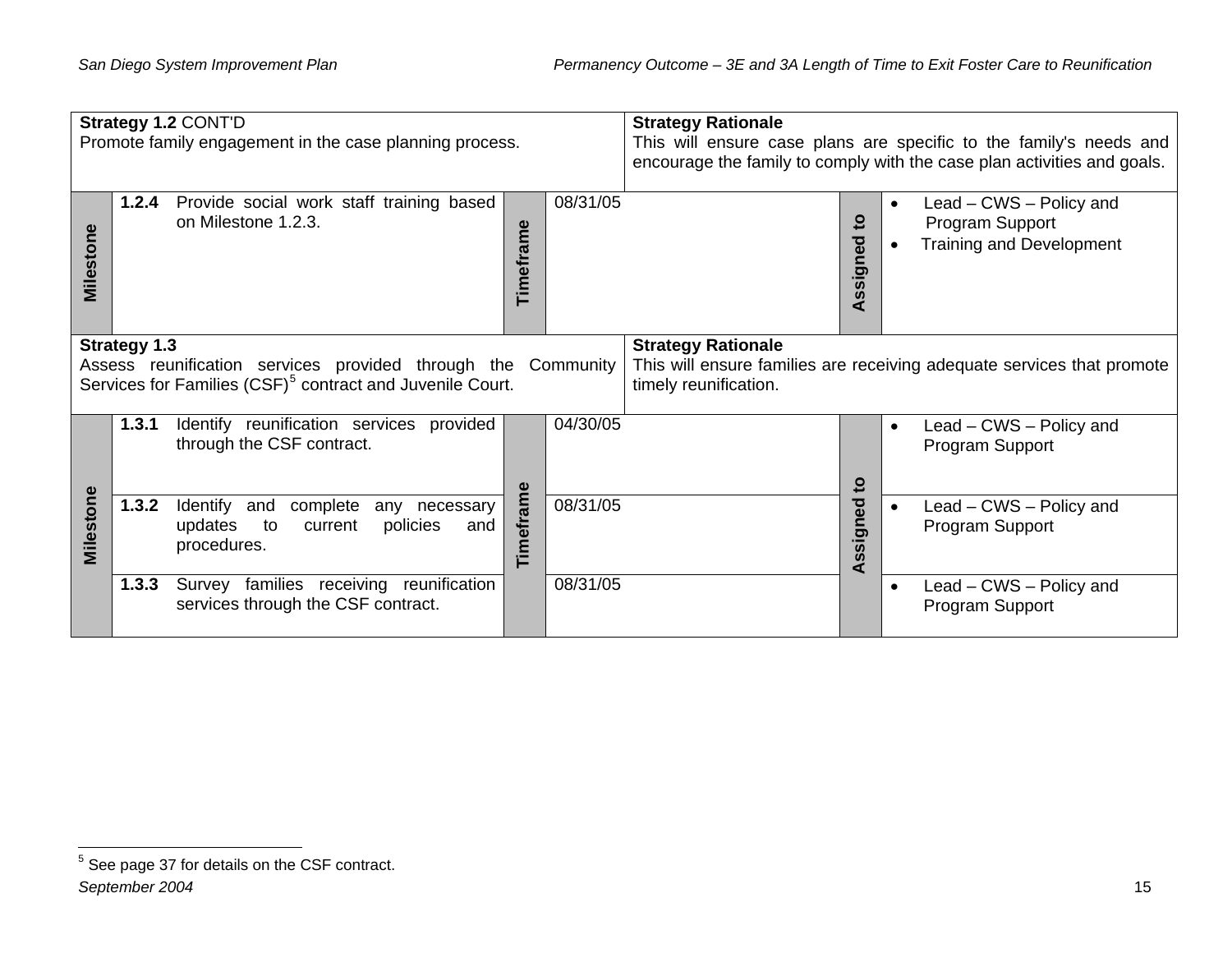| Strategy 1.3 CONT'D<br>Assess reunification services provided through the Community<br>Services for Families contract and Juvenile Court. |                     |                                                                                                                                                                   |           | <b>Strategy Rationale</b><br>This will ensure families are receiving adequate services that promote<br>timely reunification. |                                                                                                                    |              |           |                                                                                  |  |
|-------------------------------------------------------------------------------------------------------------------------------------------|---------------------|-------------------------------------------------------------------------------------------------------------------------------------------------------------------|-----------|------------------------------------------------------------------------------------------------------------------------------|--------------------------------------------------------------------------------------------------------------------|--------------|-----------|----------------------------------------------------------------------------------|--|
|                                                                                                                                           |                     | 1.3.4 Provide social work staff training based<br>on Milestone 1.3.2.                                                                                             | Timeframe | 08/31/05                                                                                                                     |                                                                                                                    | $\mathbf{5}$ |           | Lead - CWS - Policy and<br>Program Support<br><b>Training and Development</b>    |  |
| Milestone                                                                                                                                 | 1.3.5               | Collaborate with Juvenile Court to expand<br>the dependency drug court program to<br>provide more services that will aid in<br>timely reunification. <sup>6</sup> |           | 08/31/05                                                                                                                     |                                                                                                                    | Assigned     |           | Lead - CWS - Policy and<br>Program Support                                       |  |
|                                                                                                                                           | <b>Strategy 1.4</b> | Assess the impact of Intensive Family Preservation Program (IFPP)<br>services on timely reunification.                                                            |           |                                                                                                                              | <b>Strategy Rationale</b><br>This will ensure families are receiving optimal services for timely<br>reunification. |              |           |                                                                                  |  |
| Milestone                                                                                                                                 |                     | <b>1.4.1</b> Meet with IFPP supervisors and gathered<br>information about how many families<br>served by IFPP reunified and how many<br>families did not reunify. | Timeframe | 04/30/05                                                                                                                     |                                                                                                                    | Assigned to  |           | Lead - CWS - Policy and<br>Program Support<br>Regions<br><b>IFPP Supervisors</b> |  |
|                                                                                                                                           |                     | 1.4.2 Review current policies and procedures<br>for IFPP.                                                                                                         |           | 04/30/05                                                                                                                     |                                                                                                                    |              | $\bullet$ | Lead - CWS - Policy and<br>Program Support                                       |  |

<span id="page-21-0"></span> $6$  This will be possible only if grant money is awarded.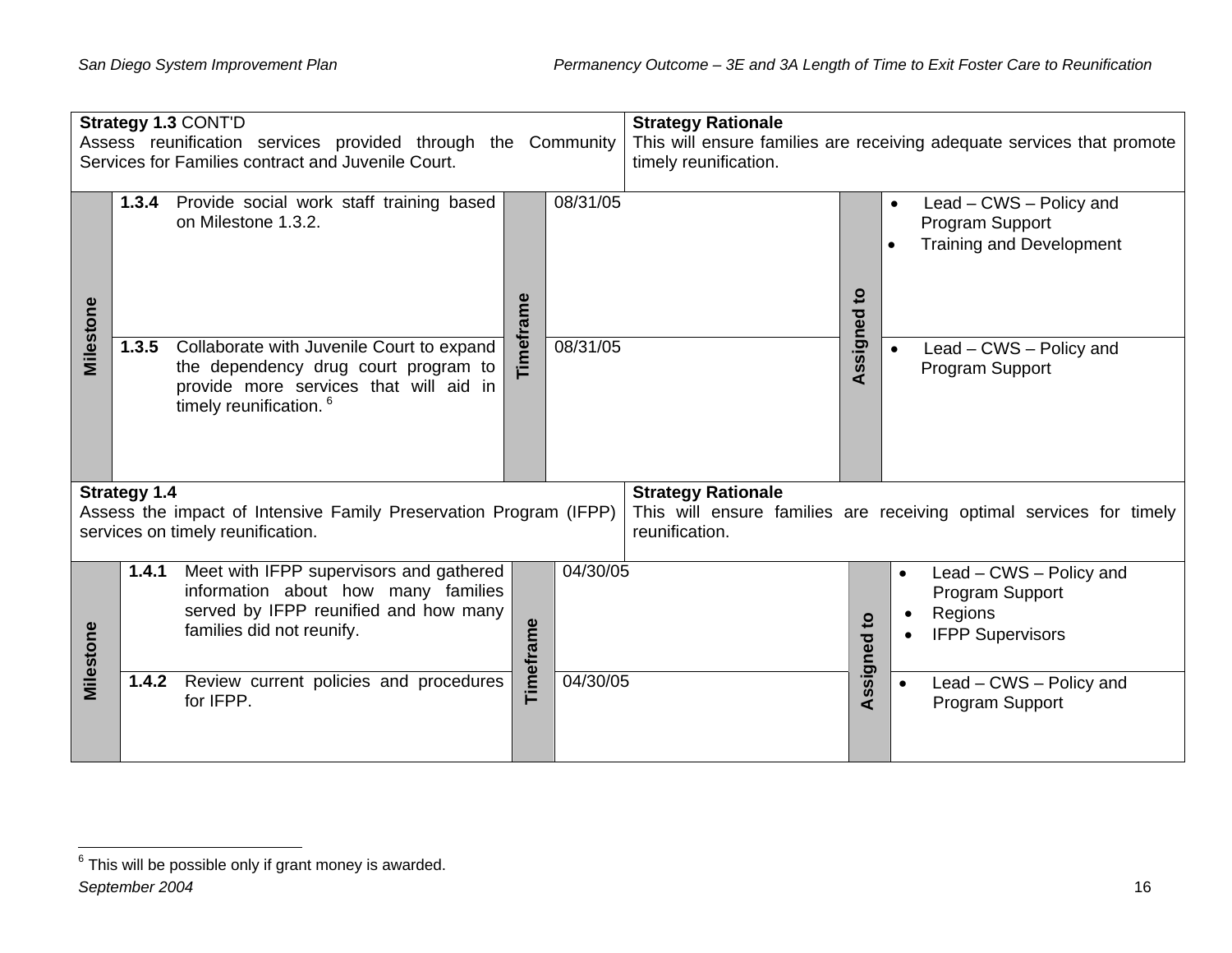| Strategy 1.4 CONT'D.<br>Assess the impact of Intensive Family Preservation Program (IFPP)<br>services on timely reunification. |                     |                                                                                                                                                                              | <b>Strategy Rationale</b><br>reunification. |          | This will ensure families are receiving optimal services for timely                  |                |                                                                                                                       |
|--------------------------------------------------------------------------------------------------------------------------------|---------------------|------------------------------------------------------------------------------------------------------------------------------------------------------------------------------|---------------------------------------------|----------|--------------------------------------------------------------------------------------|----------------|-----------------------------------------------------------------------------------------------------------------------|
| Milestone                                                                                                                      | 1.4.3               | Update and complete any necessary<br>updates<br>current<br>policies<br>to<br>and<br>procedures based on Milestone 1.4.2.                                                     | Timeframe                                   | 08/31/05 |                                                                                      | ਠ              | Lead – CWS – Policy and<br>Program Support                                                                            |
|                                                                                                                                | 1.4.4               | Provide updated training to social work<br>staff based on Milestone 1.4.3.                                                                                                   |                                             | 08/31/05 |                                                                                      | ssigne<br>⋖    | Lead – CWS – Policy and<br>Program Support<br><b>Training and Development</b>                                         |
|                                                                                                                                | <b>Strategy 1.5</b> | Review continuances in dependency-family reunification cases.                                                                                                                |                                             |          | <b>Strategy Rationale</b><br>continuances and how these impact timely reunification. |                | This will help understand the circumstances that lead to the use of                                                   |
| Milestone                                                                                                                      | 1.5.1               | information<br>Gather<br>on the<br><sub>of</sub><br>use<br>continuances to assess the most frequent<br>reasons for the continuances.                                         | Timeframe                                   | 04/30/05 |                                                                                      | ៓៝<br>Assigned | Lead – CWS – Policy and<br>$\bullet$<br>Program Support<br><b>CWS Court Unit</b><br>$\bullet$<br>Regions<br>Probation |
|                                                                                                                                | 1.5.2               | Identify social work, probation, juvenile<br>practices<br>lawyer<br>court<br>and<br>that<br>necessitate the use of continuances and<br>make recommendations for improvement. |                                             | 04/30/05 |                                                                                      |                | Lead – CWS – Policy and<br>Program Support<br>Regions<br>$\bullet$<br>Probation                                       |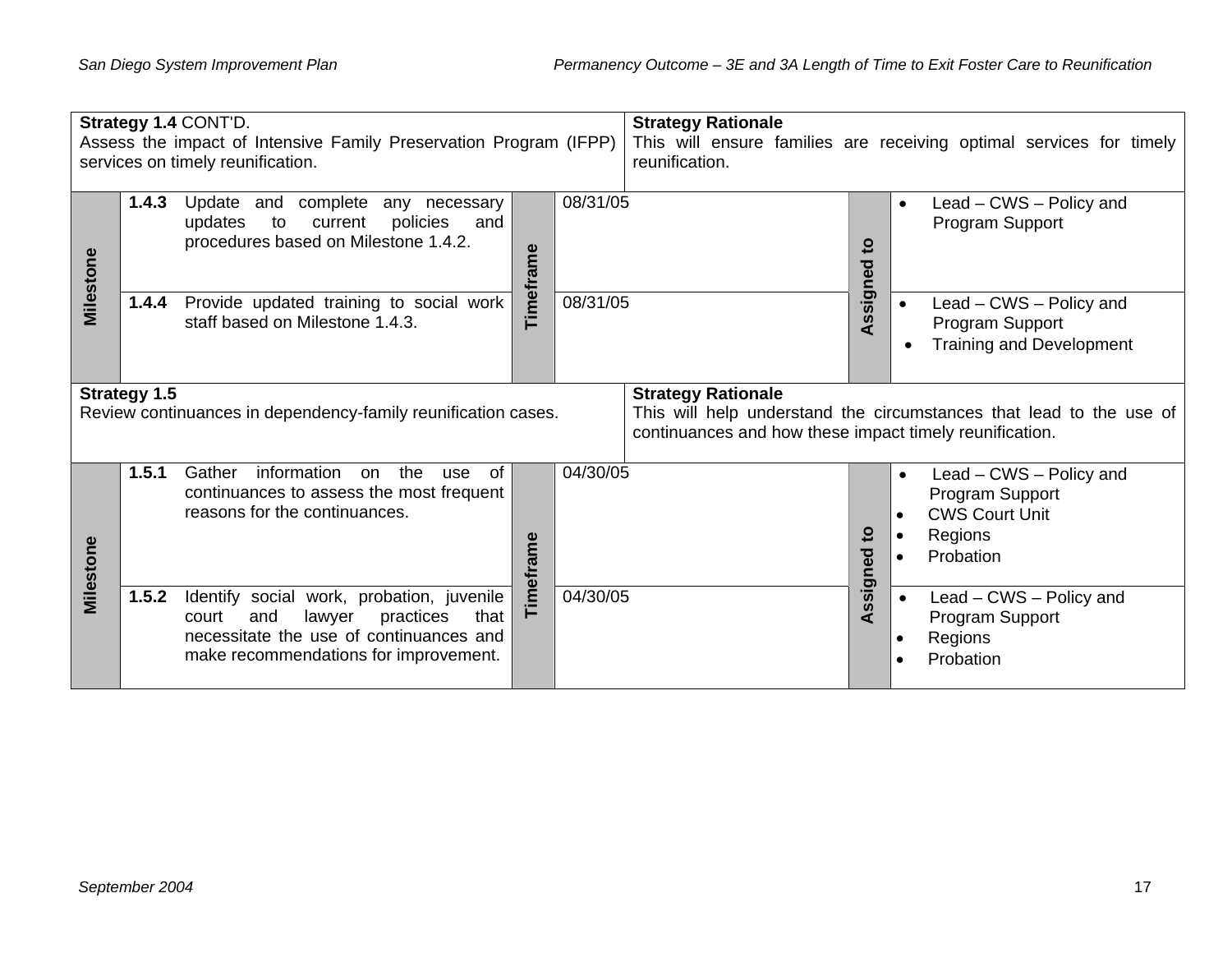|           | Strategy 1.5 CONT'D.<br>Review continuances in dependency-family reunification cases.                                                                                                                                                   | <b>Strategy Rationale</b><br>This will help understand the circumstances that lead to the use of<br>continuances and how these impact timely reunification. |  |  |  |  |  |  |
|-----------|-----------------------------------------------------------------------------------------------------------------------------------------------------------------------------------------------------------------------------------------|-------------------------------------------------------------------------------------------------------------------------------------------------------------|--|--|--|--|--|--|
|           | 08/31/05<br>1.5.3<br>strategies<br>address<br>the<br>Develop<br>to<br>reasons for continuances.                                                                                                                                         | Lead – CWS – Policy and<br>$\bullet$<br>Program Support<br>Probation                                                                                        |  |  |  |  |  |  |
| Milestone | 08/31/05<br>1.5.4<br>Implement<br>recommendations,<br>as<br>appropriate, to decrease the use of<br>continuances<br>dependency-family<br>in.<br>Timeframe<br>delinquency<br>reunification cases<br>and<br>cases.                         | Lead - CWS - Policy and<br>Program Support<br>Assigned to<br><b>CWS Court Unit</b><br>Regions<br>Probation                                                  |  |  |  |  |  |  |
|           | Assess the use of mediation to determine<br>1.5.5<br>04/30/05<br>if resource is being used sufficiently.                                                                                                                                | Lead - CWS - Policy and<br>$\bullet$<br>Program Support<br><b>CWS Court Unit</b><br>Regions<br>Probation                                                    |  |  |  |  |  |  |
|           | Describe systemic changes needed to further support the improvement goal.<br>Through systemic factors, Case Review System and Service Array, ensure families are engaged in the case planning process and participating in<br>services. |                                                                                                                                                             |  |  |  |  |  |  |
|           | Describe educational/training needs (including technical assistance) to achieve the improvement goals.<br>Training needs have been identified in Milestones 1.1.5, 1.2.4, 1.3.4, and 1.4.4.                                             |                                                                                                                                                             |  |  |  |  |  |  |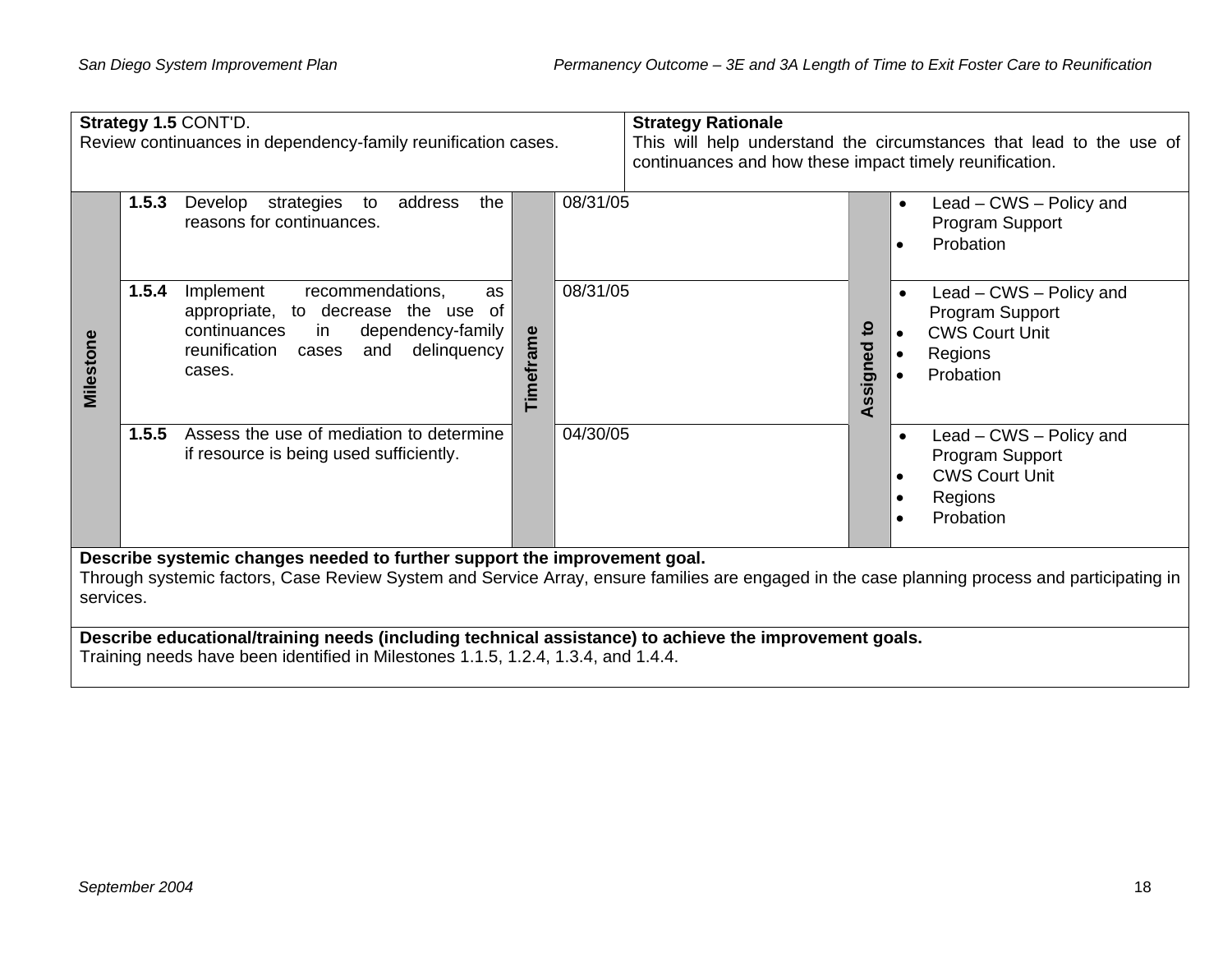**Identify roles of the other partners in achieving the improvement goals.** 

To achieve the improvement goals, it is important the following partners to continue to collaborate to better understand each other's roles and responsibilities.

- $\triangleright$  Juvenile Court.
- $\triangleright$  Dependency and Delinguency attorneys.
- $\triangleright$  Probation.

**Identify any regulatory or statutory changes needed to support the accomplishment of the improvement goals.**  No regulatory or statutory changes have been identified to support the accomplishment of the improvement goals.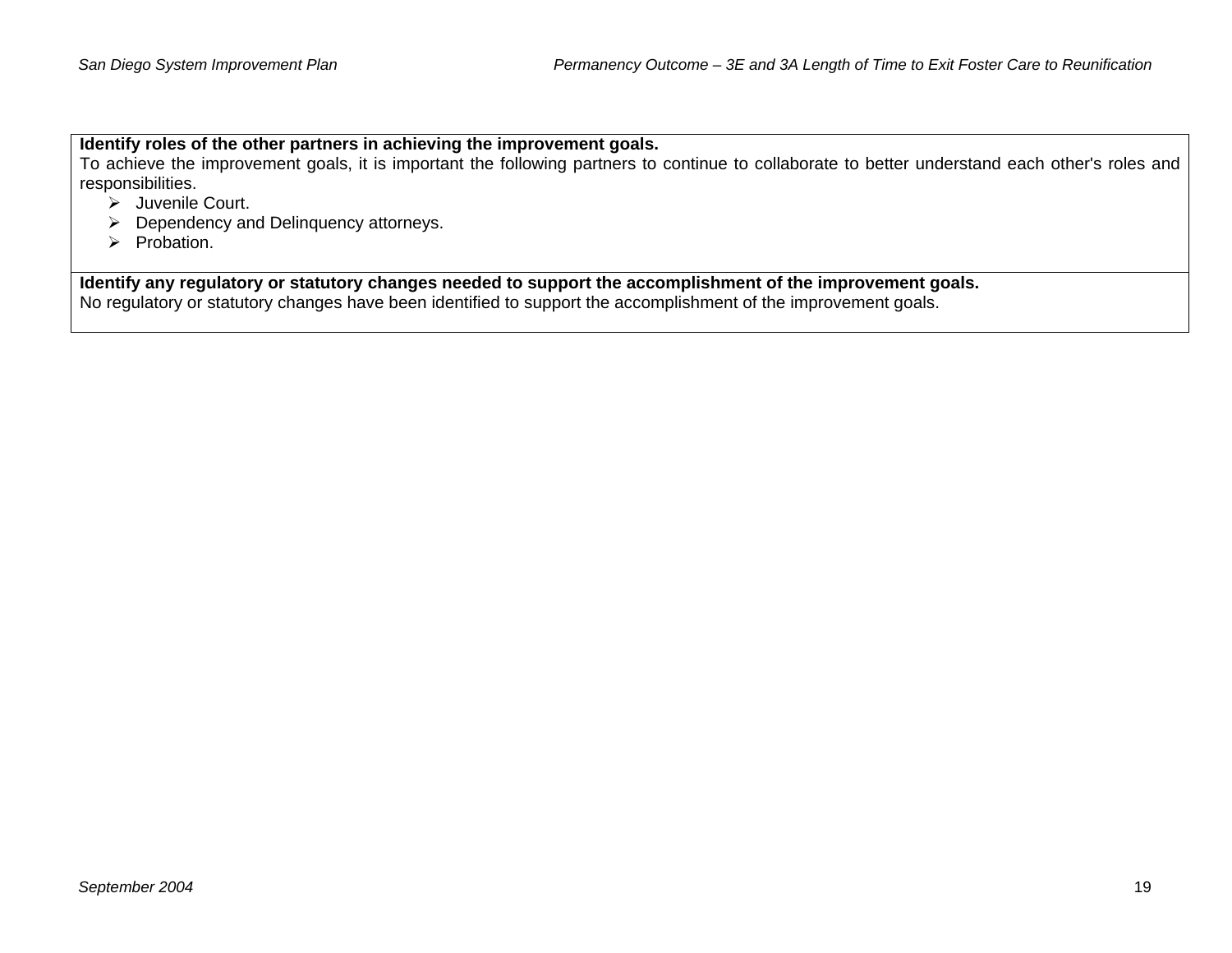**Family Relationships and Community Connections Outcome:** Siblings Placed Together in Foster Care

#### **County's Current Performance:**

- ¾ The Quarterly Data Reports for 2004 show the County's rate for children placed with all siblings is as follows: January 2004: 42.8%; April 2004: 43.0% and July 2004: 42.6%. The Quarterly Data Reports for 2004 show the County's rate for children placed with some siblings is as follows: January 2004: 65.0%; April 2004: 65.4% and July 2004: 65.0%.
- ¾ The CSA indicated that the rate of children placed with all or some siblings has decreased. Noteworthy patterns were observed based on race and type of placement. In regards to race, more Asian American children are placed with all siblings and fewer Native American children are placed with all or some siblings. In regards to type of placement, more children are placed with all or some siblings when placed with relatives compared to non-relative placements.
- ¾ A primary area of need identified in the CSA was social work practice related to accurate and consistent data entry. Another area included assessing the guidelines used by social work staff to facilitate sibling placements.
- **Note:** It is anticipated that the County's performance rate on this outcome may be negatively impacted by best practice. However, the best interest of the child may require siblings not be placed together (e.g., placing half-siblings with their respective paternal grandparents or relatives, with whom they have a relationship).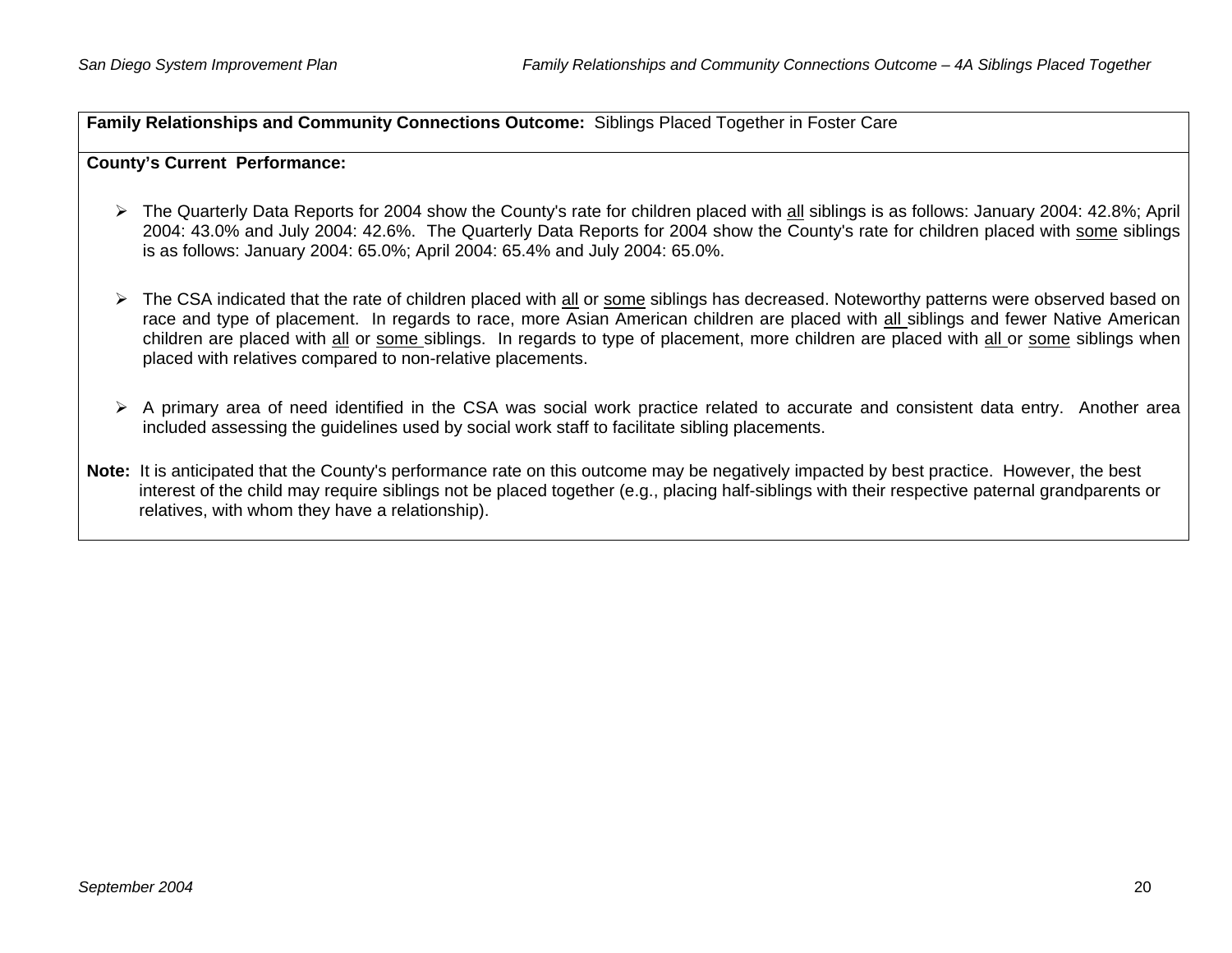|                                                                             | Improvement Goal 1.0 Increase placement resources for sibling groups. |                                                                                                                                                            |           |                                                                               |  |                                                                    |                                                                                                                                                                                           |  |  |
|-----------------------------------------------------------------------------|-----------------------------------------------------------------------|------------------------------------------------------------------------------------------------------------------------------------------------------------|-----------|-------------------------------------------------------------------------------|--|--------------------------------------------------------------------|-------------------------------------------------------------------------------------------------------------------------------------------------------------------------------------------|--|--|
| <b>Strategy 1.1</b><br>Identify the barriers for placing siblings together. |                                                                       |                                                                                                                                                            |           | <b>Strategy Rationale</b><br>practices that affect placing siblings together. |  | This will help identify needed changes in policies and social work |                                                                                                                                                                                           |  |  |
|                                                                             | 1.1.1                                                                 | out-of-home<br>Review<br>placement<br>characteristics to determine barriers to<br>placing siblings together.                                               |           | 08/31/05                                                                      |  |                                                                    | Lead - CWS - Policy and<br>$\bullet$<br>Program Support<br><b>Foster Home Licensing</b>                                                                                                   |  |  |
|                                                                             |                                                                       | 1.1.2 Assess policies and procedures used by<br>social workers for sibling placements.                                                                     |           | 04/30/05                                                                      |  |                                                                    | Lead - CWS - Policy and<br>Program Support                                                                                                                                                |  |  |
| Milestone                                                                   | 1.1.3                                                                 | Convene a workgroup to develop a<br>recruitment and support program targeted<br>at caregivers for siblings groups.                                         | Timeframe | 04/30/05                                                                      |  | $\mathbf{c}$<br>Assigned                                           | Lead - CWS - Policy and<br>$\bullet$<br>Program Support<br><b>Foster Home Licensing</b><br>Family-to-Family Regional Staff<br><b>Regional Placement Staff</b>                             |  |  |
|                                                                             | 1.1.4                                                                 | Convene a workgroup to develop a<br>recruitment program specifically targeted<br>at recruiting out-of-home placements for<br>Native American children.     |           | 04/30/05                                                                      |  |                                                                    | Lead - CWS - Policy and<br>$\bullet$<br>Program Support<br>Family-to-Family Regional Staff<br><b>Foster Home Licensing</b><br><b>Adoptions Program</b><br><b>Regional Placement Staff</b> |  |  |
|                                                                             | 1.1.5                                                                 | Identify and complete any necessary<br>$\mathsf{to}$<br>updates<br>current<br>policies<br>and<br>procedures based on Milestones 1.1.2,<br>1.1.3 and 1.1.4. |           | 08/31/05                                                                      |  |                                                                    | Lead - CWS - Policy and<br>Program Support                                                                                                                                                |  |  |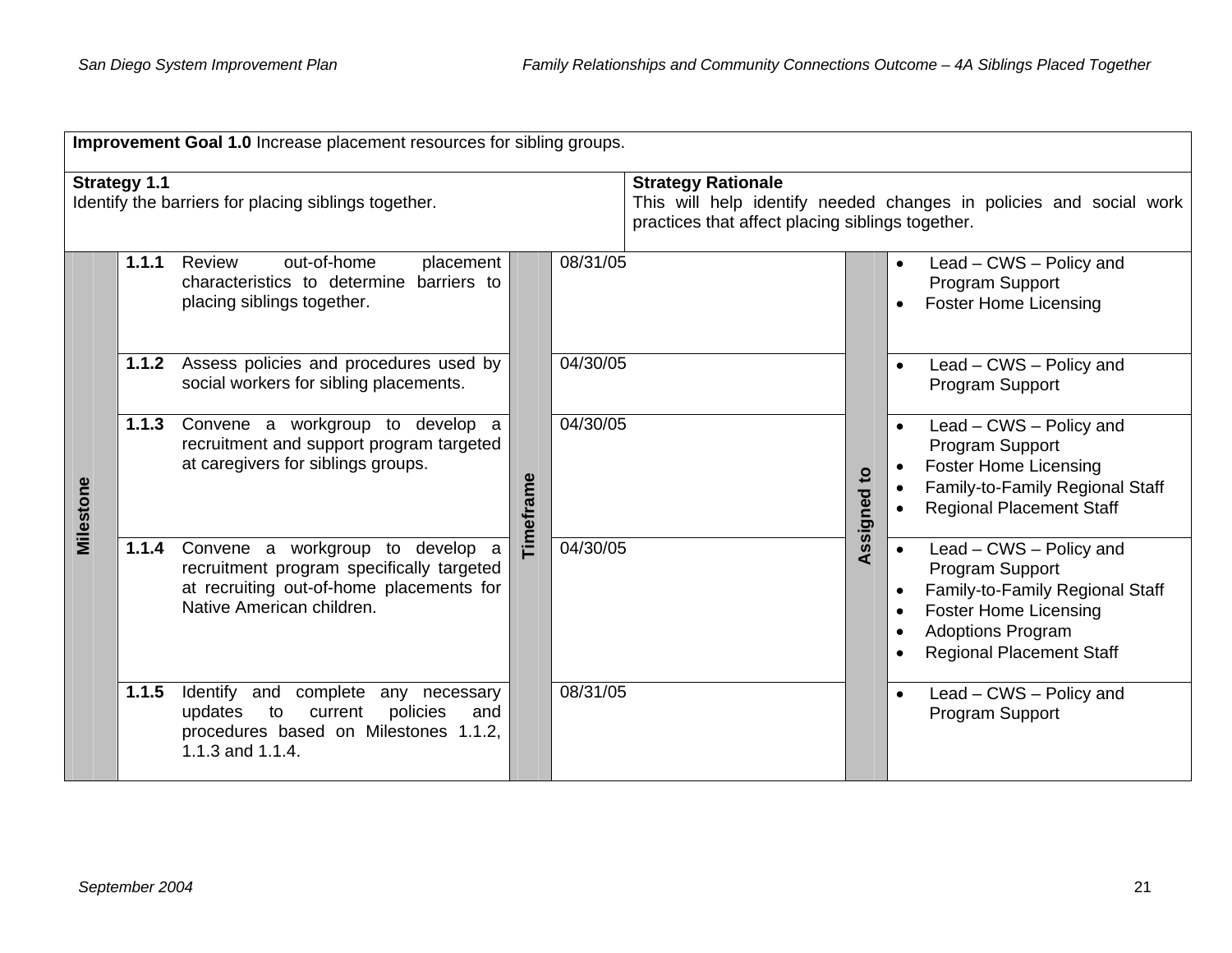|                                                                                                                                                                                                                                                                                                      | Strategy 1.1 CONT'D.<br>Identify the barriers for placing siblings together.                                                                                                                                                   | <b>Strategy Rationale</b><br>This will help identify needed changes in policies and social work<br>practices that affect placing siblings together. |                                                                                                               |  |  |  |  |  |
|------------------------------------------------------------------------------------------------------------------------------------------------------------------------------------------------------------------------------------------------------------------------------------------------------|--------------------------------------------------------------------------------------------------------------------------------------------------------------------------------------------------------------------------------|-----------------------------------------------------------------------------------------------------------------------------------------------------|---------------------------------------------------------------------------------------------------------------|--|--|--|--|--|
| Milestone                                                                                                                                                                                                                                                                                            | Provide social work training as needed<br>1.1.6<br>Timeframe<br>based on Milestone 1.1.5.                                                                                                                                      | 08/31/05                                                                                                                                            | Lead - CWS - Policy and<br>$\mathbf{5}$<br>Program Support<br>ssigned<br><b>Training and Development</b><br>⋖ |  |  |  |  |  |
| Describe systemic changes needed to further support the improvement goal.<br>Expand systemic factor, Foster/Adoptive Parent Licensing, Recruitment and Retention, to target sibling groups, especially Native American<br>children.                                                                  |                                                                                                                                                                                                                                |                                                                                                                                                     |                                                                                                               |  |  |  |  |  |
|                                                                                                                                                                                                                                                                                                      | Describe educational/training needs (including technical assistance) to achieve the improvement goals.<br>Training needs have been identified in Milestone 1.1.6.                                                              |                                                                                                                                                     |                                                                                                               |  |  |  |  |  |
| Identify roles of the other partners in achieving the improvement goals.<br>To achieve the improvement goals, the role of the following partners would be important for collaboration:<br>Foster parents.<br>➤<br>Native American Community.<br>Contractors through Community Services for Families. |                                                                                                                                                                                                                                |                                                                                                                                                     |                                                                                                               |  |  |  |  |  |
|                                                                                                                                                                                                                                                                                                      | Identify any regulatory or statutory changes needed to support the accomplishment of the improvement goals.<br>No regulatory or statutory changes have been identified to support the accomplishment of the improvement goals. |                                                                                                                                                     |                                                                                                               |  |  |  |  |  |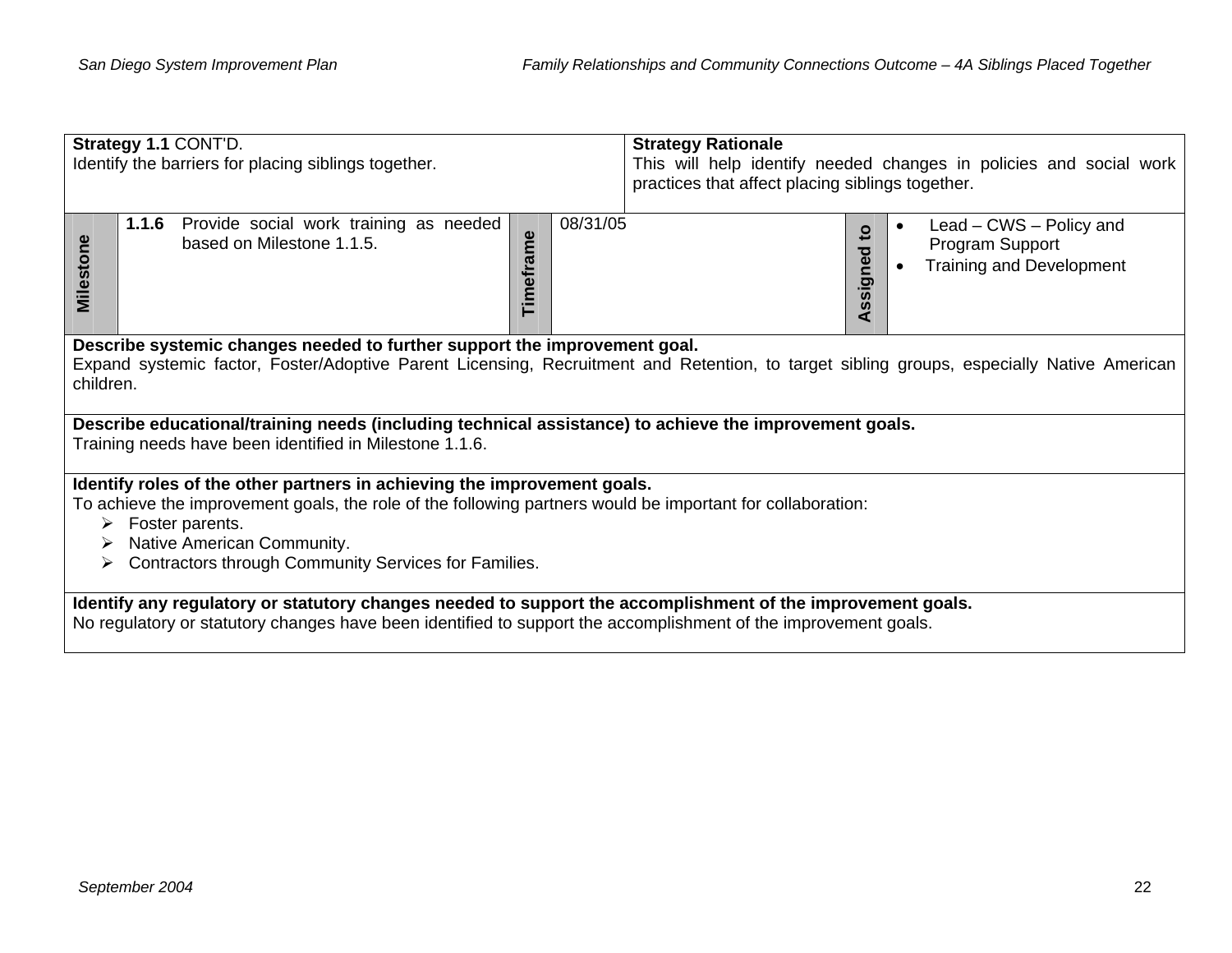**Systemic Factor: Fairness and Equity** 

### **County's Current Performance:**

- ¾ The table below shows that African American and Native American children are involved in the County's child welfare system at a rate two to four times that of their representation in the general population. The rate varies for the number of referrals, the number of substantiated referrals, open dependency cases, and out-of-home placements.
- ¾ A primary need identified in the CSA was to determine and evaluate cultural factors impacting social work practice.

|                                             |                 |           | <b>Race/Ethnicity (%)</b> |                        |       |       |
|---------------------------------------------|-----------------|-----------|---------------------------|------------------------|-------|-------|
| <b>Type of Referral/Case</b>                | <b>Hispanic</b> | Caucasian | African American          | <b>Native American</b> | Asian | Other |
| San Diego County<br>Population under Age 18 | 38.5            | 40.5      | 6.4                       | 0.5                    | 8.0   | 6.2   |
| <b>Referrals</b>                            | 39.4            | 34.6      | 15.0                      | 0.9                    | 4.1   | 5.9   |
| Substantiated Referrals                     | 44.8            | 31.8      | 15.2                      | 0.9                    | 3.9   | 3.3   |
| <b>Open Dependency Cases</b>                | 42.6            | 33.4      | 18.0                      | 1.2                    | 4.5   | 0.3   |
| Out of Home Placements                      | 37.7            | 32.1      | 25.3                      | 2.0                    | 2.7   | 0.1   |

**Improvement Goal 1.0** Increase CWS Program Managers' and Protective Services Supervisors' awareness and knowledge of the race/ethnic composition of the CWS population highlighting African and Native American groups.

| <b>Strategy 1.1</b><br>Generate data report(s) that include the racial composition for each<br>Region. |       |                                                                                                                                           |                 | <b>Strategy Rationale</b><br>with social work staff on over-representation in their Regions. |  | This will be the primary communication tool to help CWS Program<br>Managers and Protective Services Supervisors monitor and follow-up |                                            |
|--------------------------------------------------------------------------------------------------------|-------|-------------------------------------------------------------------------------------------------------------------------------------------|-----------------|----------------------------------------------------------------------------------------------|--|---------------------------------------------------------------------------------------------------------------------------------------|--------------------------------------------|
| ၔႍ<br><b>Milesto</b>                                                                                   | 1.1.1 | Identify the racial composition for each<br>C-CFSR outcome, removals, out-of-home<br>placements, and dependency cases for<br>each Region. | e۹<br><u>로.</u> | 04/30/05                                                                                     |  | $\mathbf{S}$<br>ਹ<br>Φ<br>ත<br><b>S</b><br><b>S</b>                                                                                   | Lead – CWS – Policy and<br>Program Support |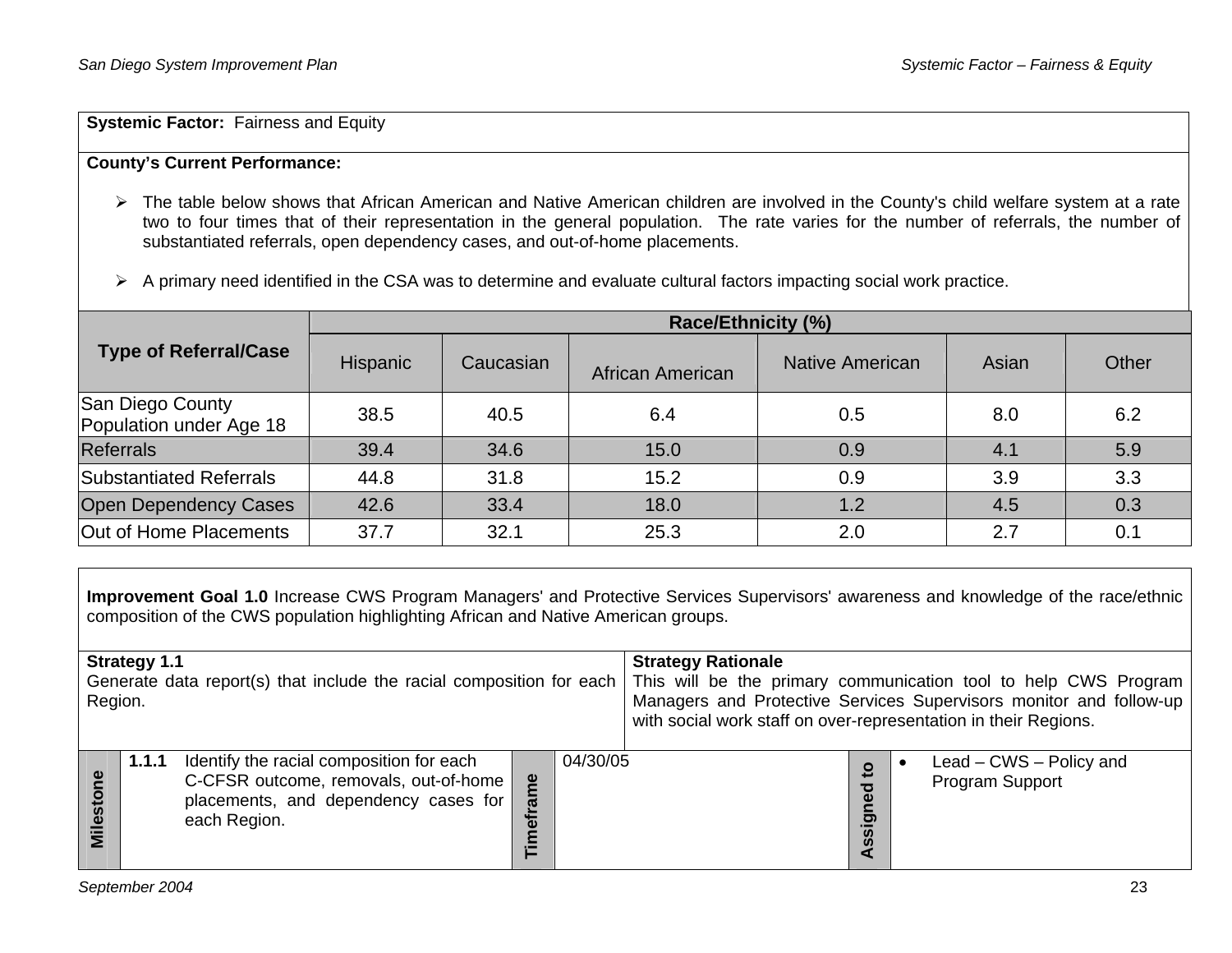| Strategy 1.1 CONT"D<br>Generate data report(s) that include the racial composition for each<br>Region. |                                                                                                                                                                                 |                                                                                                                                                               | <b>Strategy Rationale</b><br>This will be the primary communication tool to help CWS Program<br>Managers and Protective Services Supervisors monitor and follow-up<br>with social work staff on over-representation in their Regions. |          |                                             |             |           |                                                                               |
|--------------------------------------------------------------------------------------------------------|---------------------------------------------------------------------------------------------------------------------------------------------------------------------------------|---------------------------------------------------------------------------------------------------------------------------------------------------------------|---------------------------------------------------------------------------------------------------------------------------------------------------------------------------------------------------------------------------------------|----------|---------------------------------------------|-------------|-----------|-------------------------------------------------------------------------------|
| Milestone                                                                                              |                                                                                                                                                                                 | 1.1.2 Brief all CWS Program Managers and<br>Protective Services Supervisors, during<br>regularly scheduled meetings.                                          | Timeframe                                                                                                                                                                                                                             | 04/30/05 |                                             | Assigned to |           | Lead - CWS - Policy and<br>Program Support                                    |
|                                                                                                        | Improvement Goal 2.0 Improve social work practice that may impact over-representation of African American and Native American children in<br>the County's child welfare system. |                                                                                                                                                               |                                                                                                                                                                                                                                       |          |                                             |             |           |                                                                               |
|                                                                                                        | <b>Strategy 2.1</b>                                                                                                                                                             | Review and assess the factors that may contribute to over-<br>representation of African American and Native American children in<br>the child welfare system. |                                                                                                                                                                                                                                       |          | <b>Strategy Rationale</b><br>work practice. |             |           | This will enable the County to evaluate how these factors impact social       |
|                                                                                                        | 2.1.1                                                                                                                                                                           | policies and<br>Review<br>procedures<br>to<br>identify how fairness<br>and equity<br>is<br>addressed.                                                         |                                                                                                                                                                                                                                       | 04/30/05 |                                             |             | $\bullet$ | Lead - CWS - Policy and<br>Program Support                                    |
|                                                                                                        | 2.1.2                                                                                                                                                                           | Update policies and procedures as<br>necessary based on Milestone 2.1.1 and<br>2.1.3.                                                                         |                                                                                                                                                                                                                                       | 08/31/05 | Assigned to                                 |             | $\bullet$ | Lead - CWS - Policy and<br>Program Support                                    |
| Milestone                                                                                              | 2.1.3                                                                                                                                                                           | Conduct a small pilot project to assess<br>the use of the concepts of the CWS<br>Redesign Fairness and Equity Matrix in<br>social work practice.              | Timeframe                                                                                                                                                                                                                             |          | 08/31/05                                    |             |           | Lead - CWS - Policy and<br>Program Support                                    |
|                                                                                                        | 2.1.4                                                                                                                                                                           | social<br>Evaluate<br>the<br>work<br>training<br>curriculum to determine how Fairness and<br>Equity is integrated.                                            |                                                                                                                                                                                                                                       |          | 04/30/05                                    |             | $\bullet$ | Lead - CWS - Policy and<br>Program Support<br><b>Training and Development</b> |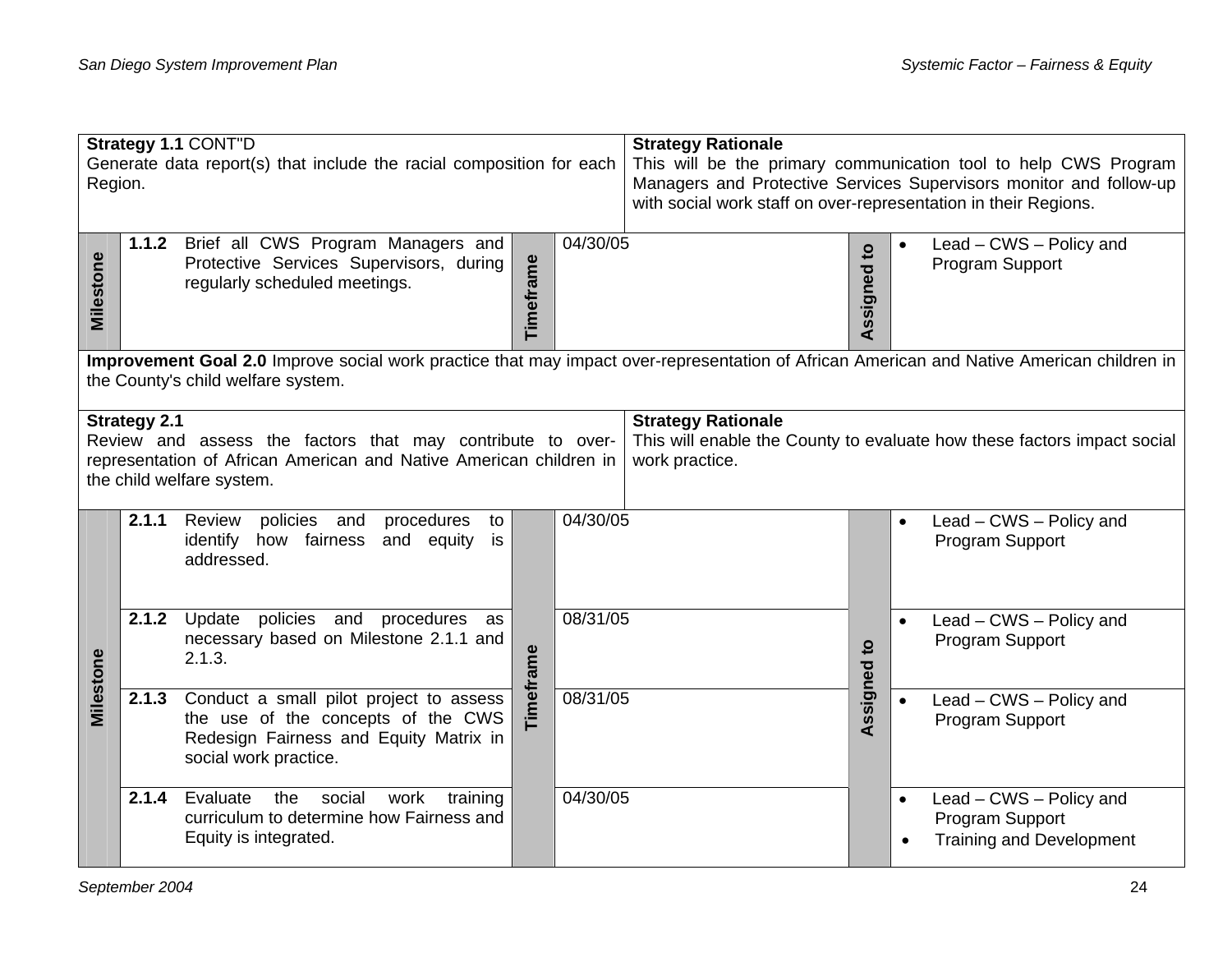| Strategy 2.1 CONT'D.<br>Review and assess the factors that may contribute to over-<br>representation of African American and Native American children in<br>the child welfare system. |                                    |                                                                                                                 | <b>Strategy Rationale</b><br>This will enable the County to evaluate how these factors impact social<br>work practice. |          |                                                           |                                  |                        |                                                                               |
|---------------------------------------------------------------------------------------------------------------------------------------------------------------------------------------|------------------------------------|-----------------------------------------------------------------------------------------------------------------|------------------------------------------------------------------------------------------------------------------------|----------|-----------------------------------------------------------|----------------------------------|------------------------|-------------------------------------------------------------------------------|
| Milestone                                                                                                                                                                             | 2.1.5                              | Provide social work staff training based<br>on Milestone 2.1.4.                                                 | Timeframe                                                                                                              | 08/31/05 |                                                           | signed to<br>$\ddot{\mathbf{z}}$ | $\bullet$<br>$\bullet$ | Lead – CWS – Policy and<br>Program Support<br><b>Training and Development</b> |
|                                                                                                                                                                                       | <b>Strategy 2.2</b><br>assessment. | Develop strategies for the implementation of a standardized risk                                                |                                                                                                                        |          | <b>Strategy Rationale</b><br>consistent and race-neutral. |                                  |                        | This will promote safety and risk assessment processes that are               |
|                                                                                                                                                                                       | 2.2.1                              | Create a taskforce to evaluate different<br>standardized risk assessment models.                                |                                                                                                                        | 04/30/05 |                                                           |                                  | $\bullet$              | Lead - CWS - Policy and<br>Program Support                                    |
| Milestone                                                                                                                                                                             |                                    | 2.2.2. Schedule presentations of standardized<br>risk assessment models to supervisors<br>and management staff. | Timeframe                                                                                                              |          | 04/30/05                                                  |                                  | $\bullet$              | Lead - CWS - Policy and<br>Program Support                                    |
|                                                                                                                                                                                       | 2.2.3                              | Consult with other counties regarding their<br>use of a standardized risk-assessment.                           |                                                                                                                        | 04/30/05 |                                                           | ssigned                          | $\bullet$              | Lead - CWS - Policy and<br>Program Support                                    |
|                                                                                                                                                                                       | 2.2.4                              | Develop a written report with<br>recommendations for the CWS Director.                                          |                                                                                                                        | 04/30/05 |                                                           |                                  | $\bullet$              | Lead – CWS – Policy and<br>Program Support                                    |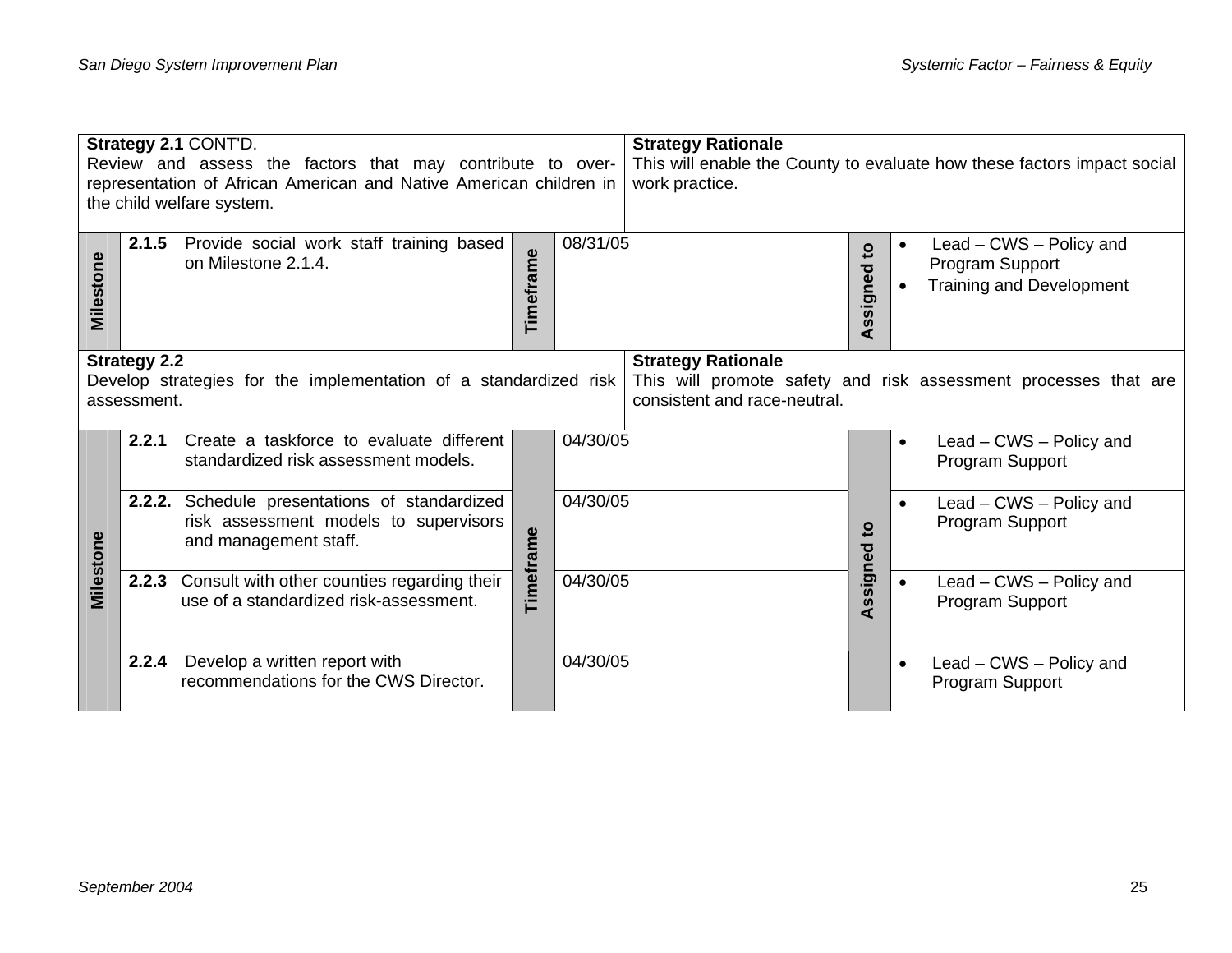| <b>Strategy 2.3</b><br>Provide social work staff with training specifically addressing fairness<br>and equity.                                                                                                                                                                                                                                                                                                                  |                                                                                                                                                                                                                                |           |          | <b>Strategy Rationale</b><br>This will ensure social work staff is aware of how fairness and equity<br>interplays with social work practice. |                      |                                                                                                         |  |
|---------------------------------------------------------------------------------------------------------------------------------------------------------------------------------------------------------------------------------------------------------------------------------------------------------------------------------------------------------------------------------------------------------------------------------|--------------------------------------------------------------------------------------------------------------------------------------------------------------------------------------------------------------------------------|-----------|----------|----------------------------------------------------------------------------------------------------------------------------------------------|----------------------|---------------------------------------------------------------------------------------------------------|--|
|                                                                                                                                                                                                                                                                                                                                                                                                                                 | 2.3.1 Evaluate the social work training<br>curriculum to determine how fairness and<br>equity is integrated into the training.                                                                                                 |           | 04/30/05 |                                                                                                                                              |                      | Lead - CWS - Policy and<br>$\bullet$<br>Program Support<br><b>Training and Development</b>              |  |
| Milestone                                                                                                                                                                                                                                                                                                                                                                                                                       | 2.3.2<br>Update<br>social<br>training<br>the<br>work<br>needed<br>curriculum, as<br>based<br>on<br>Milestone 2.3.1.                                                                                                            | Timeframe | 08/31/05 |                                                                                                                                              | <u>ي</u><br>Assigned | Lead – CWS – Policy and<br>$\bullet$<br>Program Support<br><b>Training and Development</b>              |  |
|                                                                                                                                                                                                                                                                                                                                                                                                                                 | Provide updated training to social work<br>2.3.3<br>staff based on Milestone 2.3.1.                                                                                                                                            | 08/31/05  |          |                                                                                                                                              |                      | Lead – CWS – Policy and<br>$\bullet$<br>Program Support<br><b>Training and Development</b><br>$\bullet$ |  |
|                                                                                                                                                                                                                                                                                                                                                                                                                                 | Discuss changes in identified systemic factors needed to further support the improvement goals.<br>Not applicable because Fairness and Equity is a systemic factor.                                                            |           |          |                                                                                                                                              |                      |                                                                                                         |  |
|                                                                                                                                                                                                                                                                                                                                                                                                                                 | Describe educational/training needs (including technical assistance) to achieve the improvement goals.<br>Training needs have been identified in Milestones 2.1.5 and 2.3.3.                                                   |           |          |                                                                                                                                              |                      |                                                                                                         |  |
| Identify roles of the other partners in achieving the improvement goals.<br>To achieve the improvement goals, the role of the following partners would be important:<br>Public Child Welfare Academy to provide any identified training for social workers.<br>Consumers to gain their perspective on CWS and Fairness & Equity.<br>➤<br>Casey Family Programs to obtain their assistance and expertise on fairness and equity. |                                                                                                                                                                                                                                |           |          |                                                                                                                                              |                      |                                                                                                         |  |
|                                                                                                                                                                                                                                                                                                                                                                                                                                 | Identify any regulatory or statutory changes needed to support the accomplishment of the improvement goals.<br>No regulatory or statutory changes have been identified to support the accomplishment of the improvement goals. |           |          |                                                                                                                                              |                      |                                                                                                         |  |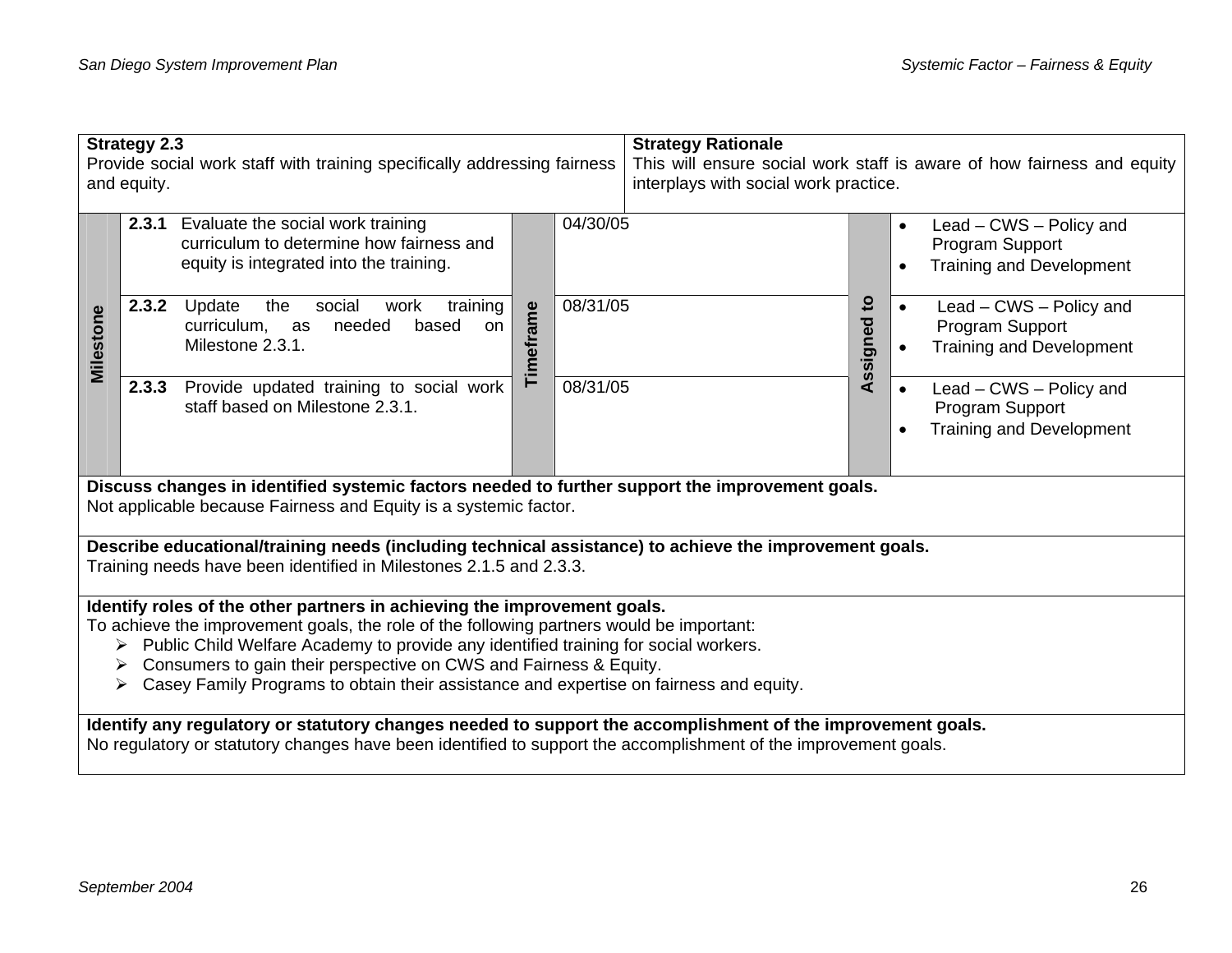**Systemic Factor: Quality Assurance System** 

### **County's Current Performance:**

- ¾ In February 2004, CWS created a Quality Assurance Unit to provide evaluation and technical assistance to social work staff accountable for ensuring children in foster care placements are provided quality services in order to protect their safety and health. The intent of the Quality Assurance Unit is to:
	- Include a representative from each region;
	- Facilitate the identification of the special needs of each region;
	- Focus on improving data entry, data analysis, and identifying practices that positively impact service delivery; *and,*
	- Develop and strengthen relationships with universities' and their research programs.
- $\triangleright$  The primary need identified in the CSA is to continue the development of the Quality Assurance Unit.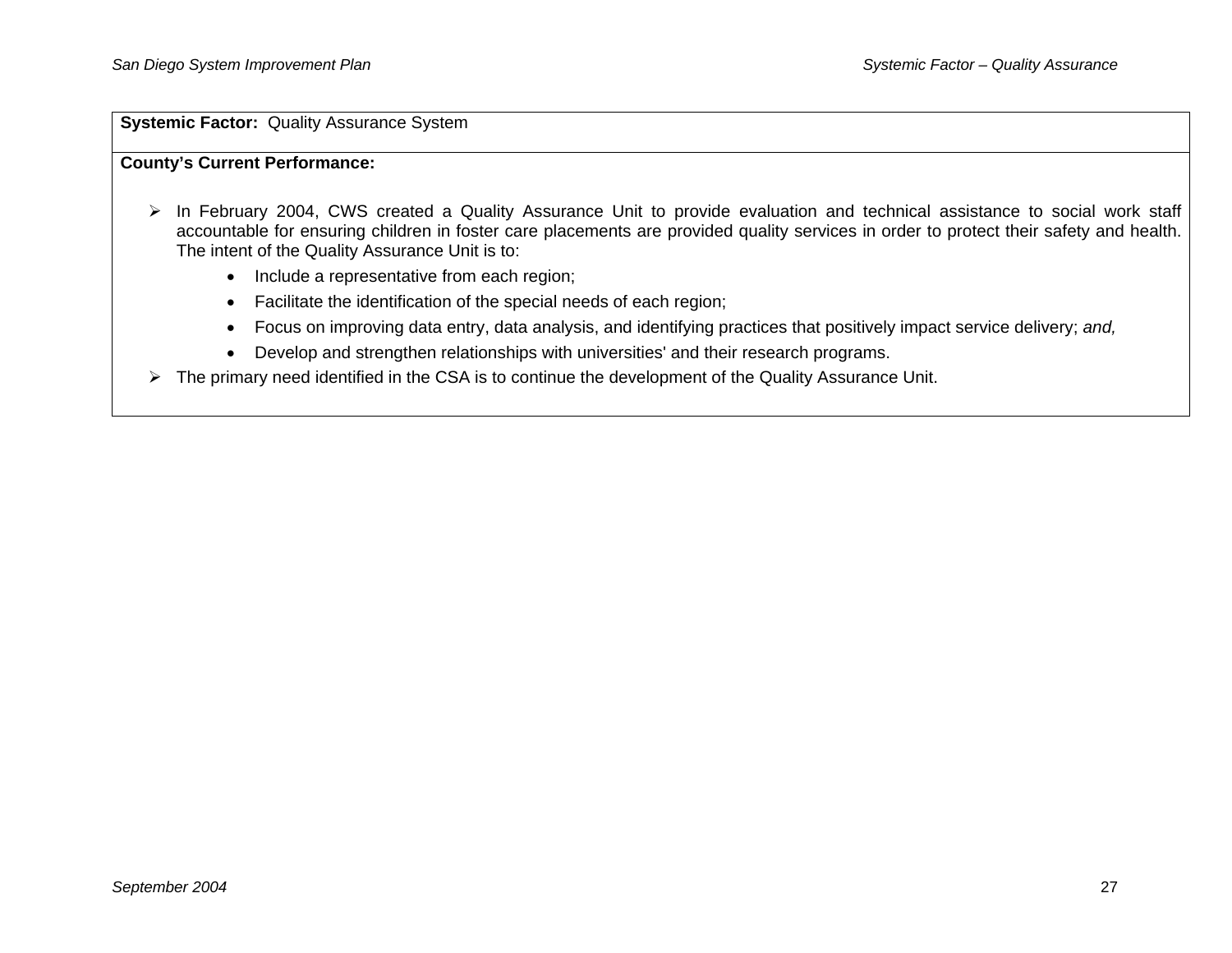|                                                                                       | Improvement Goal 1.0 Improve data analysis and the identification of trends to assist with implementation of policies and procedures. |                                                                                                                                                                                                                                |           |                                                                                                                                                                                                          |  |          |                                                                                                           |  |
|---------------------------------------------------------------------------------------|---------------------------------------------------------------------------------------------------------------------------------------|--------------------------------------------------------------------------------------------------------------------------------------------------------------------------------------------------------------------------------|-----------|----------------------------------------------------------------------------------------------------------------------------------------------------------------------------------------------------------|--|----------|-----------------------------------------------------------------------------------------------------------|--|
| <b>Strategy 1.1</b><br>Determine the type of Quality Assurance System needed for CWS. |                                                                                                                                       |                                                                                                                                                                                                                                |           | <b>Strategy Rationale</b><br>This will ensure the Quality Assurance System functions at an<br>optimal level to facilitate improvement in data entry and data<br>analysis to support regional data needs. |  |          |                                                                                                           |  |
|                                                                                       | 1.1.1                                                                                                                                 | Convene a workgroup that assesses the<br>present CWS Quality Assurance System,<br>and determine and/or clarify the Quality<br>Assurance System's purpose, goals,<br>roles, and staffing qualifications and<br>staffing levels. |           | 04/30/05                                                                                                                                                                                                 |  | ខ្       | • Lead – CWS – Policy and<br>Program Support<br><b>HHSA Strategy and Planning</b><br>Regions<br>$\bullet$ |  |
| Milestone                                                                             | 1.1.2                                                                                                                                 | with<br>written<br>Develop<br>a<br>report<br>recommendations for the CWS Director.                                                                                                                                             | Timeframe | 04/30/05                                                                                                                                                                                                 |  | Assigned | • Lead – CWS – Policy and<br>Program Support<br><b>HHSA Strategy and Planning</b>                         |  |
|                                                                                       | 1.1.3                                                                                                                                 | Present the report and recommendations<br>to the Regional General Managers and<br>Executive Team, as appropriate.                                                                                                              |           | 04/30/05                                                                                                                                                                                                 |  |          | Lead – CWS – Policy and<br>Program Support                                                                |  |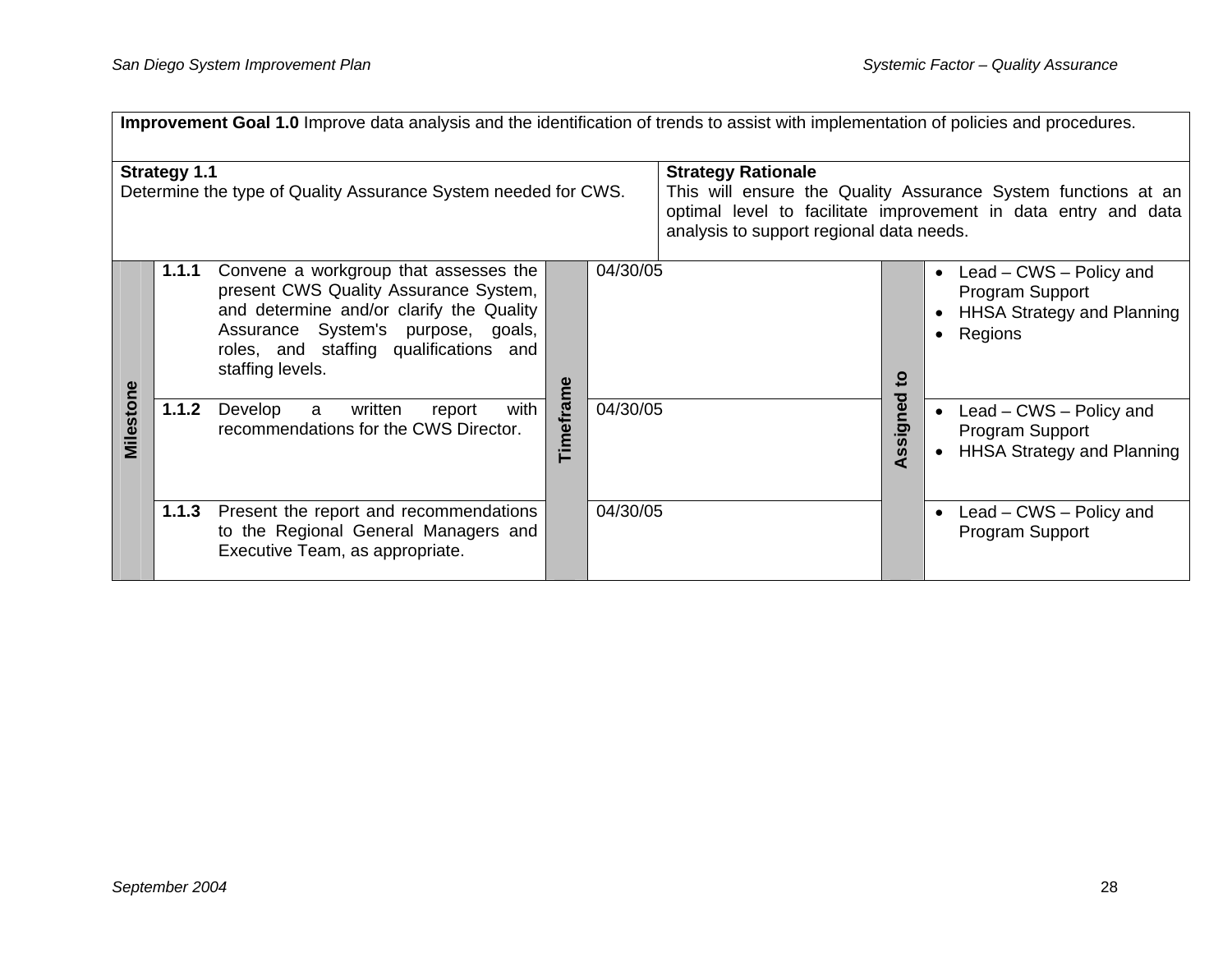**Improvement Goal 2.0** Expand communication and coordination with community stakeholders, CWS Region Operations and CWS social work staff regarding CWS data information.

| <b>Strategy 2.1</b><br>Evaluate current communication tools for CWS data information, and<br>enhance and/or develop communication tools, as necessary. |       |                                                                                                    |        |          | <b>Strategy Rationale</b><br>data information in appropriate formats to target audiences. |                         | This will create a consistent mechanism for sharing relevant CWS       |
|--------------------------------------------------------------------------------------------------------------------------------------------------------|-------|----------------------------------------------------------------------------------------------------|--------|----------|-------------------------------------------------------------------------------------------|-------------------------|------------------------------------------------------------------------|
|                                                                                                                                                        | 2.1.1 | Regional focus groups to<br>Convene<br>identify needs regarding data.                              | Φ      | 04/30/05 |                                                                                           | $\overline{\mathbf{c}}$ | Lead $-$ CWS $-$ Policy and<br>Program Support<br>Regions<br>$\bullet$ |
| Milestone                                                                                                                                              |       | 2.1.2 Convene focus groups with community<br>stakeholders to identify needs regarding<br>CWS data. | Ξ<br>둡 | 04/30/05 |                                                                                           | Assigned                | Lead – CWS – Policy and<br>Program Support                             |
|                                                                                                                                                        | 2.1.3 | Create data communication packets for<br>Regions and community.                                    |        | 08/31/05 |                                                                                           |                         | Lead - CWS - Policy and<br>Program Support                             |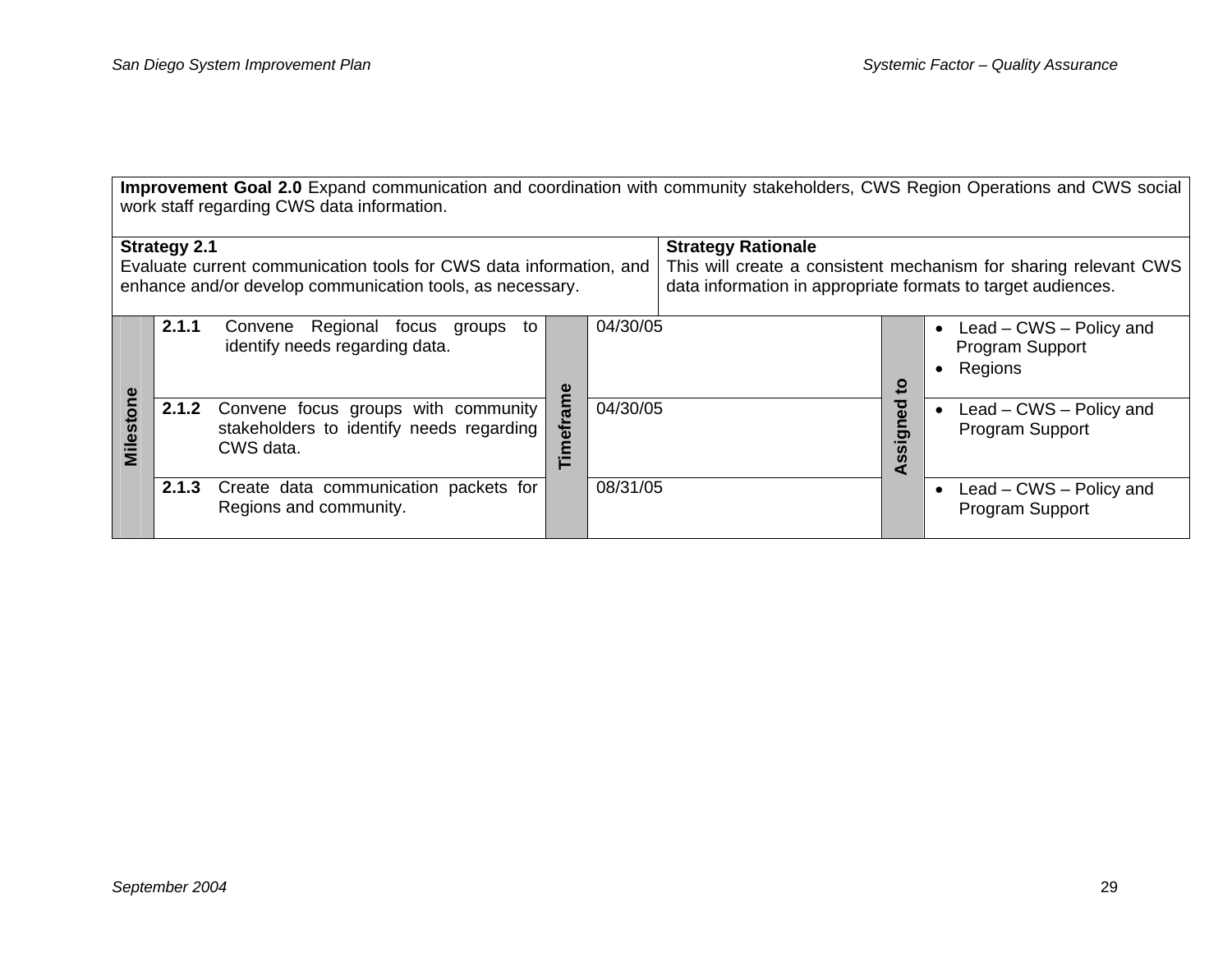| <b>Improvement Goal 3.0.</b> Improve data purification and validation. |  |
|------------------------------------------------------------------------|--|
|------------------------------------------------------------------------|--|

**Note:** It is anticipated that through efforts to improve data integrity, the County's performance on outcomes may be impacted.

|                                                                                                                                                                                                                                                                                                                                                                                                                                                                                                                                                                                                                                                       | <b>Strategy 3.1</b><br>Run and review data reports containing CWS/CMS data. | <b>Strategy Rationale</b><br>data entry. | This will help assess the areas of CWS/CMS that need improved |             |                                                                    |
|-------------------------------------------------------------------------------------------------------------------------------------------------------------------------------------------------------------------------------------------------------------------------------------------------------------------------------------------------------------------------------------------------------------------------------------------------------------------------------------------------------------------------------------------------------------------------------------------------------------------------------------------------------|-----------------------------------------------------------------------------|------------------------------------------|---------------------------------------------------------------|-------------|--------------------------------------------------------------------|
| Milestone                                                                                                                                                                                                                                                                                                                                                                                                                                                                                                                                                                                                                                             | 3.1.1 Identify deficiencies in data entry.                                  | Timeframe                                | 04/30/05                                                      |             | Lead – CWS – Policy and<br>$\bullet$<br>Program Support            |
|                                                                                                                                                                                                                                                                                                                                                                                                                                                                                                                                                                                                                                                       | <b>3.1.2</b> Identify social work practice that impacts<br>data entry.      |                                          | 04/30/05                                                      | Assigned to | Lead - CWS - Policy and<br>Program Support<br>Regions              |
|                                                                                                                                                                                                                                                                                                                                                                                                                                                                                                                                                                                                                                                       | Develop regional action plan to improve<br>3.1.3<br>data entry.             |                                          | 04/30/05                                                      |             | Lead - CWS - Policy and<br>Program Support<br>Regions<br>$\bullet$ |
| Describe systemic changes needed to further support the improvement goal.<br>Not applicable because Quality Assurance System is a systemic factor.                                                                                                                                                                                                                                                                                                                                                                                                                                                                                                    |                                                                             |                                          |                                                               |             |                                                                    |
| Describe educational/training needs (including technical assistance) to achieve the improvement goals.<br>To achieve the improvement goals, the Quality Assurance staff needs training on data analysis, Advanced Business Objects and other<br>software that will assist in data analysis.                                                                                                                                                                                                                                                                                                                                                           |                                                                             |                                          |                                                               |             |                                                                    |
| Identify roles of the other partners in achieving the improvement goals.<br>Improvement Goal 1.0 is an internal agency matter and no involvement of other partners is necessary to achieve this improvement goal. To<br>achieve Improvement Goal 2.0, partnerships with the following, but not limited to, is important to develop an effective communication packet.<br>Community stakeholders<br>➤<br>Commission on Children, Youth and Families' CWS Redesign Steering Committee<br>➤<br>Juvenile Justice Coordinating Council<br>➤<br><b>Foster Parent Associations</b><br>➤<br>Health and Human Services Agency - Strategy and Planning Division |                                                                             |                                          |                                                               |             |                                                                    |
| Identify any regulatory or statutory changes needed to support the accomplishment of the improvement goals.<br>No regulatory or statutory changes have been identified to support the accomplishment of the improvement goals.                                                                                                                                                                                                                                                                                                                                                                                                                        |                                                                             |                                          |                                                               |             |                                                                    |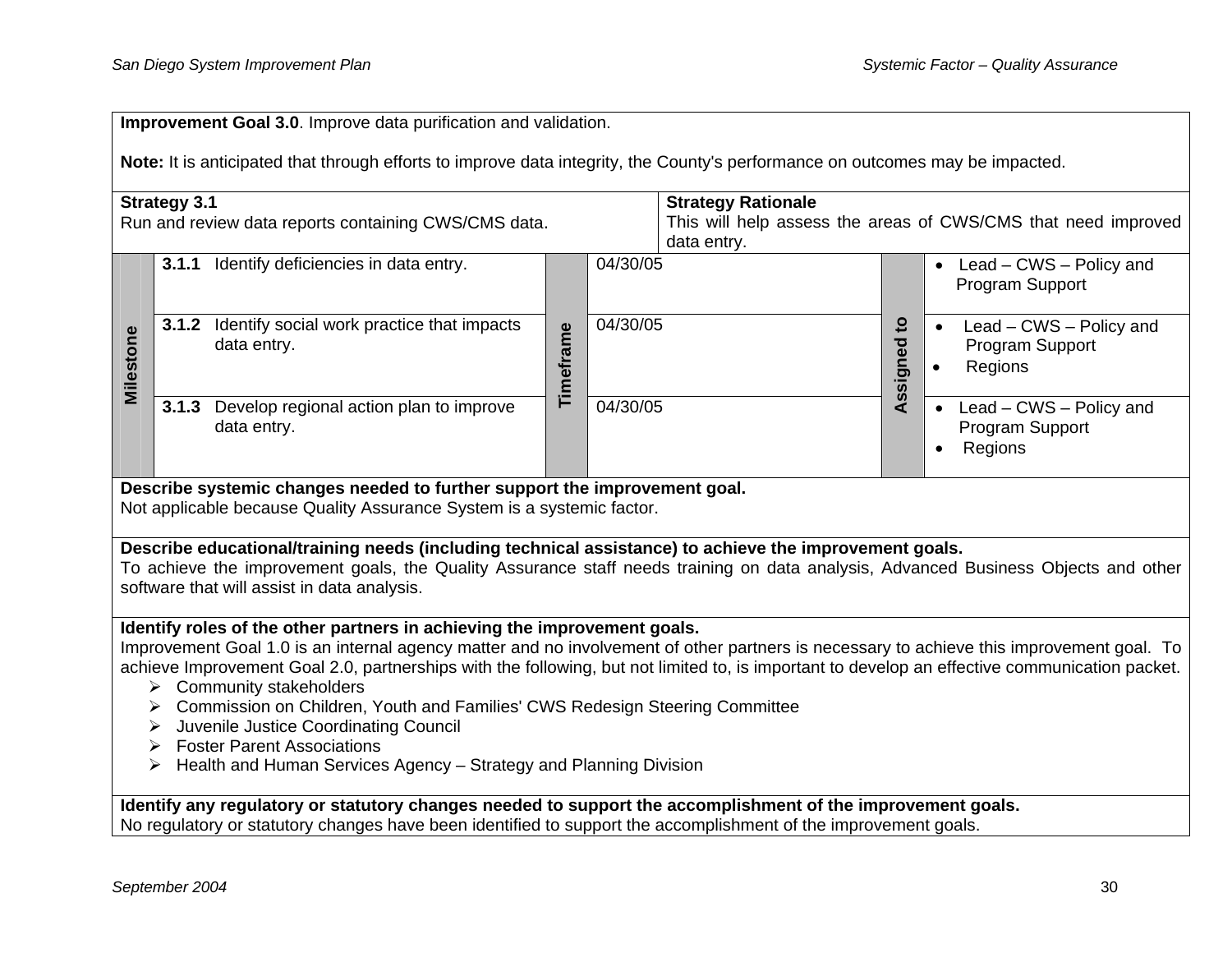# **ATTACHMENT A**

### **Summary of the County's Self Assessment**

### **Section I. Demographic Profile and Outcomes Data**

### Demographic Profile

*Population*: San Diego County is the third largest county in the state with approximately 2.9 million people, including 742,584 children under the age of 18. In order to provide better services to its customers, the Health and Human Services Agency (HHSA) has divided the County into six distinct geographic service delivery regions: Central, North Central, South, East, North Inland and North Coastal. The full report provides information on the percentage of children under the age of 18 in each region and the racial and ethnic composition of each region.

*Education System*: San Diego County has 43 public school districts that enrolled 499,355 children in the 2003/2004 academic year. During this same year, 89.5% of grade 12 students graduated high school; the annual drop out rate for grades 9-12 was 2.7%; and 439 students dropped out of grades 7-8.

*Child Welfare Participation Rates*: Of the estimated 740,944 children under age 18 that lived in San Diego County in 2002,

- 59,108 of these children were referred to CWS;
- 11,090 of those children had substantiated referrals; *and*
- 2,066 of those children with substantiated referrals entered placement.

### Outcomes Data

### *The County Data Report*

The County Data Report serves as the basis of the self-assessment and will be used to track County performance over time. The County Data Report contains child welfare services participation rates, and outcomes grouped into four categories: safety outcomes, permanency and stability outcomes, family relationships and community connection outcomes, and well-being outcomes. On a quarterly basis, the State provides the County updated information for each outcome. The County received its first report in January 2004 and another in April 2004. The full report presents all of the data from the January 2004 and April 2004 reports.

### *Analysis and Conclusions*

Below is a summary of the County's assessment of its performance by outcome. The analysis is based on information from the County Data Report and historical data obtained from the University of California at Berkeley's Center for Social Service Research (CSSR)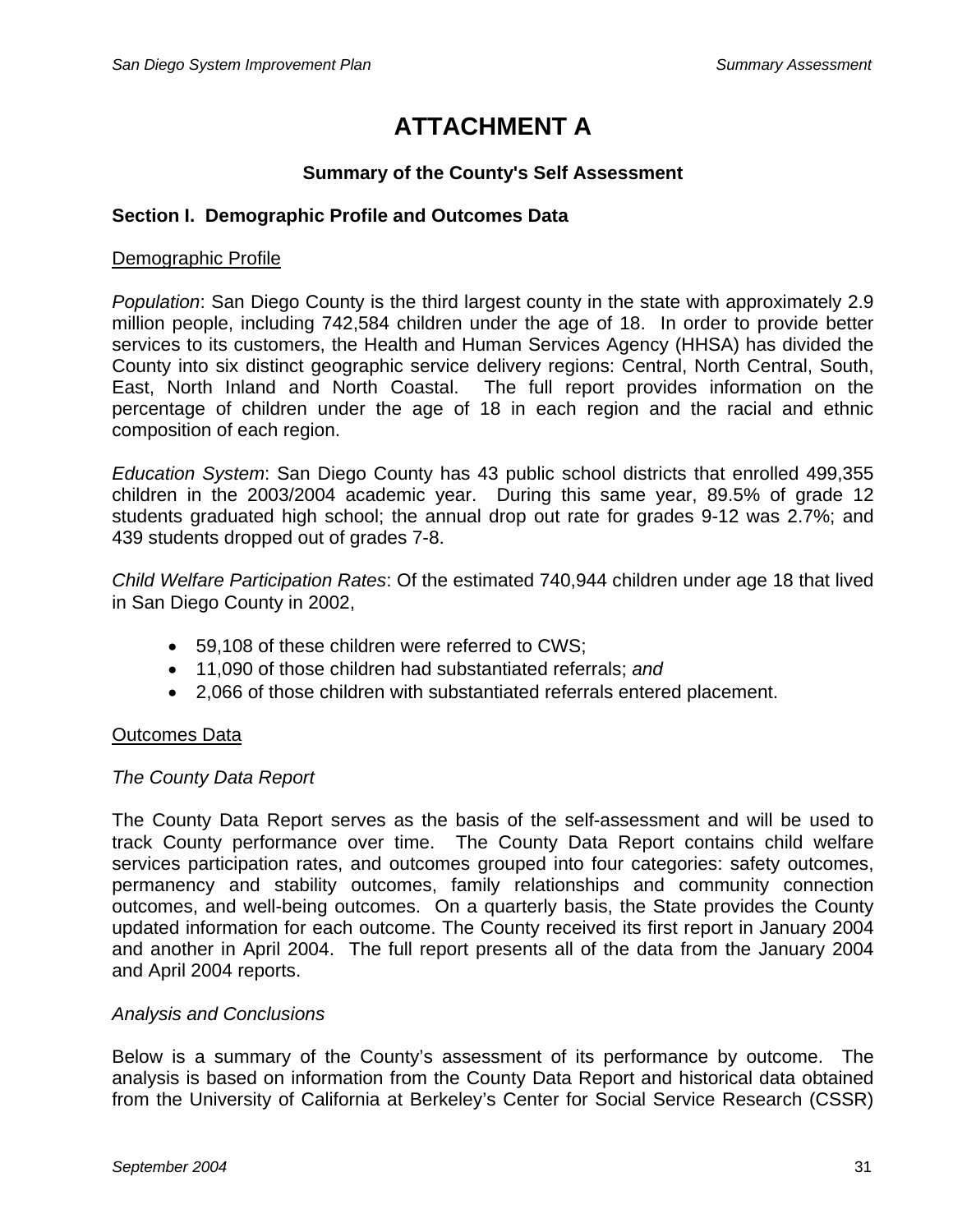website. This historical data was obtained to determine trends in the County's performance from 1998 to 2002. The analysis in the full report also notes patterns in the data resulting from comparisons by race, age and gender. Also noted are issues related to the accuracy and validity of data and the influence of current social work practices on the County's performance. Data is not available for children supervised by Probation.

The analysis and conclusions presented are preliminary. To confirm the analysis and conclusions, there is a need for further data "clean up", in-depth statistical analysis and training for social workers on proper data entry.

### **SAFETY OUTCOMES**

Safety Outcome 1: Children are, first and foremost, protected from abuse and neglect.

### Indicators

- *Recurrence of Maltreatment*: The County has experienced a steady decrease in the rate of recurrence of maltreatment regardless of whether there was a subsequent referral within 12 months of a substantiated referral, or within 12 months of the first substantiated referral.
- *Rate of Child Abuse and/or Neglect in Foster Care*: Although the rate of abuse and/or neglect substantiated referrals for children in foster care is low, less than two percent, this rate has increased over time. This outcome will be included in the County's SIP.
- *Rate of Abuse and/or Neglect Following Permanency*: The CDSS materials indicate this indicator is currently under development and no data was provided in the County's data report.

Safety Outcome 2: Children are safely maintained in their homes whenever possible and appropriate.

### **Indicators**

- *Rate of Recurrence of Abuse/Neglect in Homes Where Children Were Not Removed*: Although the County Data Report contains information on this indicator, historical data is not available, thereby limiting further analysis.
- *Percent of Child Abuse/Neglect Referrals with a Timely Response*: The County has improved its timely response to child abuse/neglect referrals since 1998 and is presently over a 97% compliance rate. Improvement is attributed to the County's commitment to providing quicker response and increased accountability.
- *Timely Social Worker Visits With Child*: The County is presently at a 90% compliance rate. Improvement is attributed to the County's commitment to provide timely social worker visits and increased accountability.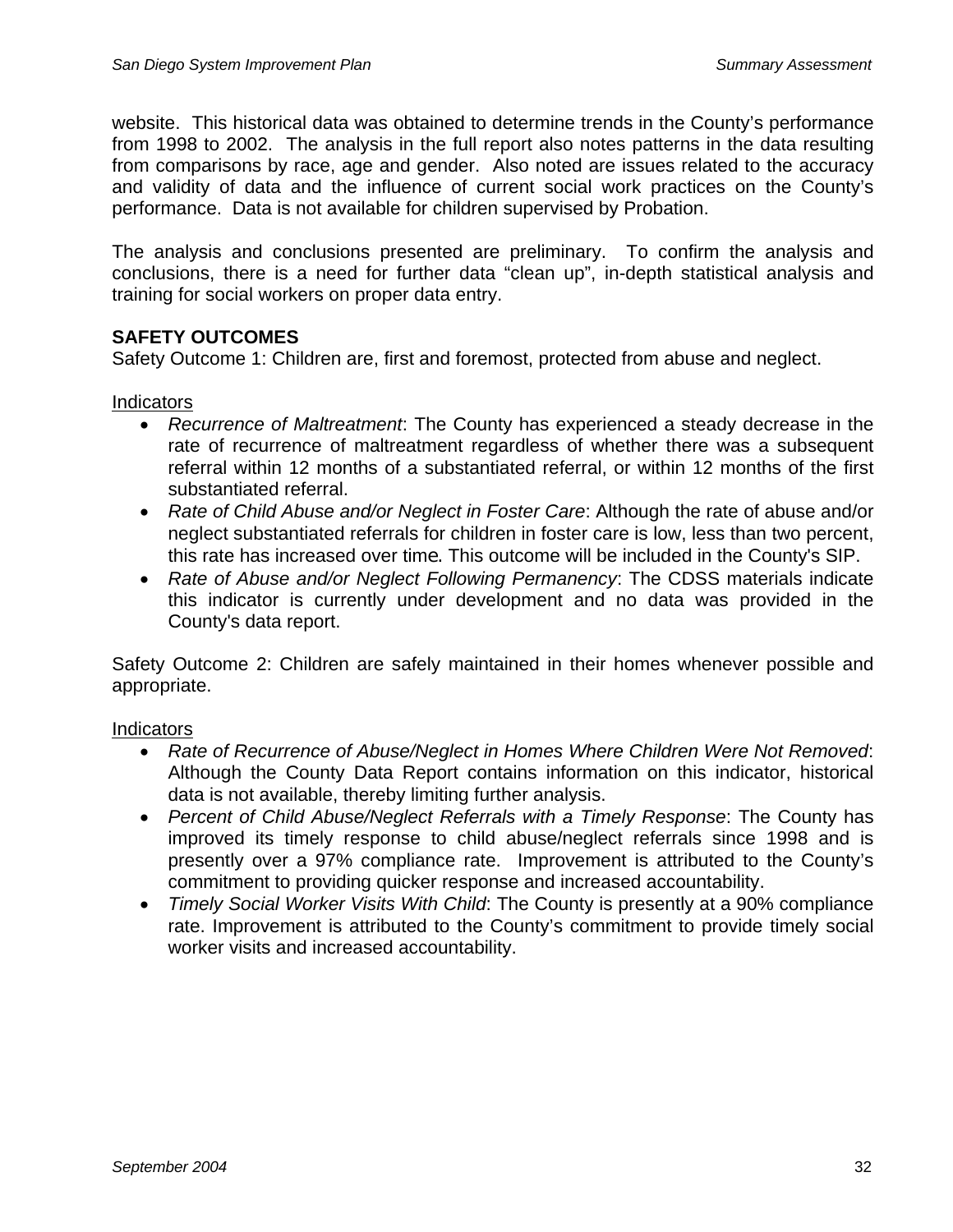### **PERMANENCY AND STABILITY OUTCOME**

Permanency and Stability Outcome: Children have permanency and stability in their living situations without increasing re-entry to foster care.

### **Indicators**

- *Length of Time to Exit Foster Care to Reunification*: Over the last six years, the County has experienced an overall decrease in the number of children that had been in care for less than 12 months when reunified. African American children are less likely to be reunified regardless of whether they are placed with relatives or nonrelatives. This outcome will be included in the County's SIP.
- *Length of Time to Exit Foster Care to Adoption*: The County continues to increase the number of adoptions for children in care less than 24 months.
- *Stability of Foster Care Placement*: Although the County Data Report contains information on this indicator, historical data is not available, thereby limiting further analysis.
- *Rate of Foster Care Re-Entry*: Since 1998, fewer children are re-entering foster care within 12 months of a prior exit from foster care or reunification.

### **FAMILY RELATIONSHIPS AND COMMUNITY CONNECTION OUTCOME**

Family Relationships and Community Connection Outcome: The family relationships and connections of children serviced by CWS will be preserved, as appropriate.

### **Indicators**

- *Siblings Placed Together in Foster Care*: Since 1998, fewer children are being placed with some or all of their siblings. This outcome will be included in the County's SIP.
- *Foster Care Placement in Least Restrictive Settings*: Although the County Data Report contains information on this indicator, historical data is not available, thereby limiting further analysis.
- *Rate of ICWA Placement Preferences*: Although the County Data Report contains information on this indicator, historical data is not available, thereby limiting further analysis.

### **WELL-BEING OUTCOME**

Well-Being Outcome: Youth emancipating from foster care are prepared to transition to adulthood.

### Indicator

• *Children Transitioning to Self-Sufficient Adulthood*: Although the County Data Report contains information on this indicator, historical data is not available, thereby limiting further analysis.

### **Section II. Public Agency Characteristics**

This section describes the characteristics (e.g., size and structure) of Child Welfare Services (CWS) and the Juvenile Probation Department that affect the provision of child welfare services.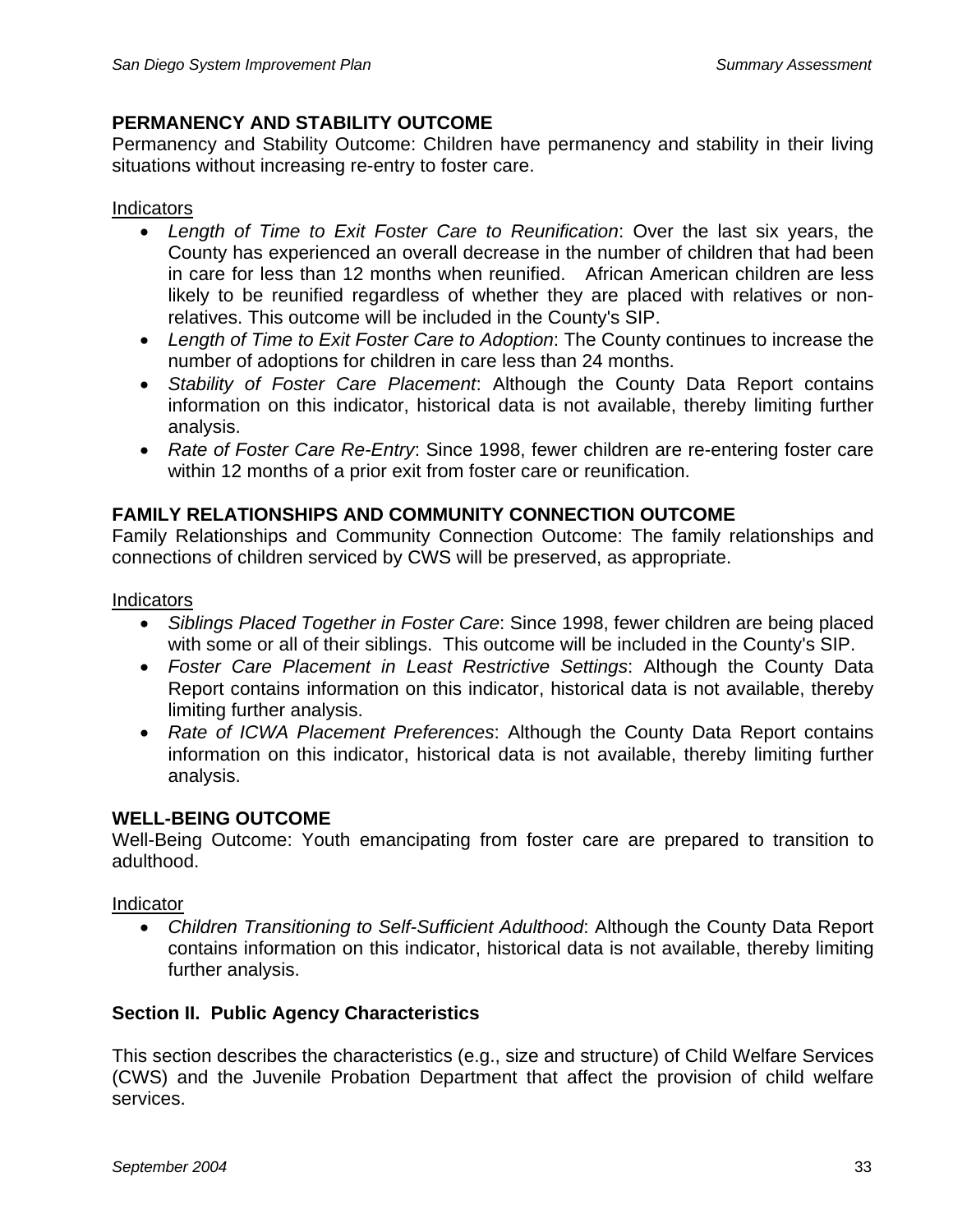Identified strengths include:

- ¾ County operation of an emergency shelter, Polinsky Children's Center (PCC);
- $\triangleright$  A county-based (instead of state-based) foster home licensing program;
- ¾ A state recognized County Adoptions program for aggressive and effective recruitment activities;
- $\triangleright$  Integration of child welfare, mental health and alcohol and drug services under one agency, the Health and Human Services Agency;
- $\triangleright$  Extensive collaboration among the political jurisdictions involved in child welfare services (e.g., Juvenile Court, law enforcement, community-based organizations): *and,*
- $\triangleright$  Countywide implementation of Family-to-Family with the support of the Annie E. Casey Foundation.

Identified areas of need include:

- $\triangleright$  Enhance communication between political jurisdictions;
- ¾ Develop more placement resources for children with special needs; *and,*
- ¾ Advocate to the California Department of Social Services (CDSS) or legislature that Polinsky Children's Center (PCC) not be counted as a placement during the first seven days a child is detained at the shelter.

### **Section III. Systemic Factors**

Systemic factors affect the operation and provision of child welfare services aimed to achieve positive outcomes. The identified strengths and areas of need for the systemic factors are as follows:

### Relevant Management Information Systems

This systemic factor assesses the extent that the County uses the CWS/CMS application.

Identified strengths include:

- ¾ The availability of the application at each social worker's workstation; *and,*
- $\triangleright$  The social worker training on how to effectively use the application for case management.

Identified areas of need include:

- ¾ Improving data entry accuracy into the CWS/CMS application; *and,*
- $\triangleright$  Developing access to the application via the Internet.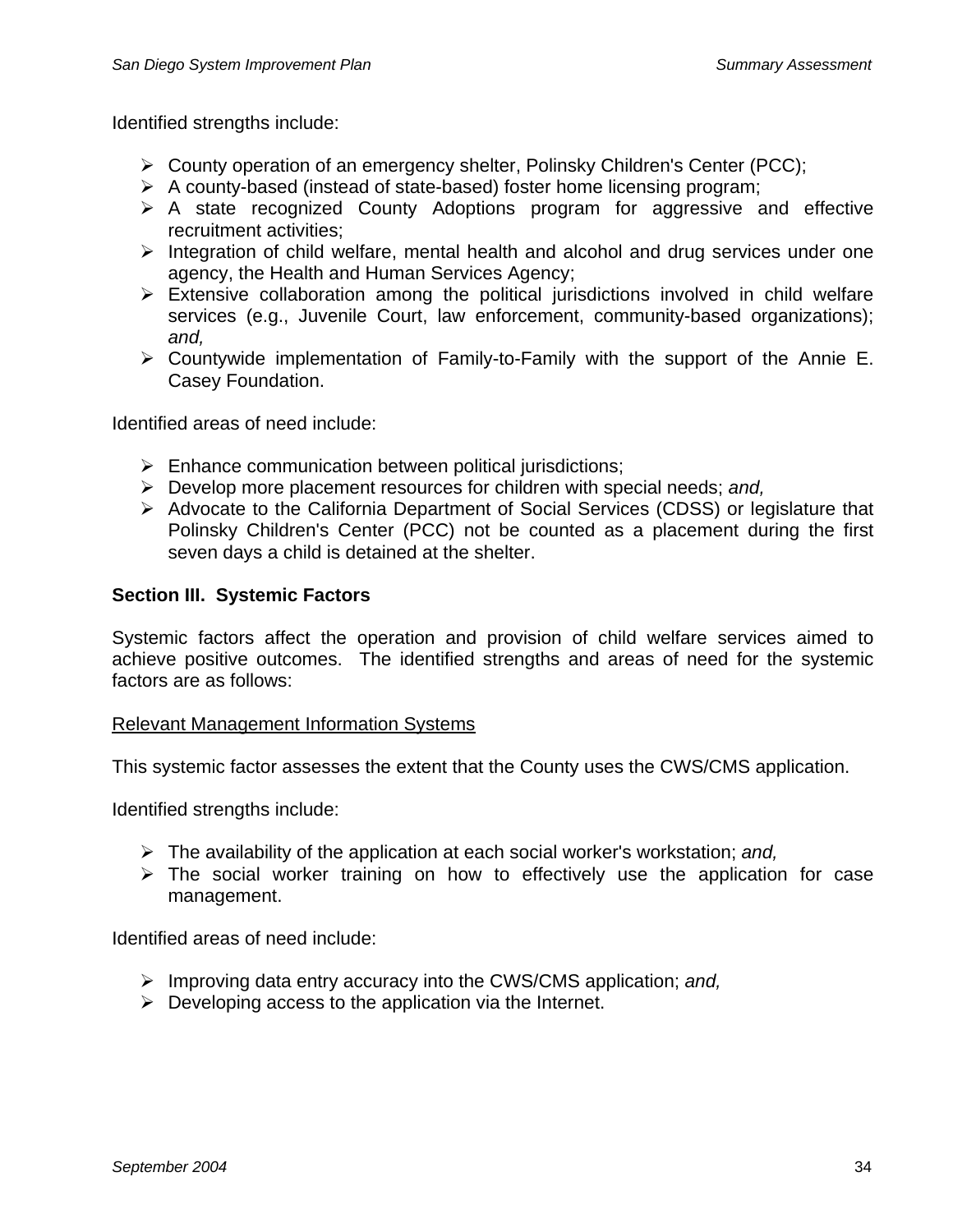### Case Review System

This systemic factor assesses the County's ability to involve children and families in the case planning process and judicial proceedings.

Identified strengths include:

- $\triangleright$  Social worker use of a standard questionnaire to obtain information regarding Native American background to ensure compliance with Indian Child Welfare Act (ICWA);
- $\triangleright$  Established policies and procedures to discuss the case plan with the child and family;
- $\triangleright$  County policy that requires social workers to document concurrent planning efforts in the case plan and court reports;
- ¾ Limited use of continuances at permanency hearings; *and,*
- $\triangleright$  Timely notification of hearings to all parties.

Identified areas of need include:

- $\triangleright$  Reducing the number of continuances in general dependency cases;
- $\triangleright$  Encouraging family input in eliciting activities and services to be included in the case plan; *and,*
- $\triangleright$  Expanding the use of concurrent planning at the onset of the case planning and court process.

### Foster/Adoptive Parent Licensing, Recruitment and Retention

This systemic factor assesses the County's performance in licensing, recruiting and retaining foster or adoptive homes.

Identified strengths include:

- $\triangleright$  A Memorandum of Understanding with the CDSS for the County to recruit and license foster homes;
- $\triangleright$  Partnerships with four local foster parent associations to retain foster parents;
- $\triangleright$  Development of a formal process to conduct assessments of relative and non-relative foster homes;
- $\triangleright$  A specialized unit to recruit adoptive parents and find homes for hard to place children and their siblings; *and,*
- $\triangleright$  Ongoing partnership with local television news to feature children in need of adoption and adoption success stories.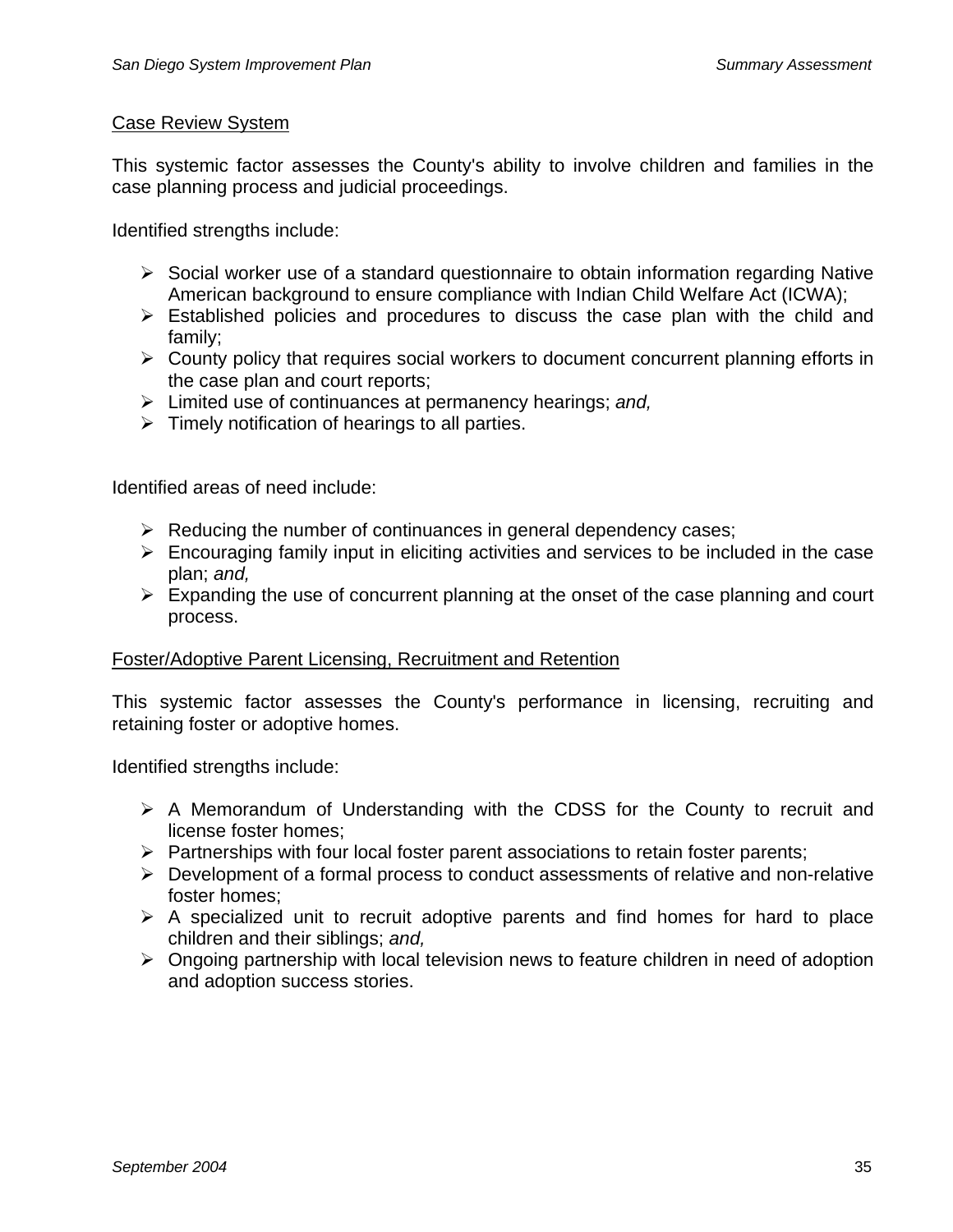Identified areas of need include:

¾ Recruiting more foster and adoptive homes for Native American children and for children with special needs (developmental delays or medical needs, older children with behavioral difficulties and sibling groups).

### Quality Assurance System

This systemic factor assesses whether the County has a quality assurance system to ensure that children in foster placements are provided quality services to protect their safety and health through evaluation, assessments and reports. Recently, the County created a Quality Assurance Unit designed specifically to perform these tasks.

Identified strengths include:

- $\triangleright$  The unit includes representatives from each region, which facilitates the identification of regions' individual strengths and needs;
- $\triangleright$  The unit provides training and technical assistance to region staff;
- $\triangleright$  A focus on improving data entry, data analysis and identifying practices that positively improve service delivery; *and,*
- $\triangleright$  A relationship with universities' research programs.

### Service Array

This systemic factor assesses the array of accessible services that the County has in place to: assess children and families; address the needs of children and families; prevent entry into the child welfare system; and, promote permanency. This systemic factor also assesses the services provided to Native American children. The State requires additional information on services targeting Native American children.

Identified strengths include:

- $\triangleright$  The availability of a wide range of services through countywide public and private contracts that are culturally competent, family-centered and child focused;
- $\triangleright$  A strength-based model that is used to assess the needs of children and their families for these services; *and,*
- $\triangleright$  An Indian Specialty Unit that collaborates with Native American organizations and communities.

Identified areas of need include:

- $\triangleright$  Improving collaboration between providers to avoid duplication of services;
- ¾ Expanding social workers' understanding of Native American laws, culture and County policies and procedures; *and,*
- $\triangleright$  Enhancing access to services for youth and families in rural and Native American communities.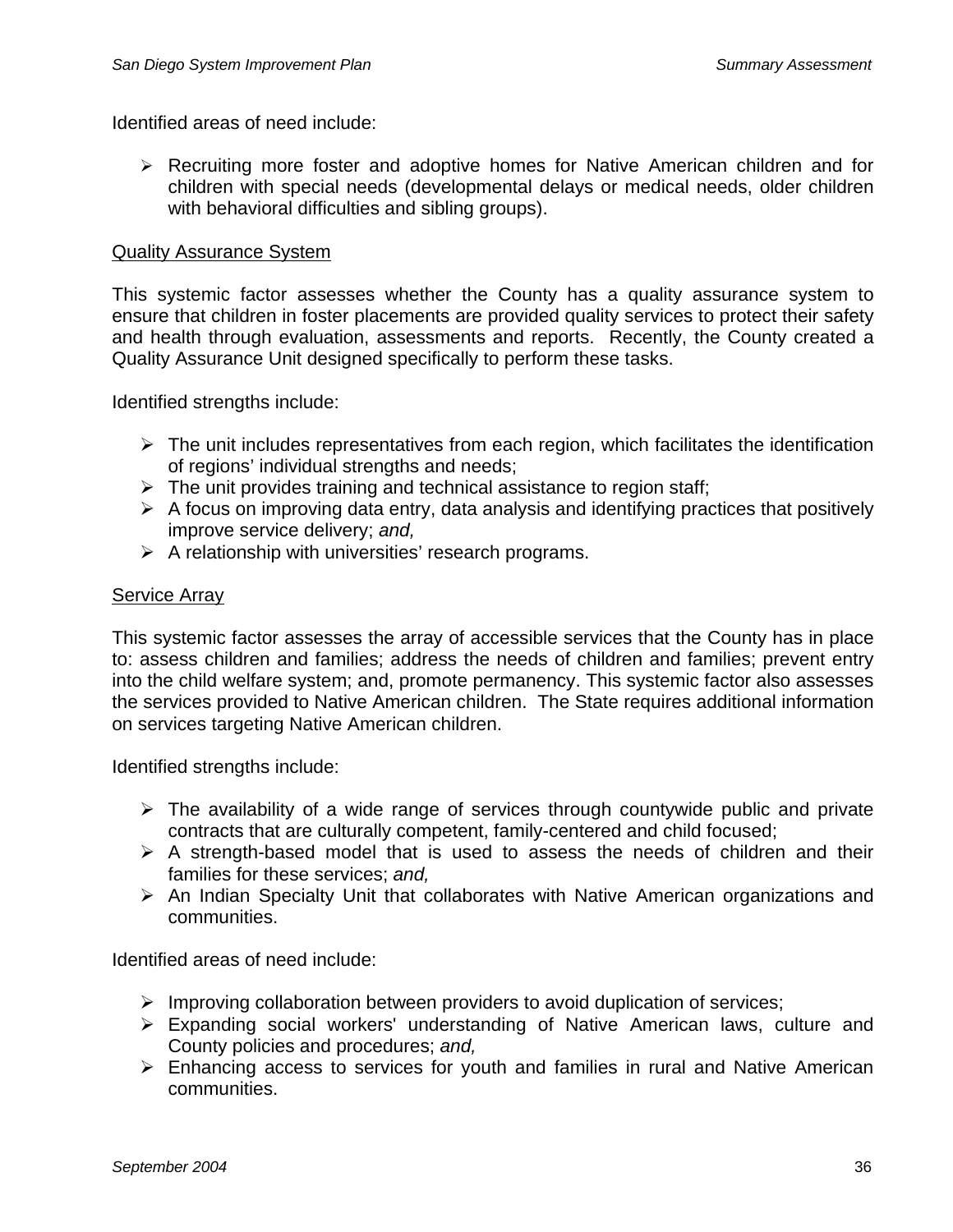### Staff/Provider Training

This systemic factor assesses how the County trains and develops the skills of its child welfare services staff and providers.

Identified strengths include:

- $\triangleright$  A six-week training for new social workers;
- $\triangleright$  The requirement for social worker staff to complete 20 hours of training each year; *and,*
- $\triangleright$  The training offered on a quarterly basis for foster and adoptive parents through the Grossmont College – Foster, Adoption, and Kinship Care Education (FAKCE) program.

Identified area of need includes:

 $\triangleright$  Introducing the Family-to-Family concepts during foster parent training.

### Agency Collaboration

This systemic factor assesses how the County collaborates with public and private entities responsible for providing child welfare services and the large number and diversity of collaborations used to provide services. For example, CWS, Juvenile Court, County Alcohol and Drug Services, and Office of the Alternate Public Defender collaborate on drug/alcohol treatment services through the Substance Abuse Recovery Management System (SARMS); and Children's Mental Health Services Initiative, which is composed of CWS Mental Health Residential Services, Probation, Schools, community providers and contracted partners to provide integrated and comprehensive mental health services.

### **Section IV. Countywide Prevention Activities**

The County's three primary prevention efforts are the Family Support Services Continuum (FSSC) program, the Family Preservation and Support program (FPSP) and the Kinship Support Services Program (KSSP). Both the FSSC and KSSP programs provide prevention and intervention services through community-based contractors for families with children at risk of abuse or neglect.

In addition to these programs, the County has a long history of community-based prevention partnerships that include traditional and non-traditional partners (e.g., grass roots and faithbased organizations, parents, civic leaders and businesses). Partnerships also exist at neighborhood levels to tailor to each region's needs.

The County's strategy for the future is to expand current efforts to provide services by implementing the Community Services for Families (CSF) contract. This contract was designed to parallel the outcomes and objectives of the C-CFSR and CWS Redesign. It will provide a continuum of services at the regional level, through collaborative entities